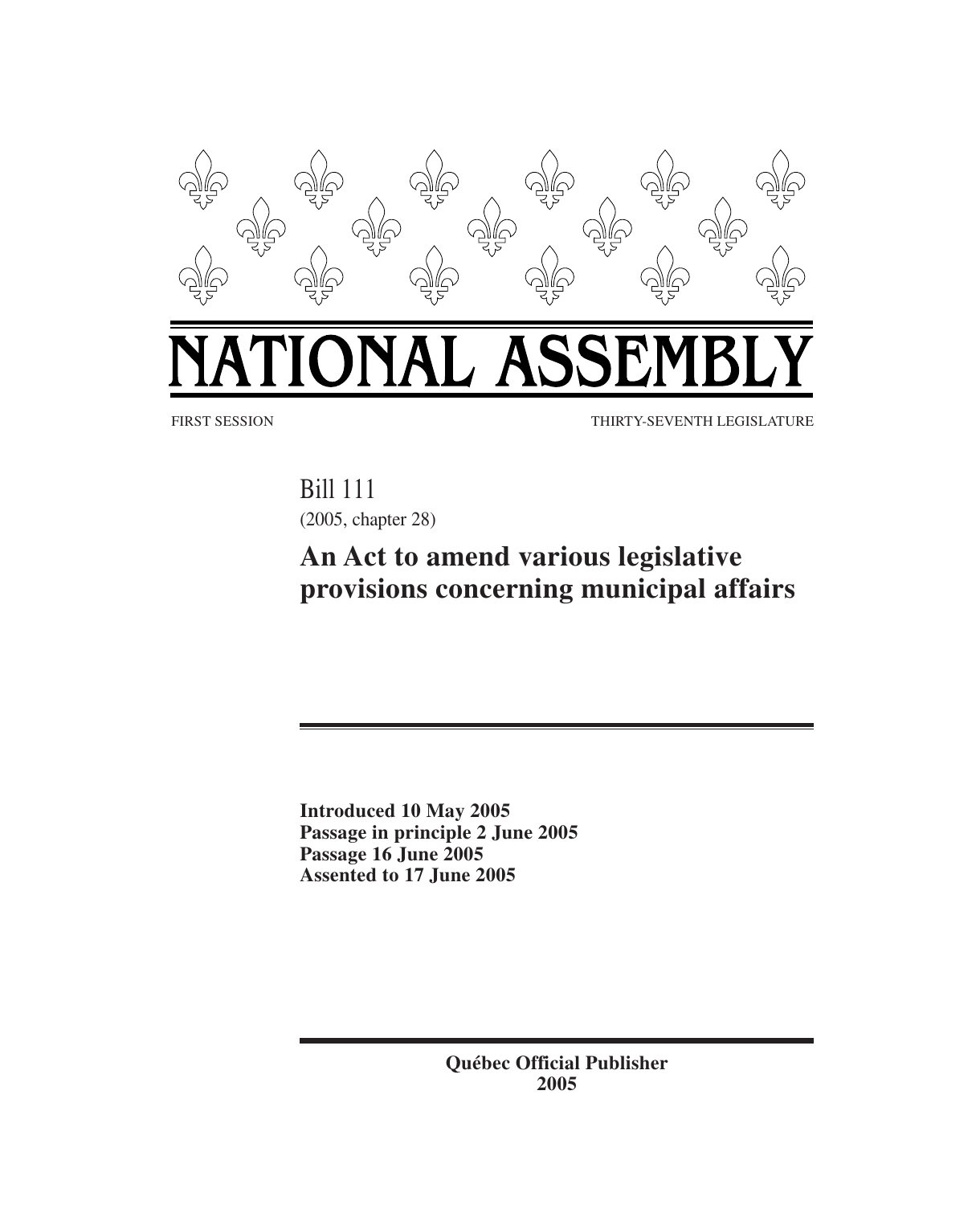#### **EXPLANATORY NOTES**

*This bill introduces amendments concerning certain time limits in city planning matters and allows a regional county municipality that regulates by by-law the planting and felling of trees in private forests to designate an officer in each local municipality in whose territory the by-laws apply to be responsible for their enforcement.*

*The bill allows local municipalities to create a financial reserve, as of 2006, to finance expenditures made to improve techniques and procedures and develop infrastructures related to the supply of water. A municipality that created such a reserve has the power to impose a tax from which the revenues are to be allocated of right to the reserve.*

*Under the bill, the clerks and secretary-treasurers of all the municipalities are authorized to amend an act of the council in order to correct an error that is obvious just by reading the documents provided in support of the decision.*

*The bill also allows a mayor and certain councillors of a local municipality with a population of 100,000 or more to set up an office and hire staff. Staff members are not or, if applicable, cease to be officers or employees of the municipality.*

*The bill removes the requirement, when giving a notice of motion, to making an application prior to dispensing with the reading of a by-law before its adoption by a municipal council.*

*The bill increases the time limit within which an officer or employee to whom a power has been delegated must report to the council of the municipality, the executive committee or the borough council from 5 to 25 days.*

*The bill removes the requirement for municipalities and public transit authorities to obtain prior authorization from the Minister of Municipal Affairs and Regions when contracting certain temporary loans.*

*Under the bill, certain contracts for the performance of work on a railway right-of-way are exempted from the rules governing the awarding of contracts.*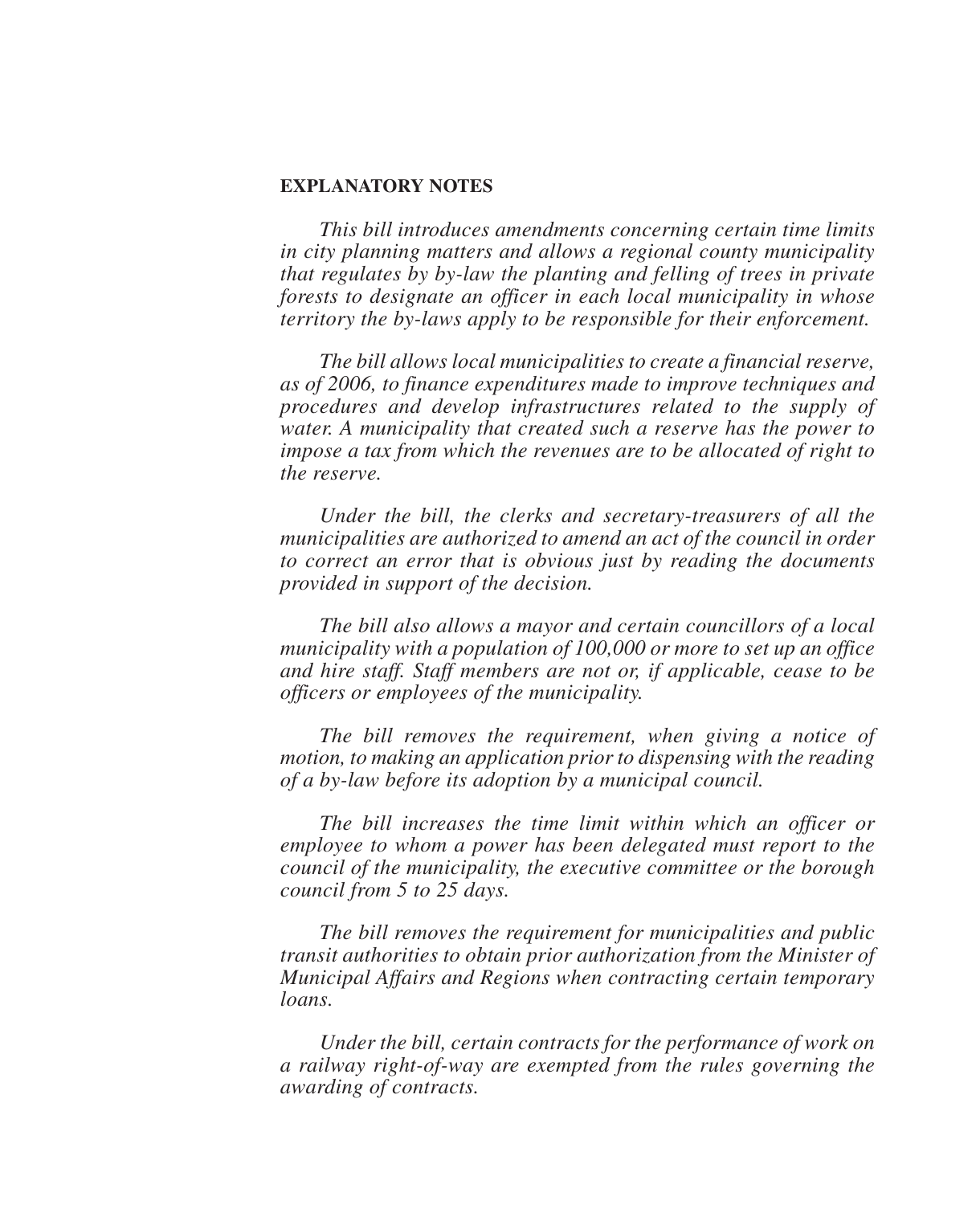*The bill contains various amendments relating to electoral matters in order to simplify the application of certain provisions and harmonize other provisions with the Election Act, in particular, as concerns the authorization of political parties.*

*The bill gives a regional county municipality whose territory is not included in whole or in part in that of the Communauté métropolitaine de Montréal until 1 August to put into force its bylaw ordering that the warden be elected by a general vote during the election of November 2005. It also introduces changes in the process for electing a warden.*

*The bill removes any electoral provisions referring to the notion of "borough elector" or related to such a notion, in particular, any provision mentioning a "borough electoral list" from the constituting acts of various municipalities.*

*Under the bill, the members of the council of Municipalité de Baie-James who are members of the pension plan of elected municipal officers are entitled to obtain pension credit under that plan from 20 December 2001.*

*The bill increases the maximum non-taxable value of the trapping camp of an Indian from \$15,000 to \$26,000, beginning in 2006. It also introduces amendments to maintain the obligation of the Government to pay compensations in lieu of taxes with regard to certain immovables belonging to religious institutions and used by education, health and social services institutions. It also corrects a rule of the various general property tax rates scheme in the case of immovables consisting of non-residential space as well as six or more dwellings.*

*The bill establishes a mechanism by which the minimum and maximum remunerations and indemnities applicable to municipal officers are to be automatically adjusted every year, beginning in 2006, based on the increase in the Consumer Price Index of Canada.*

*The bill authorizes Ville de Québec to create a special financial reserve chargeable to the ratepayers in the territory of the former Ville de Québec in order to amortize the initial actuarial deficit of the pension plan of the employees of the former Ville de Québec.*

*The bill also authorizes Ville de Laval to establish an arts council and to adopt beautification programs.*

*Under the bill, the executive committee of Ville de Terrebonne will become permanent.*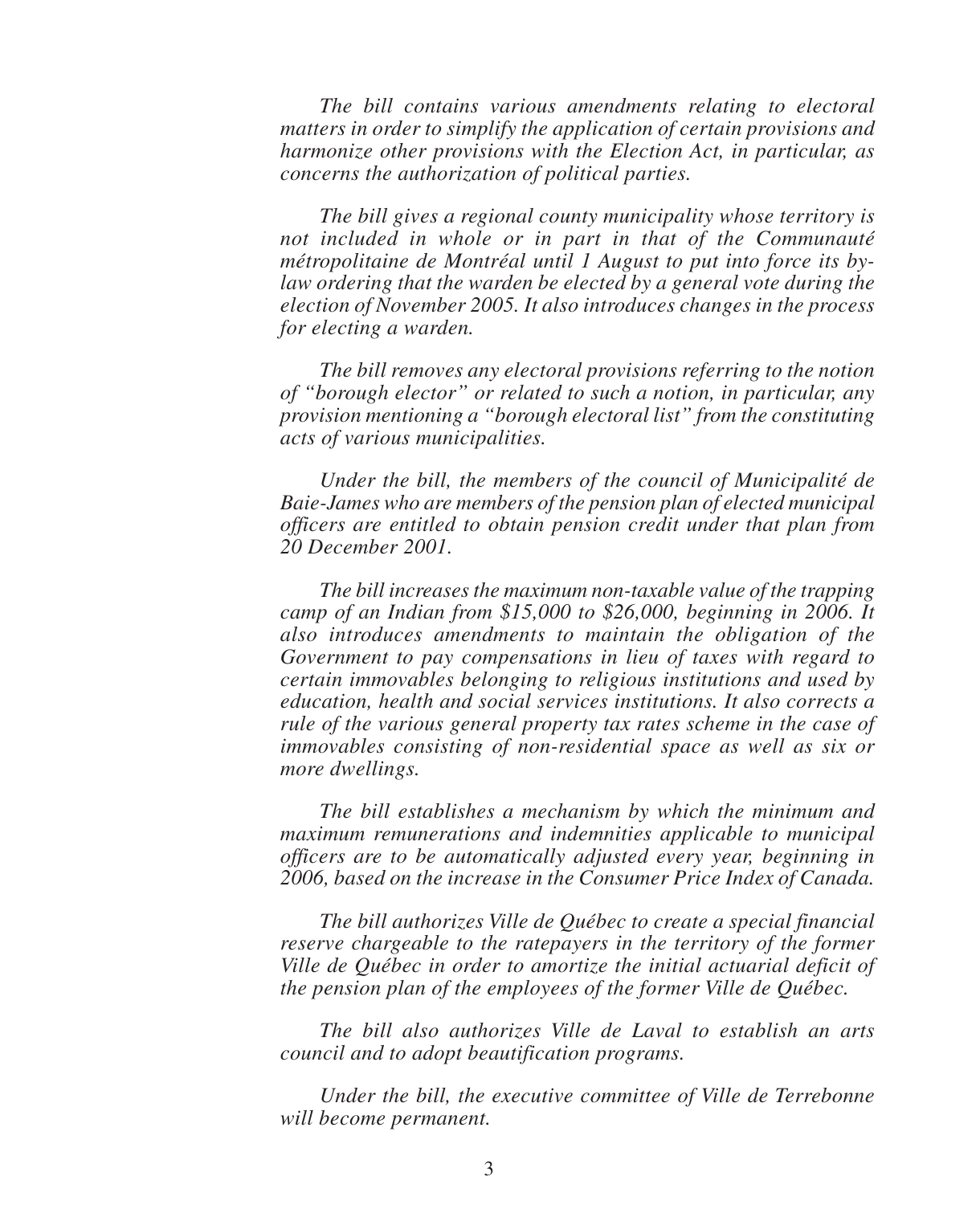*The bill defines the context in which a municipality or a municipal body may use actuarial gains to redeem a municipal bond paid to the pension fund of a pension plan when there is an agreement with the associations representing officers and employees.*

*The bill confirms the power of a current municipality or a future reconstituted municipality to impose a special tax for the purpose of financing the expenditures related either to holding a referendum on the reconstitution of a former municipality or to reimbursing certain costs assumed by the Chief Electoral Officer or the Government for the referendum or the transition leading to the reconstitution.*

*The bill provides that setting up and operating a snow dump do not constitute the exercise of an agglomeration power but that the management of dangerous residual materials and first response services do. It also broadens the possible content of an agglomeration order made by the Government in order to facilitate transition during the reorganization of current municipalities leading to the reconstitution of former municipalities.*

*The bill introduces amendments in order to apply the first assessment rolls drawn up specifically for the municipalities of the agglomeration of Longueuil to the fiscal years 2007 and 2008 as well as 2006.*

*The bill confirms that the Société d'habitation du Québec is authorized to make international agreements and establish subsidiaries.*

*The bill also contains other provisions, some of which deal with particular situations concerning municipal affairs.*

*Lastly, the bill changes the name of the Minister of Education and the Ministère de l'Éducation to the Minister of Education, Recreation and Sports and the Ministère de l'Éducation, du Loisir et du Sport, respectively. It also changes the name of the Minister of Municipal Affairs, Sports and Recreation and the Ministère des Affaires Municipales, du Sport et du Loisir to the Minister of Municipal Affairs and Regions and the Ministère des Affaires Municipales et des Régions, respectively. Furthermore, provision is made for transferring responsibility for the functions relating to sports and recreation.*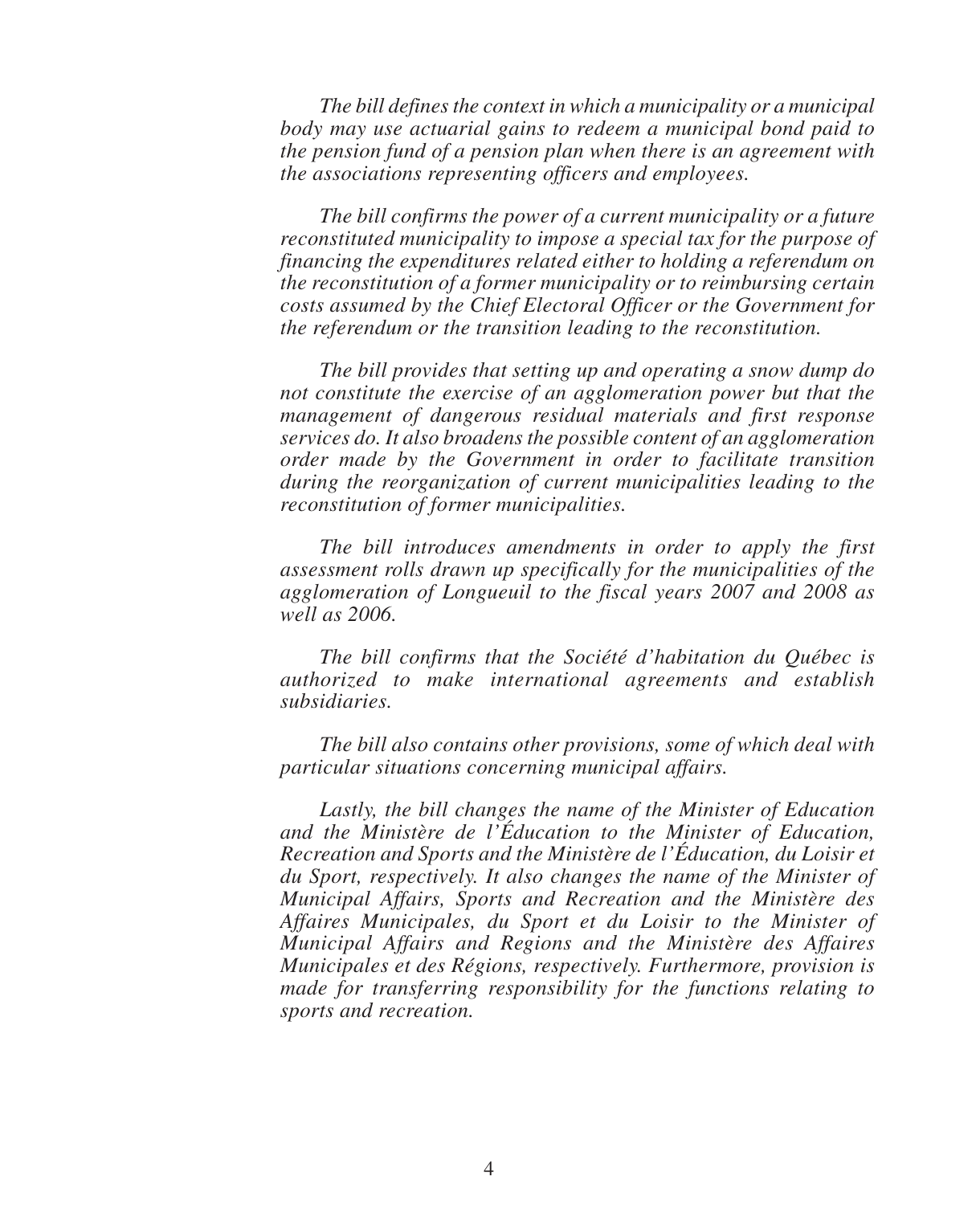#### **LEGISLATION AMENDED BY THIS BILL:**

– Act respecting land use planning and development (R.S.Q., chapter A-19.1);

- Charter of Ville de Gatineau (R.S.Q., chapter C-11.1);
- Charter of Ville de Lévis (R.S.Q., chapter C-11.2);
- Charter of Ville de Longueuil (R.S.Q., chapter C-11.3);
- Charter of Ville de Montréal (R.S.Q., chapter C-11.4);
- Charter of Ville de Québec (R.S.Q., chapter C-11.5);
- Cities and Towns Act (R.S.Q., chapter C-19);
- Highway Safety Code (R.S.Q., chapter C-24.2);
- Municipal Code of Québec (R.S.Q., chapter C-27.1);

– James Bay Region Development and Municipal Organization Act (R.S.Q., chapter D-8.2);

– Act respecting elections and referendums in municipalities (R.S.Q., chapter E-2.2);

– Act to secure handicapped persons in the exercise of their rights with a view to achieving social, school and workplace integration (R.S.Q., chapter E-20.1);

– Act respecting municipal taxation (R.S.Q., chapter F-2.1);

– Act respecting the Ministère de l'Éducation (R.S.Q., chapter M-15);

– Act respecting the Ministère des Affaires municipales, du Sport et du Loisir (R.S.Q., chapter M-22.1);

– Act respecting municipal territorial organization (R.S.Q, chapter O-9);

– Act respecting the Pension Plan of Elected Municipal Officers (R.S.Q., chapter R-9.3);

– Act respecting retirement plans for the mayors and councillors of municipalities (R.S.Q., chapter R-16);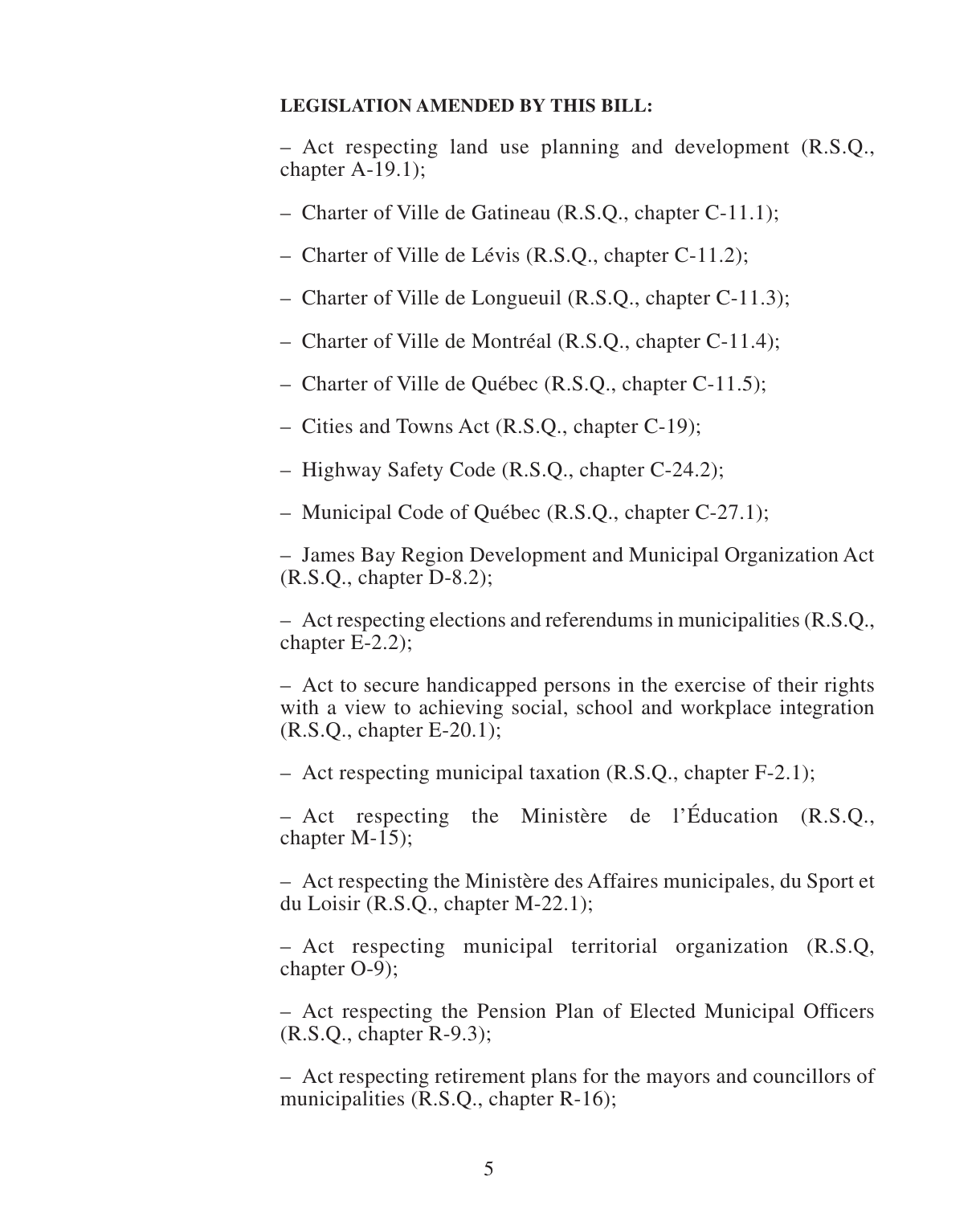– Act respecting safety in sports (R.S.Q., chapter S-3.1);

– Act respecting the Société d'habitation du Québec (R.S.Q., chapter S-8);

– Act respecting public transit authorities (R.S.Q., chapter S-30.01);

– Act respecting municipal and private electric power systems (R.S.Q., chapter S-41);

– Act respecting the remuneration of elected municipal officers (R.S.Q., chapter T-11.001);

– Act respecting off-highway vehicles (R.S.Q., chapter V-1.2);

– Charter of the City of Laval (1965, 1st session, chapter 89);

– Act respecting Ville de Chapais (1999, chapter 98);

– Act to amend various legislative provisions concerning municipal affairs (2003, chapter 3);

– Act respecting the consultation of citizens with respect to the territorial reorganization of certain municipalities (2003, chapter 14);

– Act to amend various legislative provisions concerning municipal affairs  $(2004,$  chapter  $20)$ ;

– Act respecting the exercise of certain municipal powers in certain urban agglomerations (2004, chapter 29);

– Municipal Powers Act (2005, chapter 6).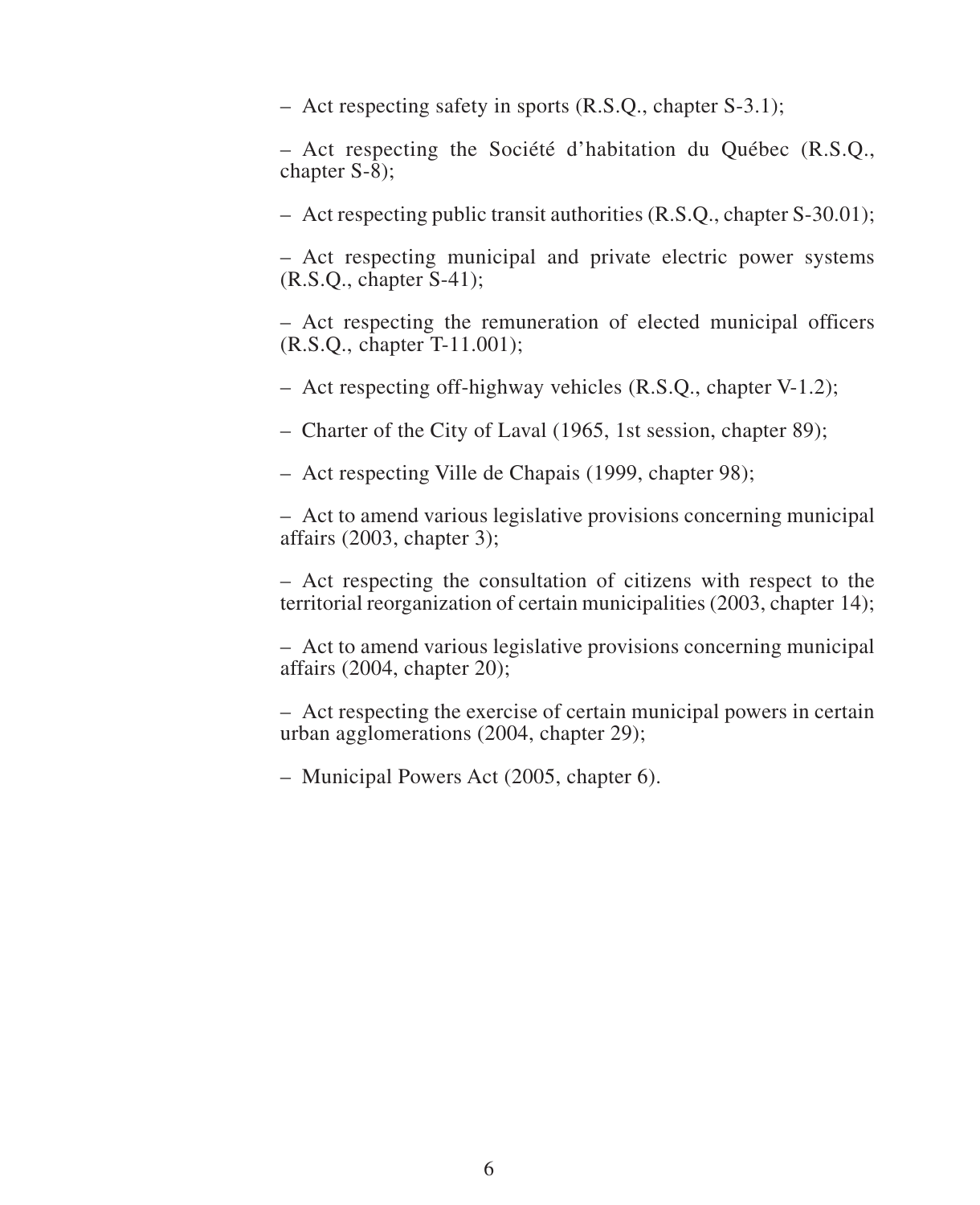### **Bill 111**

#### **AN ACT TO AMEND VARIOUS LEGISLATIVE PROVISIONS CONCERNING MUNICIPAL AFFAIRS**

#### THE PARLIAMENT OF QUÉBEC ENACTS AS FOLLOWS:

#### ACT RESPECTING LAND USE PLANNING AND DEVELOPMENT

**1.** Section 59.7 of the Act respecting land use planning and development (R.S.Q., chapter A-19.1) is amended by replacing "45" in the first line of the second paragraph by "30".

**2.** The Act is amended by inserting the following section after section 79.19.1, enacted by section 6 of chapter 20 of the statutes of 2004:

"**79.19.2.** The council of the regional county municipality may, by bylaw, designate a by-law enforcement officer in every municipality in whose territory the by-laws provided for in sections 79.1 and 79.19 apply; the designation is valid only if the council of the municipality consents to it.

Only the representatives of the municipalities in whose territory the by-law provided for in section 79.1 applies may participate in the deliberations and vote of the council of the regional county municipality in relation to the bylaw provided for in the first paragraph, both for its adoption and for the exercise of the functions arising from it. Only those municipalities shall contribute to the payment of expenses resulting from such adoption or exercise.

Section 120 applies, with the necessary modifications, to the officers designated under the first paragraph."

**3.** Section 103 of the Act is amended by replacing "45" in the second line of the first paragraph by "30".

**4.** Section 110.7 of the Act is amended by replacing "45" in the first line of the second paragraph by "30".

**5.** Section 137.11 of the Act is amended by replacing "45" in the first line of the second paragraph by "30".

**6.** Section 165.4.5 of the Act, enacted by section 10 of chapter 20 of the statutes of 2004, is amended by replacing "receipt of the copy of the certificate or written confirmation" in the first and second lines of the first paragraph by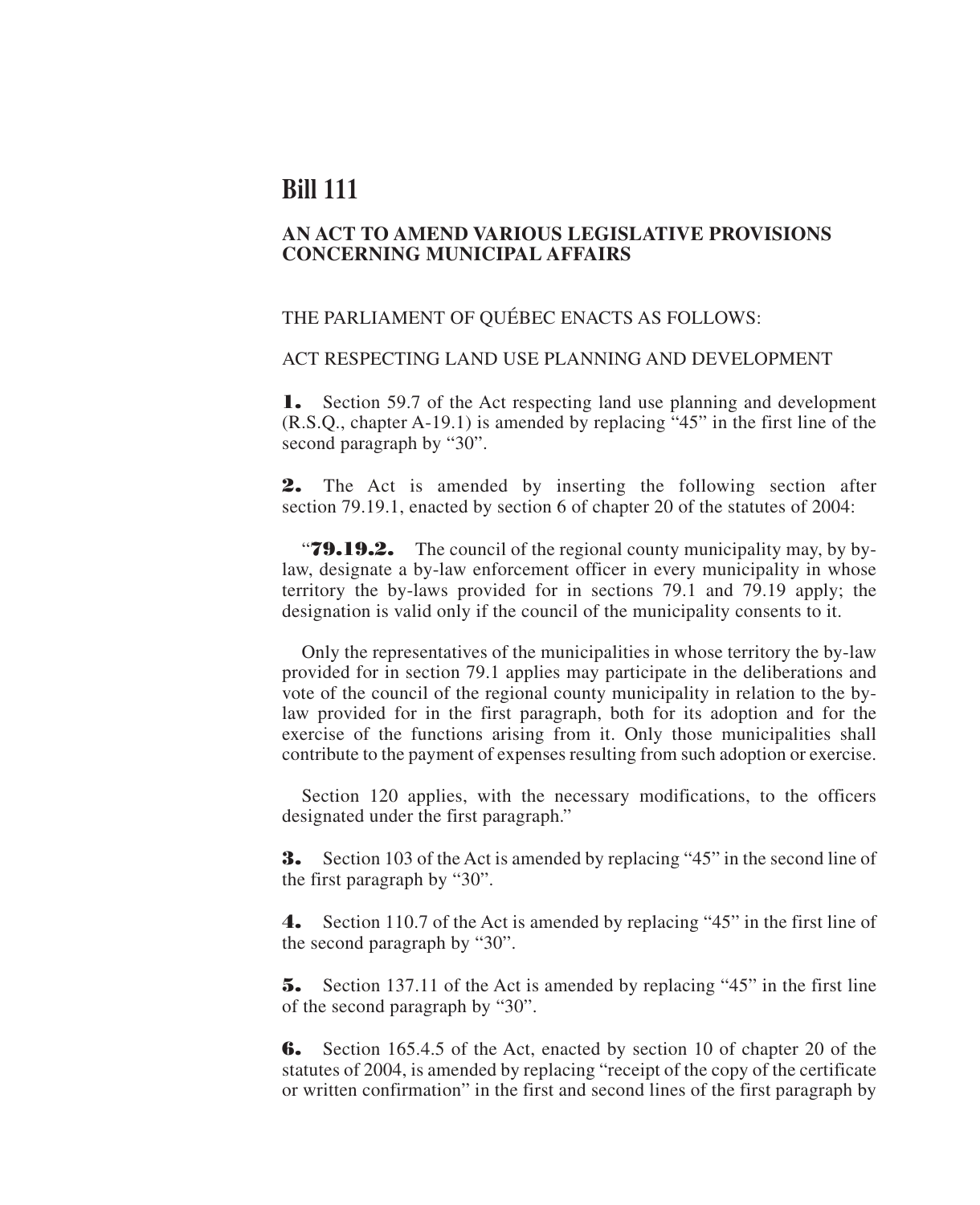"either the date of receipt of the copy of the certificate or the written confirmation or the date on which the competent municipal officer informed the applicant of the admissibility of the application, whichever is later".

**7.** Section 165.4.11 of the Act, enacted by section 10 of chapter 20 of the statutes of 2004, is amended by replacing "receiving the copy of the authorization certificate or the written confirmation referred to in section 165.4.4 from the Minister of the Environment" in the sixth, seventh and eighth lines of the first paragraph by "either the date on which the regional county municipality received a copy of the certificate or the written confirmation referred to in section 165.4.4 from the Minister of Sustainable Development, Environment and Parks or the date on which the competent municipal officer informed the applicant of the admissibility of the application, whichever is later".

**8.** Section 165.4.13 of the Act, enacted by section 10 of chapter 20 of the statutes of 2004, is amended

(1) by replacing "a condition set out in subparagraph 2 of" in the first line of the second paragraph by "a condition set out in";

(2) by replacing "s'appliquent" in the fifth line of the second paragraph of the French text by "s'applique";

(3) by replacing "such a condition" in the first line of the third paragraph by "the condition set out in subparagraph 2 of the first paragraph".

**9.** Section 165.4.15 of the Act, enacted by section 10 of chapter 20 of the statutes of 2004, is amended by adding the following paragraph after the second paragraph:

"The Minister may not exercise the power under the first paragraph if the municipality did not receive a copy of the request within the time specified."

**10.** Section 231 of the Act is amended by adding the following at the end of the first paragraph: "The court may order the owner or the person having custody of the structure to keep the structure under adequate surveillance until the imposed corrective measure has been carried out. It may authorize the regional county municipality or the municipality to ensure surveillance at the owner's expense if the owner or person having custody of the structure fails to comply with the court judgment."

#### CHARTER OF VILLE DE GATINEAU

**11.** Section 4 of Schedule B to the Charter of Ville de Gatineau (R.S.Q., chapter C-11.1) is repealed.

**12.** Section 6.5 of Schedule B to the Charter is repealed.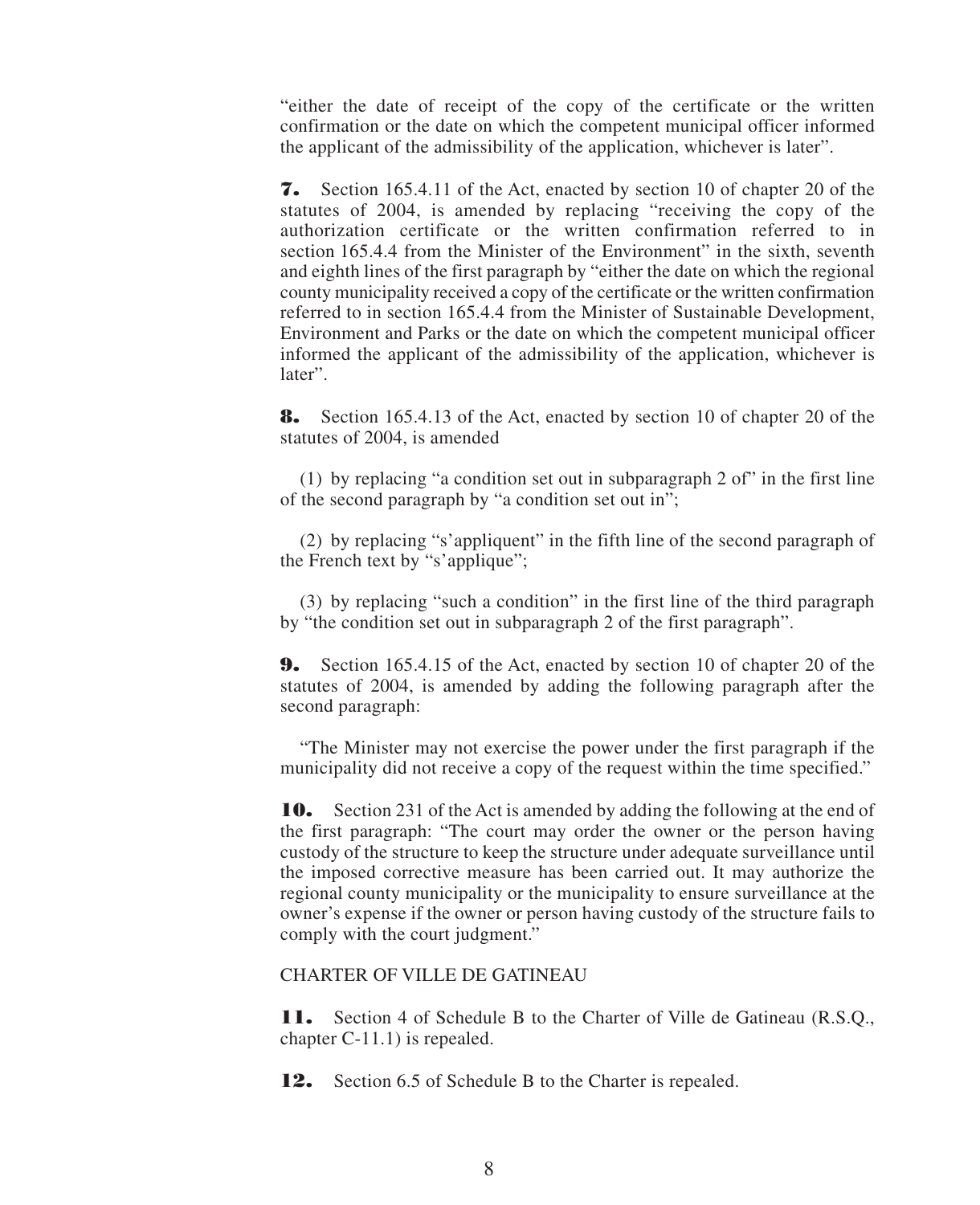#### CHARTER OF VILLE DE LÉVIS

**13.** Section 14 of the Charter of Ville de Lévis (R.S.Q., chapter C-11.2) is repealed.

**14.** Section 15 of the Charter is amended by striking out the first sentence.

**15.** Section 35 of the Charter is repealed.

**16.** Section 36 of the Charter is replaced by the following section:

"**36.** The division of the territory of the city into electoral districts must be done in such a way that the resulting number of councillors per borough corresponds to that provided for in Schedule B."

**17.** Sections 37, 38 and 39 of the Charter are repealed.

**18.** Section 85 of the Charter is amended

(1) by adding the following sentence at the end of the second paragraph: "To that end, if a power is attributed to or an obligation imposed on the council of a municipality with a certain population, the population of the city is taken into consideration rather than the population of the borough.";

(2) by replacing "five" in the last line of the third paragraph by "25".

CHARTER OF VILLE DE LONGUEUIL

**19.** Section 16 of the Charter of Ville de Longueuil (R.S.Q., chapter C-11.3) is repealed.

**20.** Section 17 of the Charter is amended by striking out the first sentence.

21. Section 37 of the Charter is repealed.

**22.** Section 38 of the Charter is replaced by the following section:

"**38.** The division of the territory of the city into electoral districts must be done in such a way that the resulting number of councillors per borough corresponds to that provided for in Schedule B."

**23.** Sections 39, 40 and 41 of the Charter are repealed.

24. Section 71 of the Charter is amended

(1) by adding the following sentence at the end of the second paragraph: "To that end, if a power is attributed to or an obligation imposed on the council of a municipality with a certain population, the population of the city is taken into consideration rather than the population of the borough.";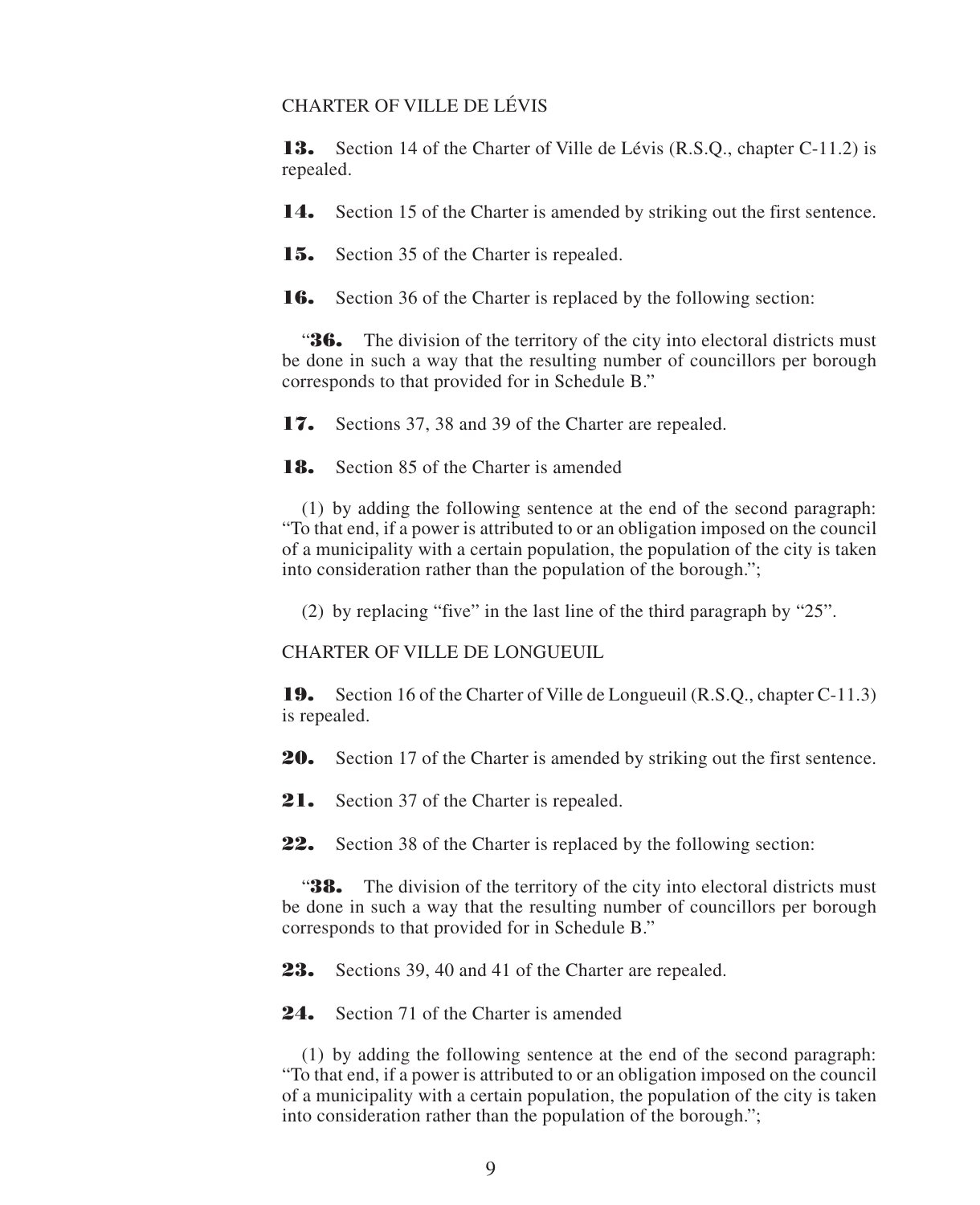(2) by replacing the third paragraph by the following paragraph:

"Subject to section 477.2 of the Cities and Towns Act (chapter C-19), the borough council may, by regulation, provide for the delegation of any power within its jurisdiction, other than the power to make by-laws or a power under section 82 or 83, to any officer or employee assigned to the borough by the city and set the terms and conditions for the exercise of the delegated power. If the delegation concerns personnel management, the officer or employee to whom the power was delegated must report to the borough council on any decision made in the exercise of the delegated power at the first regular meeting after the expiry of 25 days following the date of the decision."

**25.** Section 22 of Schedule C to the Charter is repealed.

CHARTER OF VILLE DE MONTRÉAL

**26.** Section 15 of the Charter of Ville de Montréal (R.S.Q., chapter C-11.4) is repealed.

**27.** Section 16 of the Charter is amended by striking out the first sentence.

**28.** Sections 19, 40, 41 and 42 of the Charter are repealed.

**29.** Section 20 of the Charter is amended by adding the following paragraph at the end:

"However, the borough mayor may not, in that capacity, exercise the power provided for in section 114.4 of that Act."

**30.** Section 94 of the Charter, amended by section 156 of chapter 6 of the statutes of 2005, is again amended by replacing "the by-law" in the fourth line of the second paragraph by "the resolution".

**31.** Section 130 of the Charter, amended by section 31 of chapter 28 of the statutes of 2003, is again amended

(1) by adding the following sentence at the end of the second paragraph: "To that end, if a power is attributed to or an obligation imposed on the council of a municipality with a certain population, the population of the city is taken into consideration rather than the population of the borough.";

(2) by replacing "five" in the last line of the third paragraph by "25".

**32.** Section 144.1 of the Charter, enacted by section 41 of chapter 28 of the statutes of 2003, is amended by replacing "The" in the first line by "Subject to the terms and conditions determined in the by-law under section 186 of Schedule C, the".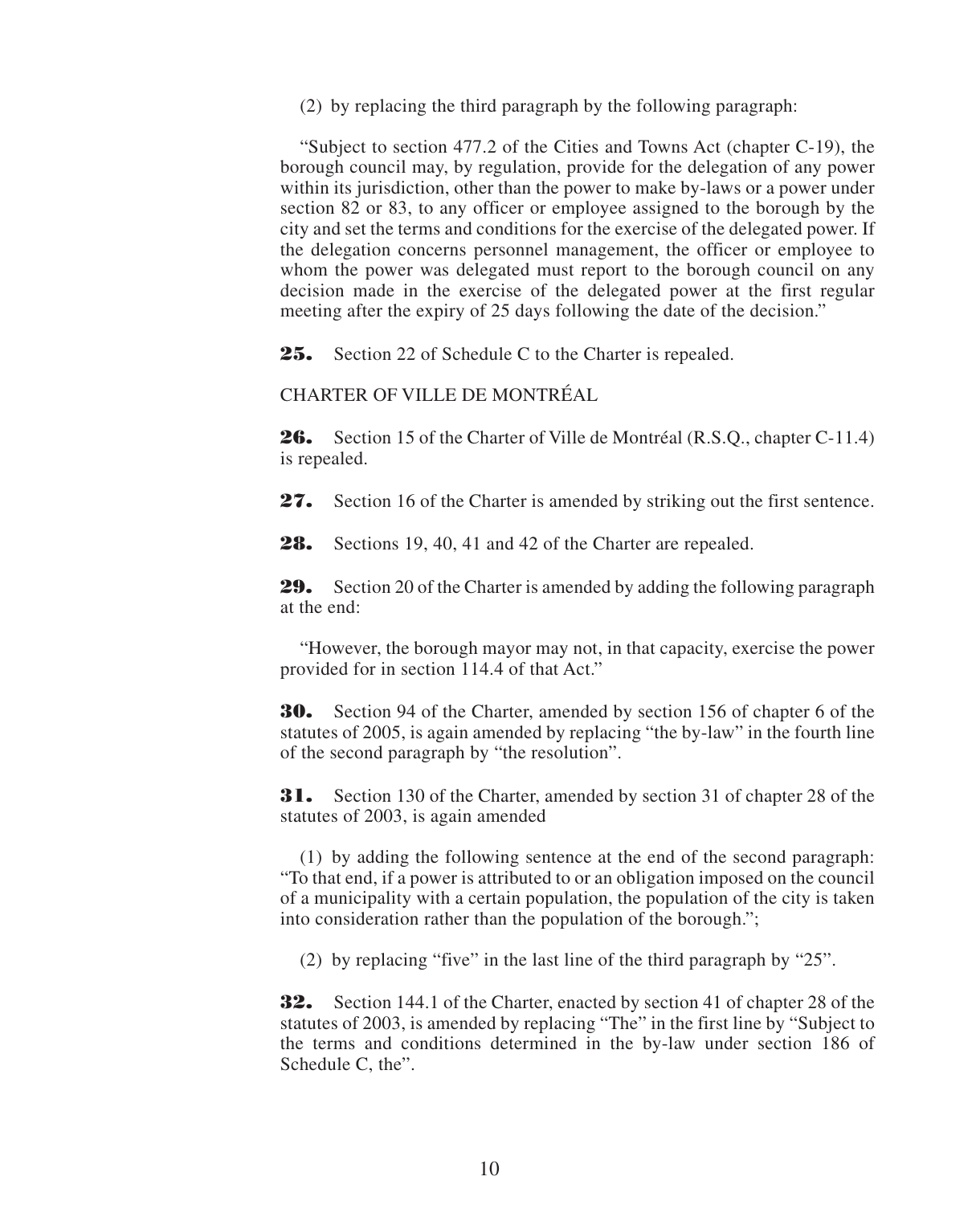**33.** Section 144.2 of the Charter, enacted by section 41 of chapter 28 of the statutes of 2003, is amended by replacing "The" in the first line of the first paragraph by "Subject to the terms and conditions determined in the by-law under section 186 of Schedule C, the".

**34.** Section 144.3 of the Charter, enacted by section 41 of chapter 28 of the statutes of 2003, is amended by striking out "requiring only the approval of the Minister of Municipal Affairs, Sports and Recreation" in the first and second lines of the second paragraph.

**35.** Section 146.1 of the Charter, enacted by section 42 of chapter 28 of the statutes of 2003, is amended by striking out the third paragraph.

**36.** Section 102.1 of Schedule C to the Charter, amended by section 151 of chapter 29 of the statutes of 2004, is repealed.

**37.** Section 133 of Schedule C to the Charter is amended by striking out ", and must specify that they are issued for the purposes of the working fund of the city" at the end of subparagraph 2 of the first paragraph.

#### CHARTER OF VILLE DE QUÉBEC

**38.** Section 14 of the Charter of Ville de Québec (R.S.Q., chapter C-11.5) is repealed.

**39.** Section 15 of the Charter is amended by striking out the first sentence.

**40.** Section 37 of the Charter is repealed.

**41.** Section 38 of the Charter is replaced by the following section:

"**38.** The division of the territory of the city into electoral districts must be done in such a way that the resulting number of councillors per borough corresponds to that provided for in Schedule B."

**42.** Sections 39, 40 and 41 of the Charter are repealed.

**43.** Section 114 of the Charter is amended

(1) by adding the following sentence at the end of the second paragraph: "To that end, if a power is attributed to or an obligation imposed on the council of a municipality with a certain population, the population of the city is taken into consideration rather than the population of the borough.";

(2) by replacing "five" in the ninth line of the third paragraph by "25".

**44.** Section 40 of Schedule C to the Charter is repealed.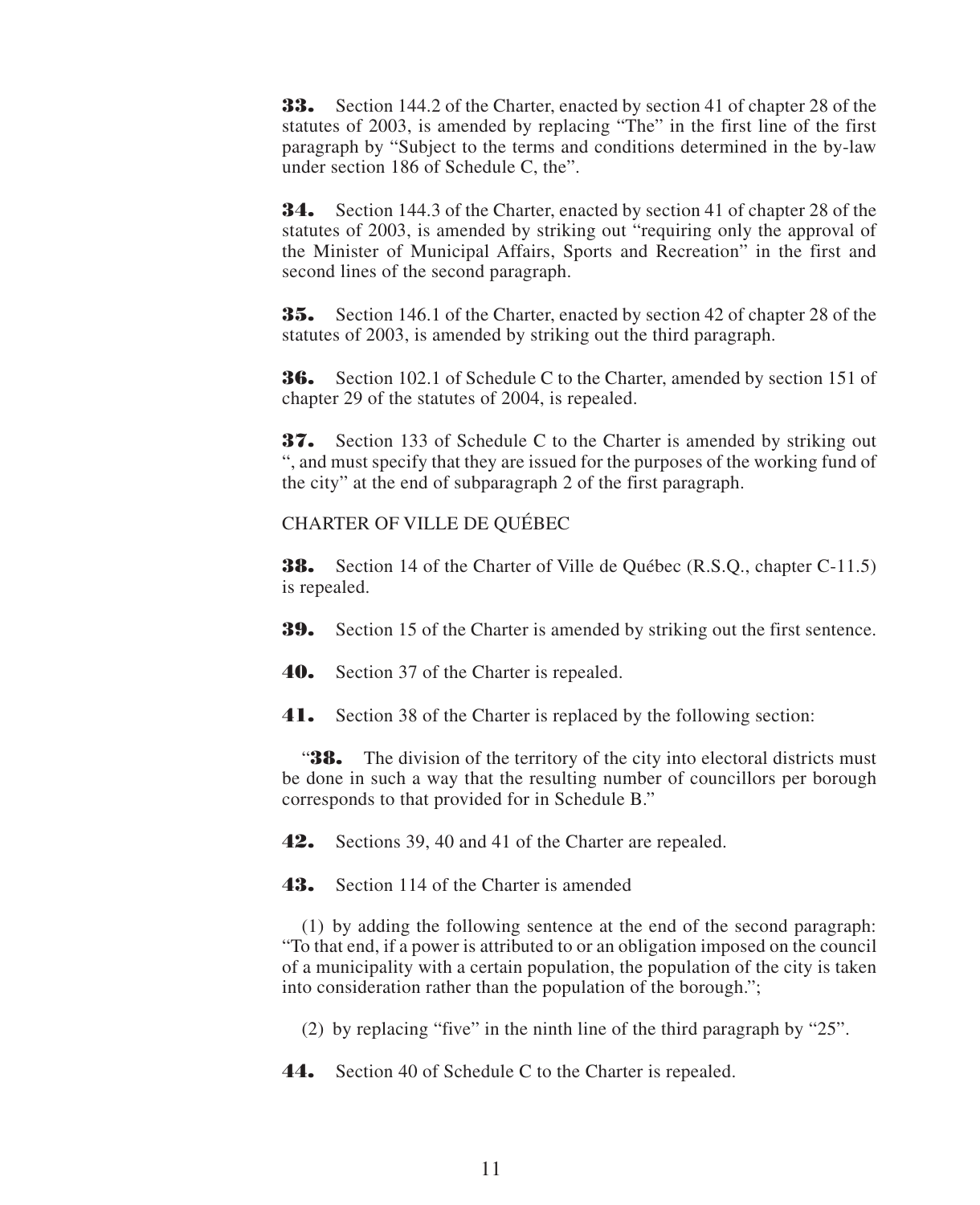**45.** Section 124 of Schedule C to the Charter, amended by section 92 of chapter 20 of the statutes of 2004, is again amended by replacing "classes of work from the commission's jurisdiction" in the seventh and eighth lines of the first paragraph by "from the Commission's jurisdiction classes of work in all or part of the territory of the city over which the Commission has jurisdiction".

**46.** Schedule C to the Charter is amended by inserting the following sections after section 149:

"**149.1.** The city council may, by by-law, create a financial reserve to finance the expenditures, under the sixth paragraph of section 8 of this Charter, relating to a debt of Ville de Québec, as it existed on 31 December 2001. Such a reserve is deemed to be created for the benefit of the sector of the territory of the city corresponding to the territory of that former municipality.

Subdivision 31.1 of Division XI of the Cities and Towns Act (chapter C-19) applies to such a financial reserve, subject to the following rules:

(1) a by-law creating a financial reserve does not require the approval of the qualified voters in the sector referred to in the first paragraph;

(2) despite section 569.6 of the Cities and Towns Act, a sum allocated to the financial reserve must be invested in accordance with the by-law that created the reserve; the by-law must aim to constitute a diversified portfolio so as to minimize major losses;

(3) any amount by which income exceeds expenditures, determined at the end of the existence of the reserve, is converted into a tax credit for the exclusive benefit of the taxable immovables in the sector referred to in the first paragraph.

"**149.2.** The city council may allocate a loan in the amount of \$20,000,000 to the financial reserve provided for in section 149.1 for a term of not more than 20 years and on the repayment conditions agreed upon with the Government"

**47.** Section 182 of Schedule C to the Charter is repealed.

#### CITIES AND TOWNS ACT

**48.** The Cities and Towns Act (R.S.Q., chapter C-19) is amended by inserting the following section after section 92:

"**92.1.** The clerk is authorized to amend the minutes or a by-law, resolution, order or other act of the council, executive committee or borough council in order to correct an error that is obvious just by reading the documents provided in support of the decision. In such a case, the clerk must attach the minutes of the correction to the original of the amended document and file a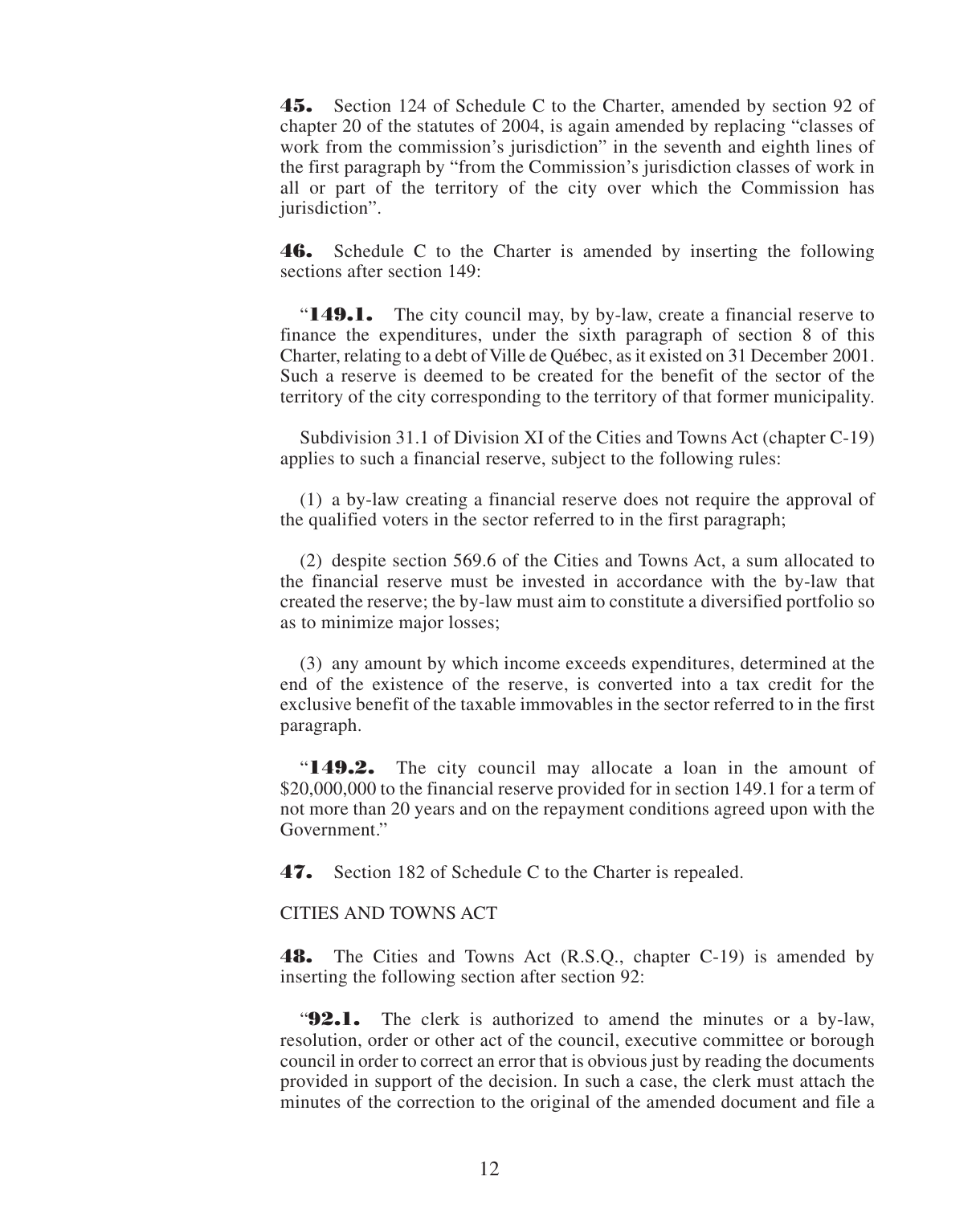copy of the amended document and of the minutes of the correction at the next meeting of the council, executive committee or borough council."

**49.** Section 108.4.2 of the Act is amended by inserting "that were" after "documents" in the second line and by adding "and that the external auditor considers necessary to carry out his mandate" at the end.

**50.** The Act is amended by inserting the following after section 114.3:

#### "IX. — *Office staff*

"**114.4.** The mayor or a designated councillor, within the meaning of section 114.5, of a municipality with a population of 100,000 or more may appoint a chief of staff and any other staff members necessary for the orderly administration of the mayor's or the councillor's office.

However, a designated councillor may not exercise the power under the first paragraph until the mayor does so.

"**114.5.** For the purposes of sections 114.4, 114.11 and 114.12, "designated councillor" means the councillor designated as such by an authorized party, other than the party to which the mayor belongs, that obtained at least 20% of all the valid votes at the last general election in the municipality.

However, if, among the authorized parties other than the mayor's, there is none that obtained that minimum percentage of votes at that election, "designated councillor" means the councillor designated as such by the party among those other parties that obtained the greatest number of valid votes at that election.

The designation is valid for the duration of the current term of the councillor. It ceases to have effect, however, before the end of that term if the councillor ceases to belong to the authorized party that made the designation or if the designation is revoked or transferred. The designation of a councillor who continues to belong to the authorized party that made the designation may be revoked or transferred before the end of the term only if the councillor did not exercise the power provided for in section 114.4.

A notice of the designation is signed by the party leader and submitted to the council by a councillor in the party. The same applies for revocation of the designation if it does not result from a transfer.

"**114.6.** The standards and scales according to which the chief of staff and other staff members are recruited, appointed and remunerated, as well as their other conditions of employment, are determined by the executive committee.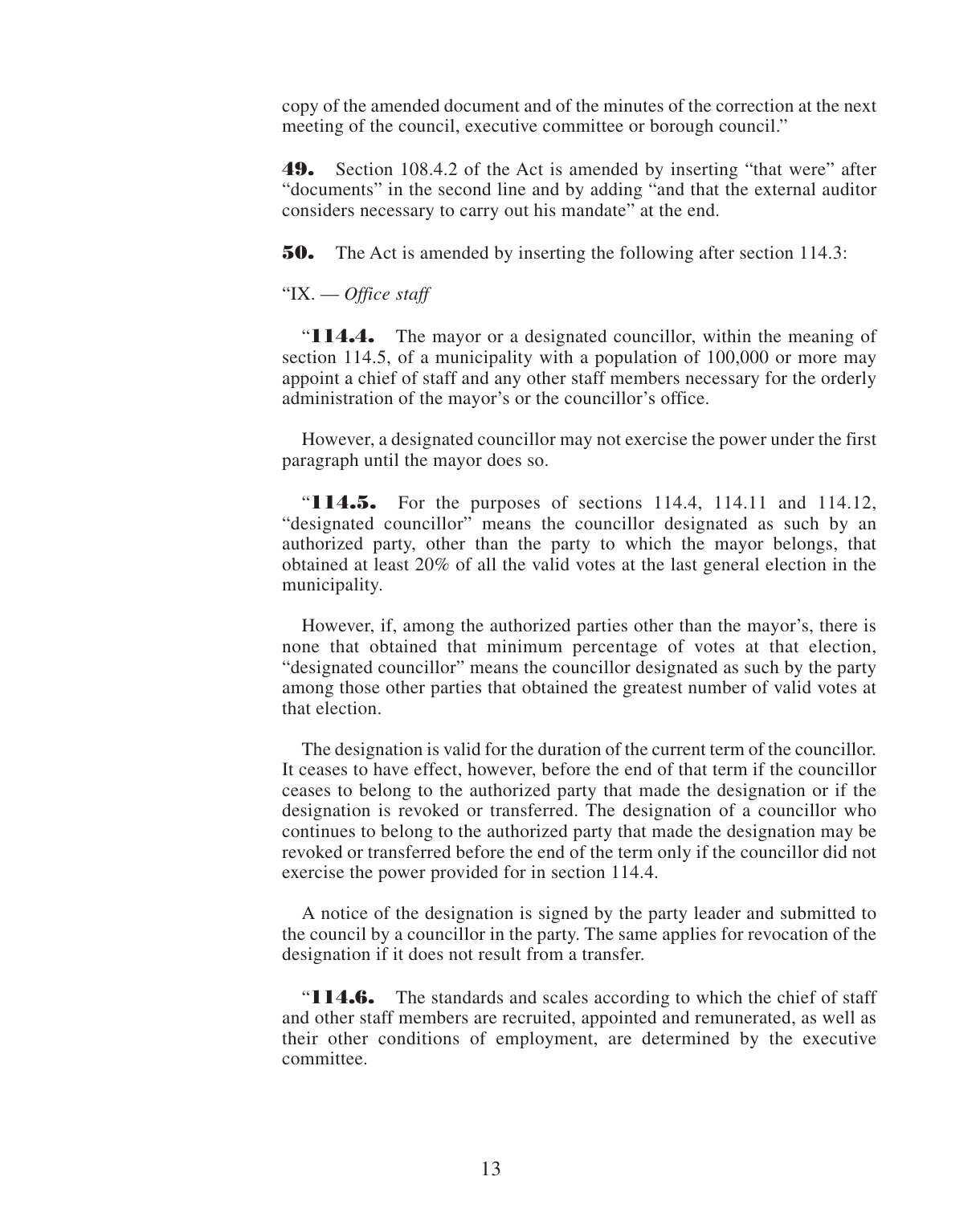"**114.7.** Subject to section 114.10, a person who joins the office staff of the mayor or a designated councillor does not become or ceases to be an officer or employee of the municipality.

However, a person who ceases to be an officer or employee of the municipality under the first paragraph retains the classification held at the time of appointment to the office staff of the mayor or a designated councillor throughout the period of that appointment.

"**114.8.** A former officer or employee referred to in section 114.7 may, at any time, require from the municipality an assessment of the classification that former officer or employee would be assigned if the right to return to the public service were exercised under section 114.9.

The assessment must take into account the classification referred to in the second paragraph of section 114.7, as well as the experience and education acquired since the date of appointment to the office staff of the mayor or a designated councillor.

"**114.9.** A former officer or employee referred to in section 114.7 may, on ceasing to be a member of the office staff of the mayor or a designated councillor, require that the municipality reassess the qualifications of the former officer or employee and rehire that person by priority in a position corresponding to those qualifications.

The application for reassessment must be made in writing and received not later than the sixtieth day following the day the person ceases to be a member of that office staff.

"**114.10.** A person who is a member of the office staff of the mayor or a designated councillor is deemed to be an officer or employee of the municipality for the purposes of Division XIII.1.

"**114.11.** If the mayor or a designated councillor exercised the power provided for in section 114.4 before the budget of the municipality was adopted, the budget must contain an estimate to cover the expenditures relating to office staff and determined according to the standards, scales and other conditions set under section 114.6.

However, the estimate may not exceed the percentage of the total of the other estimates in the budget determined by the Minister.

"**114.12.** If no designated councillor exercises the power provided for in section 114.4, the mayor is entitled to the total amount of the estimate provided for in section 114.11.

Otherwise, unless the Minister determines another way of sharing that amount with respect to any municipality the Minister designates,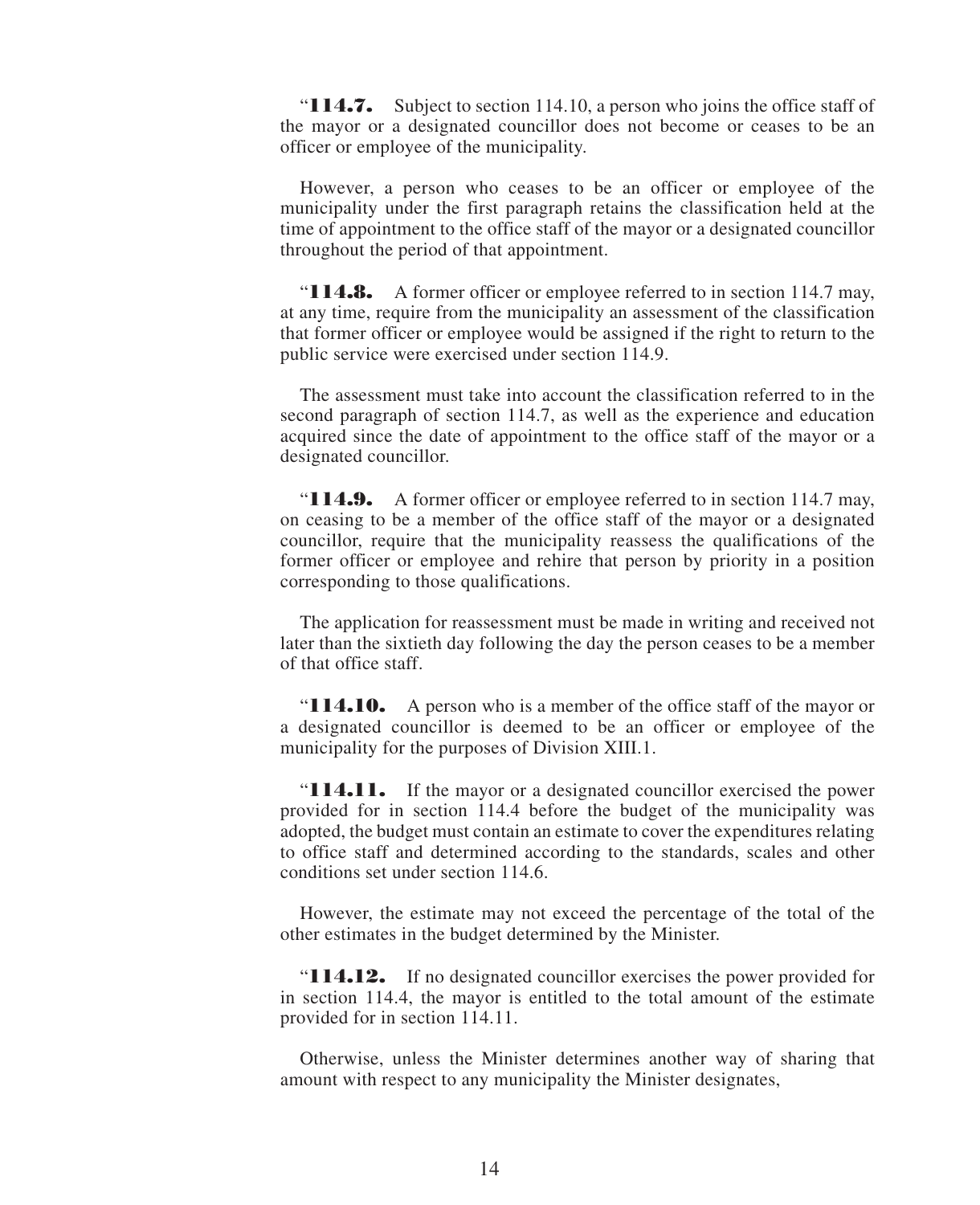(1) if a single designated councillor exercises the power, the mayor is entitled to two-thirds of the amount, and the councillor, to one-third of it;

(2) if two or more designated councillors exercise the power, the mayor is entitled to half the amount and the balance is divided between those councillors in proportion to the valid votes cast at the last general election in the municipality for the authorized party that designated each of them."

**51.** Section 356 of the Act is amended by replacing the first sentence of the second paragraph by the following sentence: "It is not necessary to read the by-law if a copy of the proposed by-law was given to the council members not later than two juridical days before the sitting at which it is to be approved and if, at that sitting, all the council members present declare that they have read it and waive the reading of it."

**52.** Section 474.0.4 of the Act is amended

(1) by replacing "any municipality having a population of 500,000 or over" in the first and second lines of the first paragraph by "Ville de Montréal and of Ville de Québec";

(2) by striking out "having among its members at least one councillor on 1 January of the fiscal year covered by the budget" in the fourth and fifth lines of the first paragraph;

(3) by striking out "referred to in the first paragraph" in the second line of the third paragraph.

**53.** Section 477.2 of the Act is amended

(1) by replacing "five" in the third line of the fifth paragraph by "25";

(2) by replacing "five" in the second line of subparagraph 3 of the sixth paragraph by "25".

**54.** Section 567 of the Act, amended by section 101 of chapter 20 of the statutes of 2004, is again amended by striking out the second sentence of the second paragraph of paragraph 2.

**55.** The Act is amended by inserting the following after section 569.6:

"§31.2. — *Financial reserve for the supply of water*

"**569.7.** A municipality may, for the benefit of its whole territory, create a financial reserve to finance expenditures made to improve techniques and procedures and develop infrastructures related to the supply of water.

The supply of water includes all matters related to waterworks, sewers, and, in general, water supply and water purification.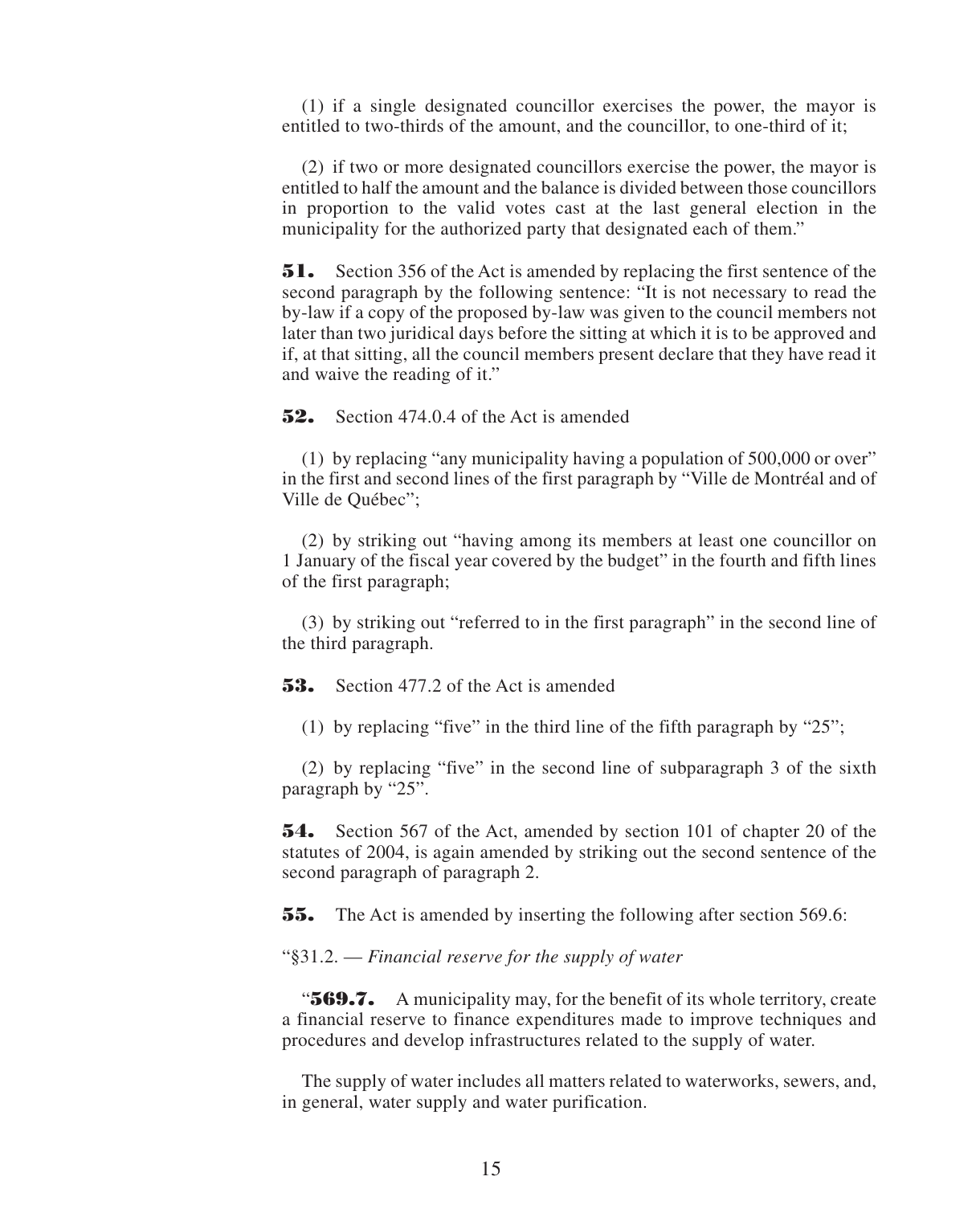The duration of the reserve is unlimited.

"**569.8.** The reserve is made up of

(1) any revenues from the tax under section 569.11 which are of right allocated to the reserve;

(2) the sums the municipality annually allocates to the reserve out of its general fund or its revenues from

(*a*) any tax, other than the tax under section 569.11, or any tariff, if the tax or tariff is imposed for the supply of water;

(*b*) any subsidy or other liberality not reserved for a purpose other than the purposes for which the reserve is created;

(3) the interest earned on the capital allocated to the reserve under subparagraph 1 or 2.

"**569.9.** The resolution creating the reserve must set out the amount and the mode of financing the municipality proposes for the reserve.

It must specify that the reserve is created for the benefit of the whole territory of the municipality, for the purpose of financing the expenditures referred to in section 569.7.

"**569.10.** The sums allocated to the reserve must be invested in accordance with section 99.

**569.11.** In addition to any property or rental tax and any tariff it may impose for the supply of water, a municipality that has a reserve under section 569.7 may, by by-law, impose a special annual tax on all the taxable immovables in its territory on the basis of their taxable value.

The tax rate may vary according to the classes of immovables determined by the by-law."

**56.** Section 573.3 of the Act is amended by adding the following subparagraph after subparagraph 9 of the first paragraph:

"(10) whose object is the performance of work on a railway right-of-way used as such, entered into with the owner or operator of the railway, for a price corresponding to the price usually charged by an undertaking generally performing such work."

#### MUNICIPAL CODE OF QUÉBEC

**57.** The Municipal Code of Québec (R.S.Q., chapter C-27.1) is amended by inserting the following article after article 202: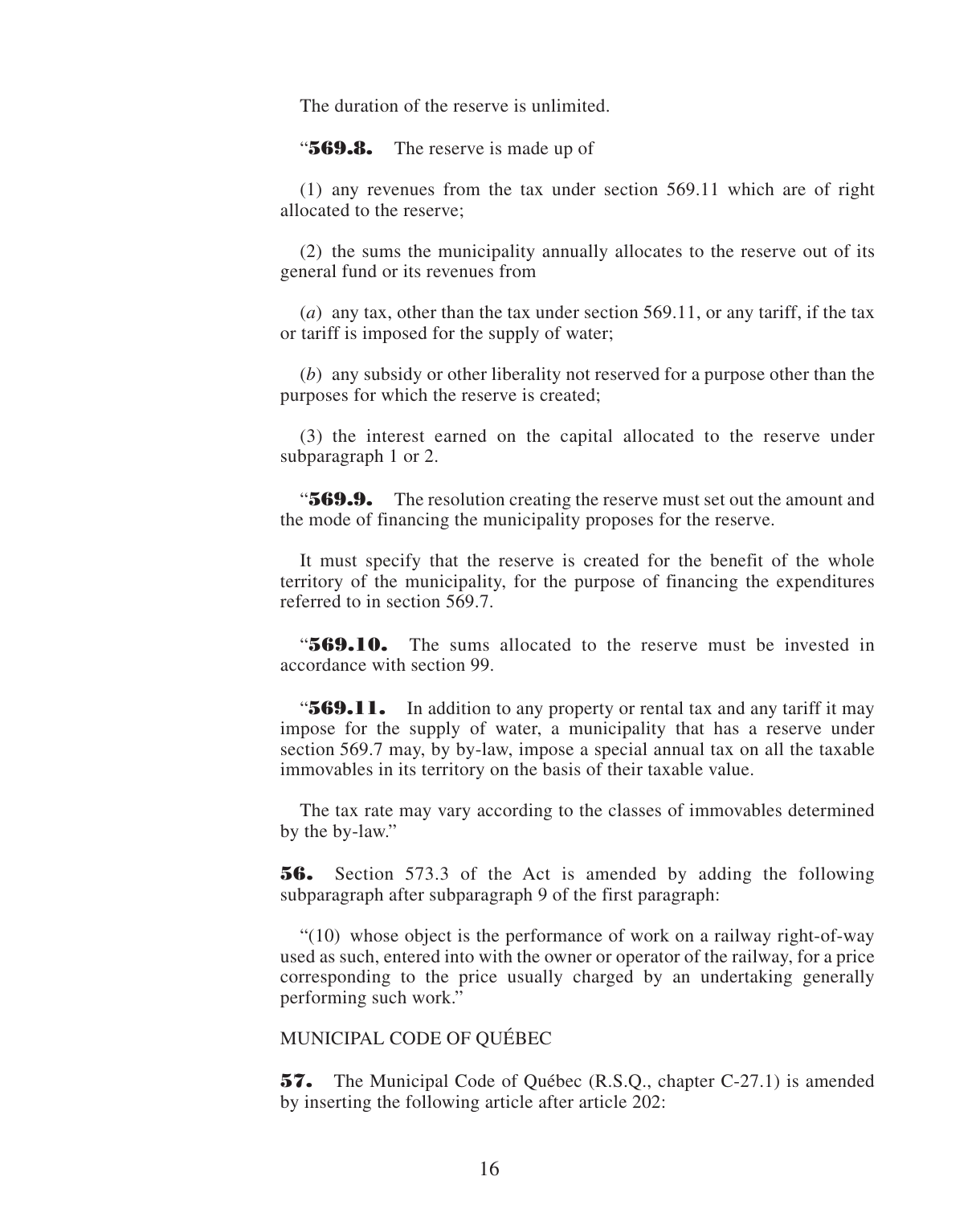**202.1.** The secretary-treasurer is authorized to amend the minutes or a by-law, resolution, order or other act of the council in order to correct an error that is obvious just by reading the documents provided in support of the decision. In such a case, the secretary-treasurer shall attach the minutes of the correction to the original of the amended document and file a copy of the amended document and of the minutes of the correction at the next sitting of the council."

**58.** Article 445 of the Code is amended by replacing the first sentence of the second paragraph by the following sentence: "It is not necessary to read the by-law if a copy of the proposed by-law was given to the council members not later than two juridical days before the sitting at which it is to be approved and if, at that sitting, all the council members present declare that they have read it and waive the reading of it."

**59.** Article 938 of the Code is amended by adding the following subparagraph after subparagraph 9 of the first paragraph:

"(10) whose object is the performance of work on a railway right-of-way used as such, entered into with the owner or operator of the railway, for a price corresponding to the price usually charged by an undertaking generally performing such work."

**60.** Article 961.1 of the Code is amended by replacing "five" in the third line of the fifth paragraph by "25".

**61.** Article 1093 of the Code is amended by striking out the second sentence of the second paragraph.

**62.** The Code is amended by inserting the following after article 1094.6:

#### "**CHAPTER VII**

"FINANCIAL RESERVE FOR THE SUPPLY OF WATER

"**1094.7.** A local municipality may, for the benefit of its whole territory, create a financial reserve to finance expenditures made to improve techniques and procedures and develop infrastructures related to the supply of water.

The supply of water includes all matters related to waterworks, sewers and, in general, water supply and water purification.

The duration of the reserve is unlimited.

"**1094.8.** The reserve is made up of

(1) any revenues from the tax under article 1094.11 which are of right allocated to the reserve;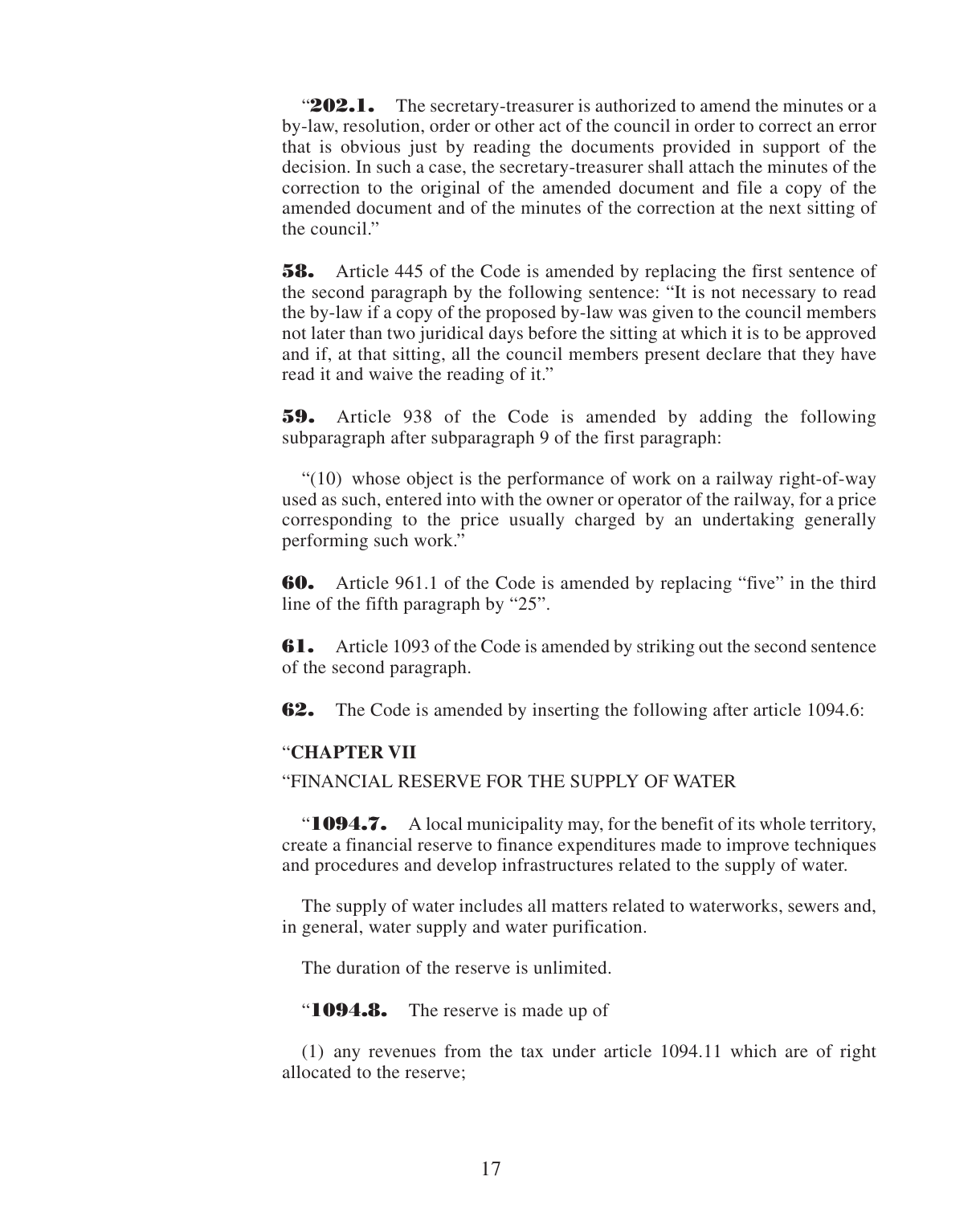(2) the sums the municipality annually allocates to the reserve, taken out of its general fund or its revenues from

(*a*) any tax, other than the tax under article 1094.11, or any tariff, if the tax or tariff is imposed for the supply of water;

(*b*) any subsidy or other liberality not reserved for a purpose other than the purposes for which the reserve is created;

(3) the interest earned on the capital allocated to the reserve under paragraph 1 or 2.

"**1094.9.** The resolution creating the reserve must set out the amount and the mode of financing the municipality proposes for the reserve.

It must specify that the reserve is created for the benefit of the whole territory of the municipality, for the purpose of financing the expenditures referred to in article 1094.7.

"**1094.10.** The sums allocated to the reserve must be invested in accordance with article 203.

"**1094.11.** In addition to any property or rental tax and any tariff it may impose for the supply of water, a municipality that has a reserve under article 1094.7 may, by by-law, impose a special annual tax on all the taxable immovables in its territory on the basis of their taxable value.

The tax rate may vary according to the classes of immovables determined in the by-law."

JAMES BAY REGION DEVELOPMENT AND MUNICIPAL ORGANIZATION ACT

**63.** Section 38 of the James Bay Region Development and Municipal Organization Act (R.S.Q., chapter D-8.2) is amended by replacing "two-year" in the first line of the first paragraph by "four-year".

**64.** Section 38.1 of the Act is amended by replacing "two-year" in the second line of the first paragraph by "four-year".

**65.** The Act is amended by inserting the following section after section 40.2, enacted by section 133 of chapter 20 of the statutes of 2004:

"**40.3.** The municipality may establish a limited partnership with any person for the purpose of producing electric power. The second paragraph of article 678 of the Municipal Code of Québec (chapter C-27.1) applies to such a partnership, with the necessary modifications."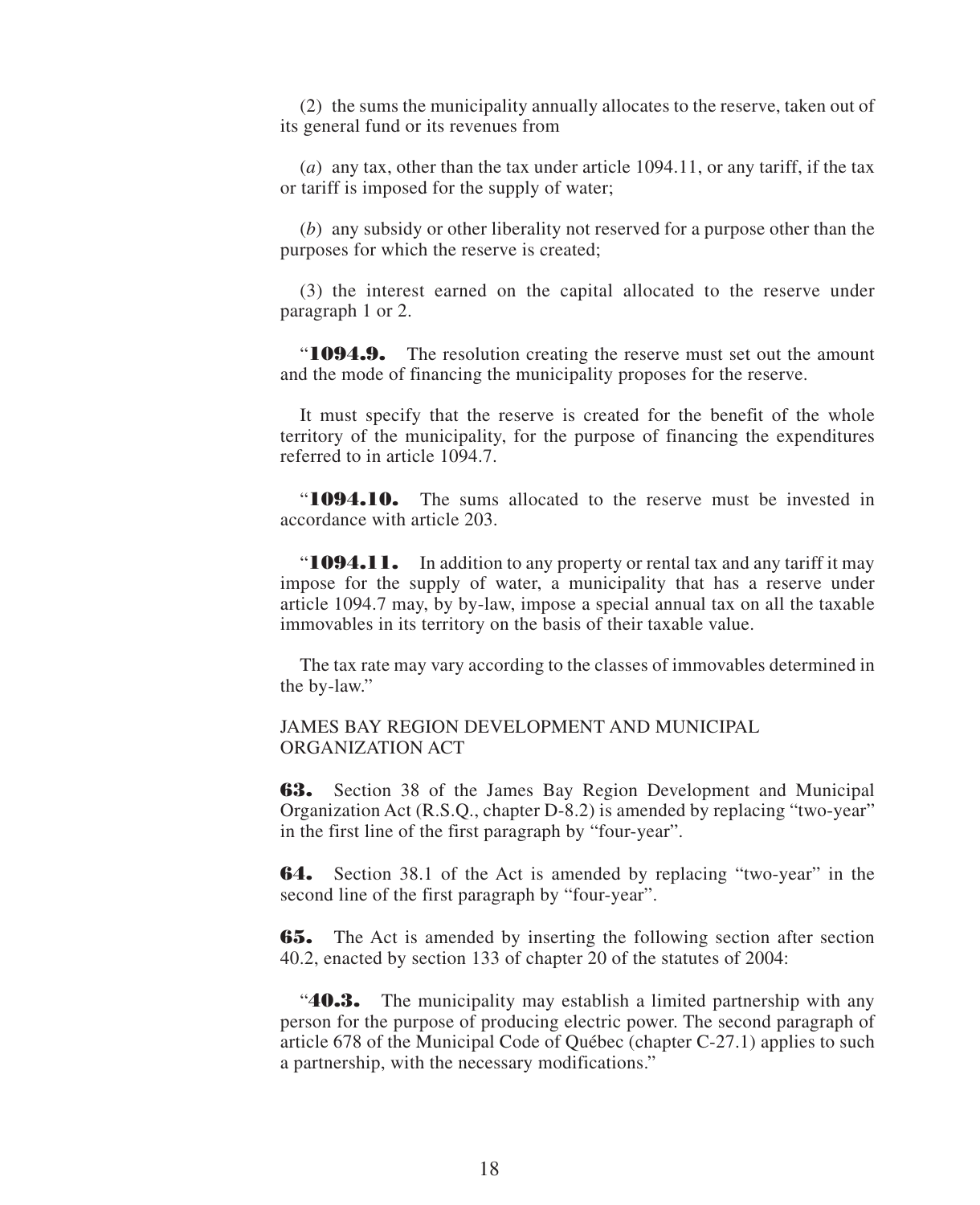#### ACT RESPECTING ELECTIONS AND REFERENDUMS IN MUNICIPALITIES

**66.** Section 52 of the Act respecting elections and referendums in municipalities (R.S.Q., chapter E-2.2) is amended by adding the following paragraph after the second paragraph:

"A person who is not an elector of the municipality when the person votes in an advance poll solely because that person is not then of full age, but who will have attained full age by polling day, is deemed to be an elector of the municipality."

**67.** Section 53 of the Act is amended by inserting ", the Act respecting school elections (chapter E-2.3)" after "645" in the third line of the first paragraph.

**68.** Section 69 of the Act is amended by inserting ", the Act respecting school elections (chapter E-2.3)" after "section 645" in the third line of the first paragraph.

**69.** Section 81.1 of the Act is amended by inserting the following paragraph after the second paragraph:

"If there is only one polling station in a place, the deputy returning officer and the poll clerk of the polling station may act as panel members."

**70.** The Act is amended by inserting the following section after section 88.1:

**88.2.** The Act respecting labour standards (chapter N-1.1) does not apply to election officers."

**71.** Section 97 of the Act is amended by inserting ", the Act respecting school elections (chapter E-2.3)" after "section 645" in the second line of the first paragraph.

**72.** Section 126 of the Act is replaced by the following section:

"**126.** Not later than five days before the last day set for making applications for entry, striking off or correction, the returning officer shall send each person whose name is entered on the list of electors to be revised a notice reproducing the particulars concerning that person which appear on the list, including the particulars contained in the public notice, and send to each residential address for which no elector's name is entered on the list of electors to be revised and which is within the territory of the municipality or within the district or ward whose electoral list is to be revised, a notice including the particulars contained in the public notice and indicating that no electors' names are entered on the list.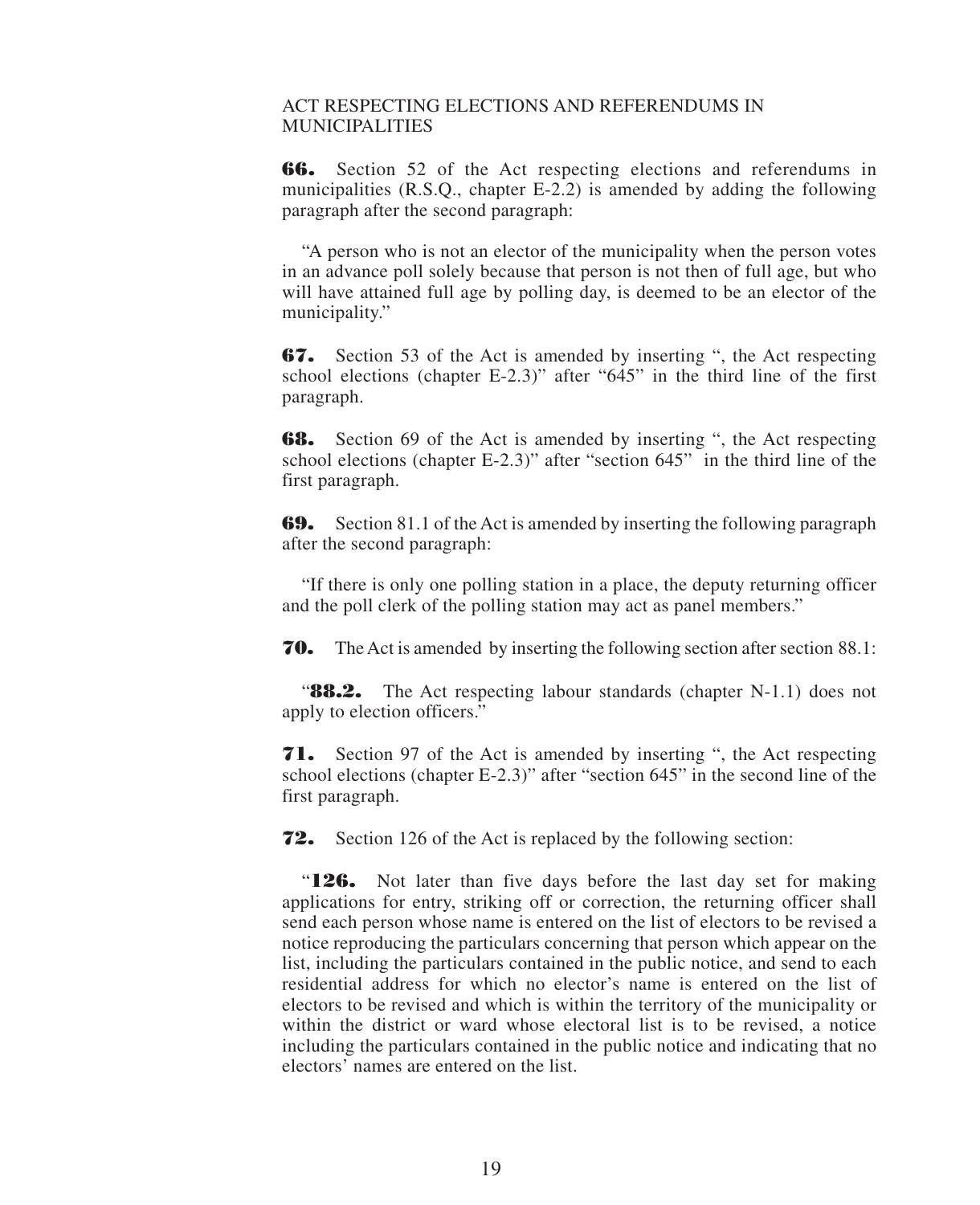Notices to be sent to persons at the same address may be combined in one notice.

No mention of the date of birth of electors is made in the notice.

If two or more boards of revisors are established, the only particulars provided for in subparagraph 3 of the first paragraph of section 125 that are to be included in the notice are those concerning the board responsible for the revision of the part of the list that includes the name of the person to whom the notice is sent or that would include the name of the elector if a name were entered for the address to which the notice is sent."

**73.** Section 140 of the Act is amended by adding the following paragraph after the third paragraph:

"That information must be sent to the chief electoral officer not later than the thirtieth day after the revision of the list of electors is completed or interrupted."

**74.** Section 148 of the Act is repealed.

**75.** Section 149 of the Act is amended by replacing the second and third paragraphs by the following paragraph:

"The application must be accompanied by a list including the names, addresses and signatures of at least 10 electors of the municipality who support the application."

**76.** Section 150 of the Act is amended by replacing "sections 148 and 149" in the second line of the first paragraph by "section 149".

**77.** Section 152 of the Act is amended

(1) by striking out the first paragraph;

(2) by replacing "The returning officer shall also" in the first line of the second paragraph by "The returning officer shall".

**78.** Section 162.1 of the Act is amended

(1) by replacing "in detail" in the second line of the first paragraph by "the total amount of";

(2) by adding the following sentence at the end of the first paragraph: "If the total amount is greater than \$1,000, a breakdown of the publicity expense must be made.";

(3) by adding the following paragraph after the fourth paragraph: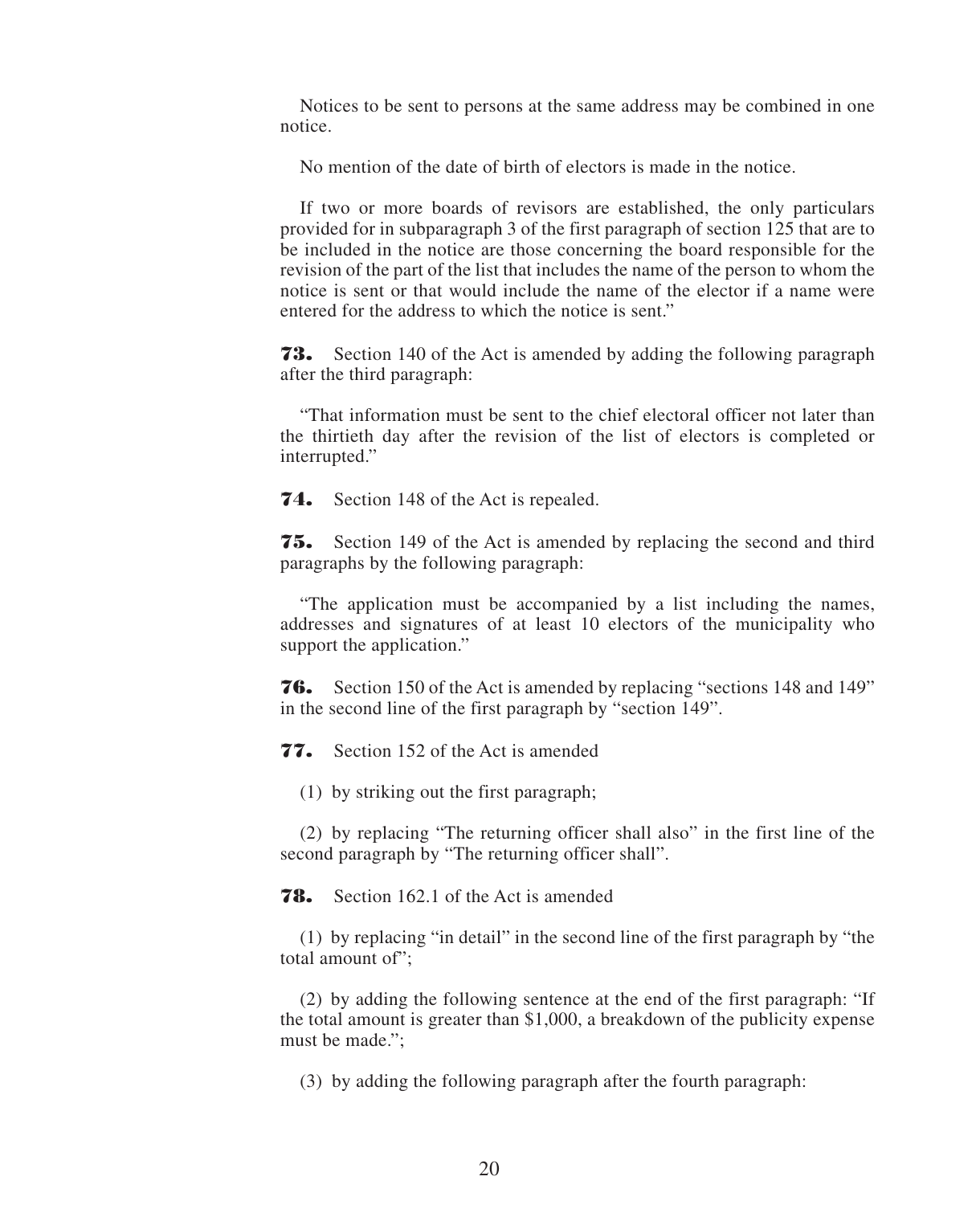"The chief electoral officer shall see that this section is carried out and, in that regard, may perform the same duties as those listed in section 368, if they are consistent with this section."

**79.** Section 164 of the Act is amended by replacing "The writing" in the fourth line by "The candidate may designate himself as his official agent. Except in that case, the writing".

**80.** Section 175 of the Act is amended by inserting ", or, if there is no revision of the list under section 277, not later than 12 days before polling day" at the end of subparagraph 2 of the second paragraph.

**81.** Section 180 of the Act is amended by adding the following paragraphs at the end:

"The elector may also be assisted

(1) by the elector's spouse or relative within the meaning of section 131; or

(2) by another person, in the presence of the deputy returning officer and the poll clerk.

The person referred to in subparagraph 2 of the second paragraph shall attest under oath to not having assisted another elector who is not that person's spouse or relative within the meaning of section 131, during the advance poll."

**82.** Section 185 of the Act is amended by replacing "7" in the first line of the first paragraph by "8".

**83.** Section 186 of the Act is amended by striking out "authorized" in the second line of the third paragraph.

**84.** Section 210 of the Act is amended by replacing "9 a.m." and "7 p.m." in the second line by "10 a.m." and "8 p.m." respectively.

**85.** Section 226 of the Act is amended by replacing "he has not assisted another elector during the poll" in the second line of the second paragraph by "the person has not assisted another elector who is not that person's spouse or relative within the meaning of section 131, during the poll".

**86.** Section 283 of the Act is amended

(1) by inserting the following paragraph after the first paragraph:

"If the party, ticket or candidate promoted by prohibited partisan publicity refuses to stop or remove the publicity after being requested to do so, the returning officer may have it stopped or removed at the expense of the party, ticket or candidate.";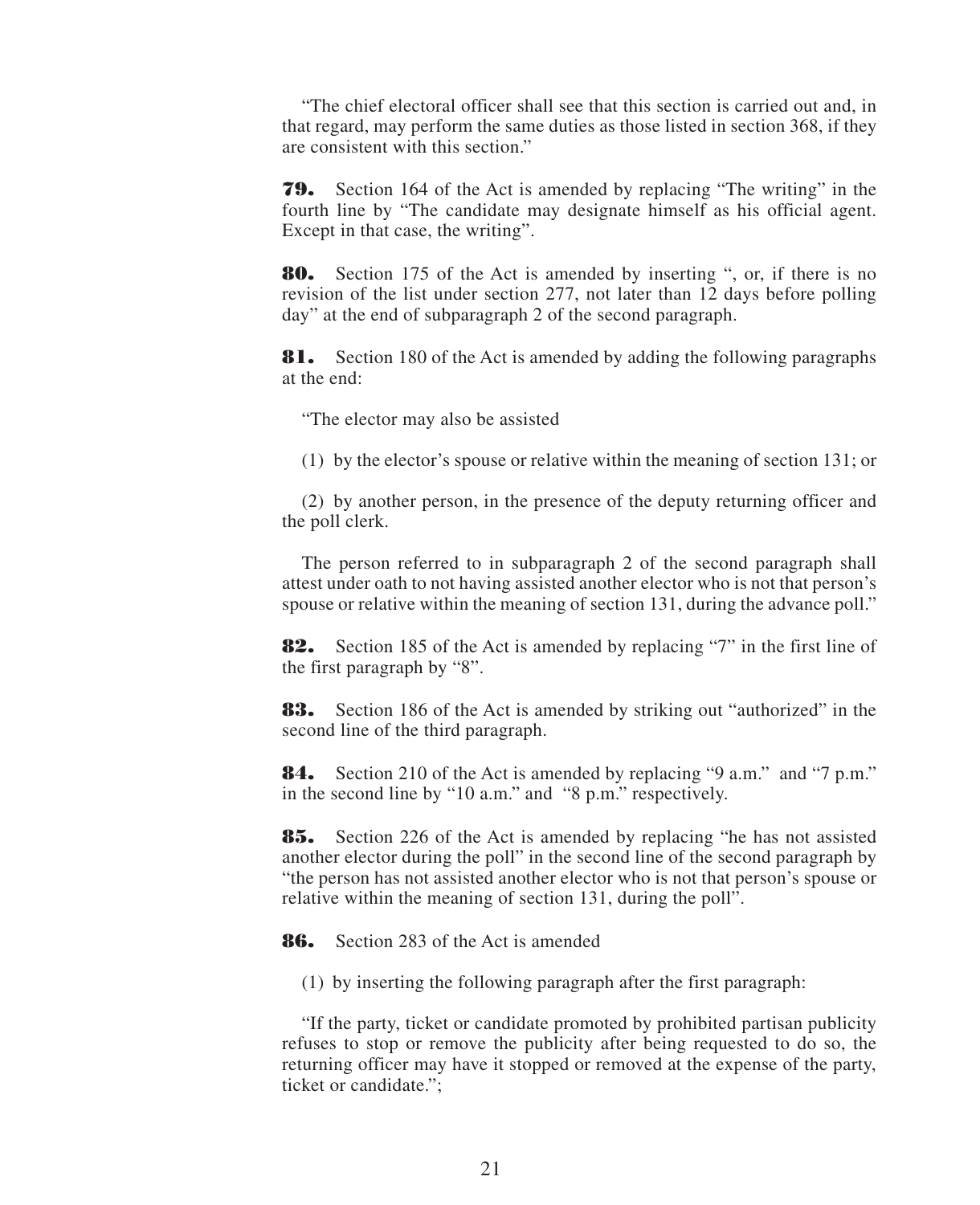(2) by striking out "waiting in line" in the third line of the second paragraph.

**87.** Section 301 of the Act is amended by inserting ", the Act respecting school elections (chapter E-2.3)" after "645" in the second line of the first paragraph.

**88.** Section 378 of the Act is amended by adding the following sentence at the end: "The leader must be an elector of the municipality in whose territory the party intends to carry on its activities."

**89.** Section 383 of the Act is amended

(1) by inserting ", except an authorized independent candidate who designates himself as official agent and representative" after "municipality" in subparagraph 2 of the first paragraph;

(2) by inserting ", the Act respecting school elections (chapter E-2.3)" after "645" in the second line of subparagraph 7 of the first paragraph.

**90.** Section 389 of the Act is amended by inserting ", the Act respecting school elections (chapter E-2.3)" after "645" in the second line of subparagraph 9 of the first paragraph.

**91.** Section 396 of the Act is repealed.

**92.** Section 397 of the Act is amended by replacing the second and third paragraphs by the following paragraphs:

"The application must be accompanied by a list including the names and addresses of party members who are electors of the municipality and who support the application; the minimum number of party members is set out in the third paragraph. The list must include the number and the expiry date of each person's membership card and contain each person's signature.

The minimum number of party members who must be on the list is

(1) 100, in the case of a municipality with a population of 100,000 or more;

(2) 50, in the case of a municipality with a population of 50,000 to 99,999; and

(3) 25, in the case of a municipality with a population of 5,000 to 49,999."

**93.** Section 400 of the Act is amended by inserting ", unless the candidate designates himself as his official agent and representative, in which case that fact must be indicated" at the end of subparagraph 5 of the first paragraph.

**94.** Section 406 of the Act is repealed.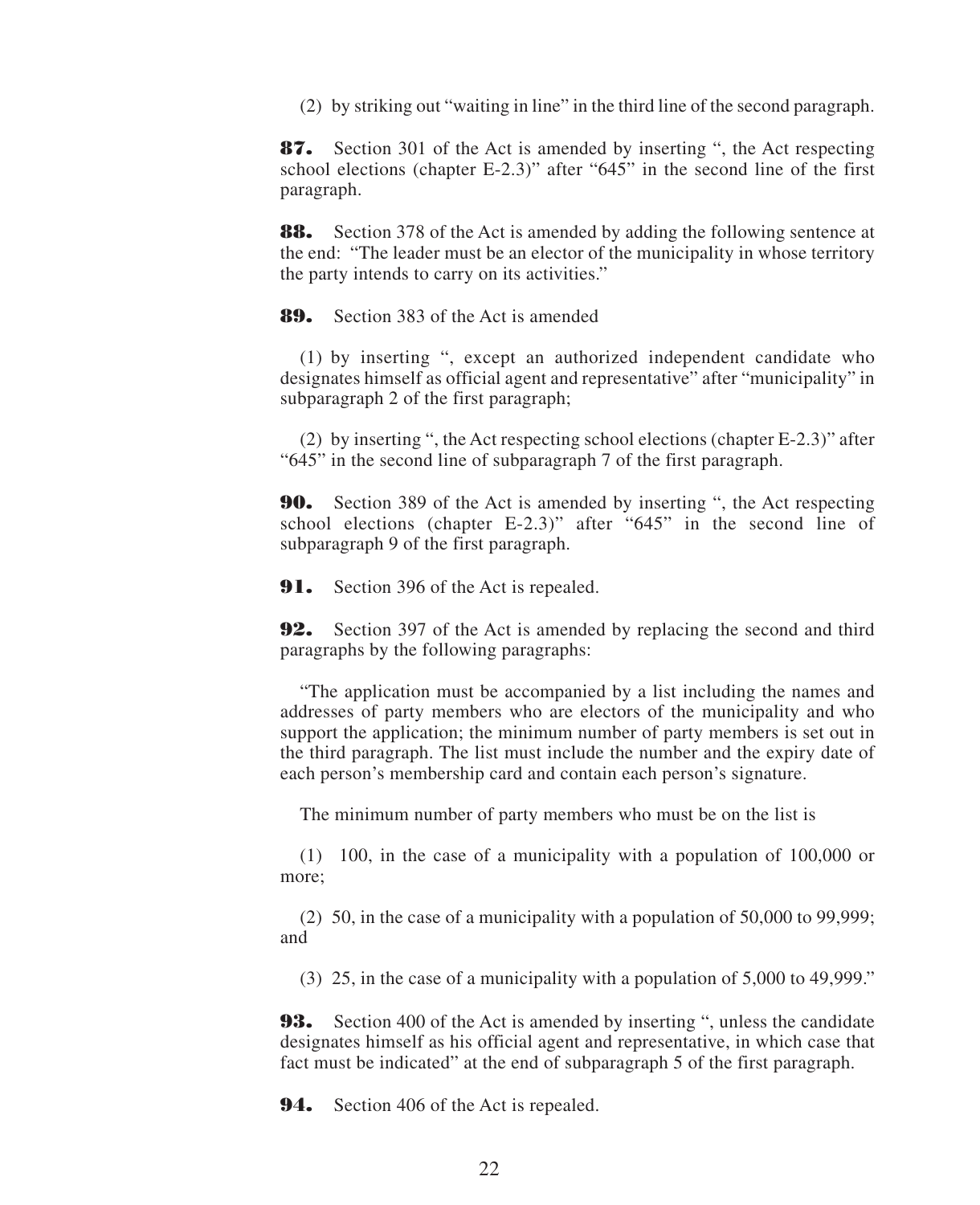**95.** Section 458 of the Act is amended

(1) by inserting "opened for that purpose" after "an account" in the second line of the second paragraph;

(2) by adding the following paragraph after the second paragraph:

"It is not necessary to open such an account if the sums come exclusively from contributions made by an authorized independent candidate."

**96.** Section 479 of the Act is amended by replacing "containing" in the third line of the first paragraph by "in the form prescribed by a directive of the chief electoral officer. The report must contain".

**97.** Section 482 of the Act is replaced by the following section:

**482.** If the auditor of the party must audit the financial report, it shall be deemed filed with the treasurer only if it is accompanied by the report of the auditor of the party."

**98.** Section 488 of the Act is amended

(1) by replacing "examine" in the first line by "audit";

(2) by replacing "and issue" in the second line by "if the revenues collected exceed \$5,000. The auditor shall then deliver".

**99.** Section 512.1 of the Act is amended by adding the following paragraphs at the end:

"An authorized political party that does not present candidates at a general election or a by-election and that wishes to intervene as a private intervenor shall notify the treasurer of the municipality accordingly. The party is deemed to hold an authorization as a private intervenor from the treasurer from the date its notice is received; the treasurer assigns the party an authorization number.

Sections 512.7, 512.8 and 512.12 to 512.20 apply to that party, with the necessary modifications. For the purposes of those sections, the party leader is deemed to be the elector representing the private intervenor referred to in the last paragraph of section 512.3.

An authorized political party that took advantage of section 455 during an election period cannot obtain the status of private intervenor during that period."

**100.** Section 524 of the Act is amended by inserting ", the Act respecting school elections (chapter E-2.3)" after "645" in the second line of the first paragraph.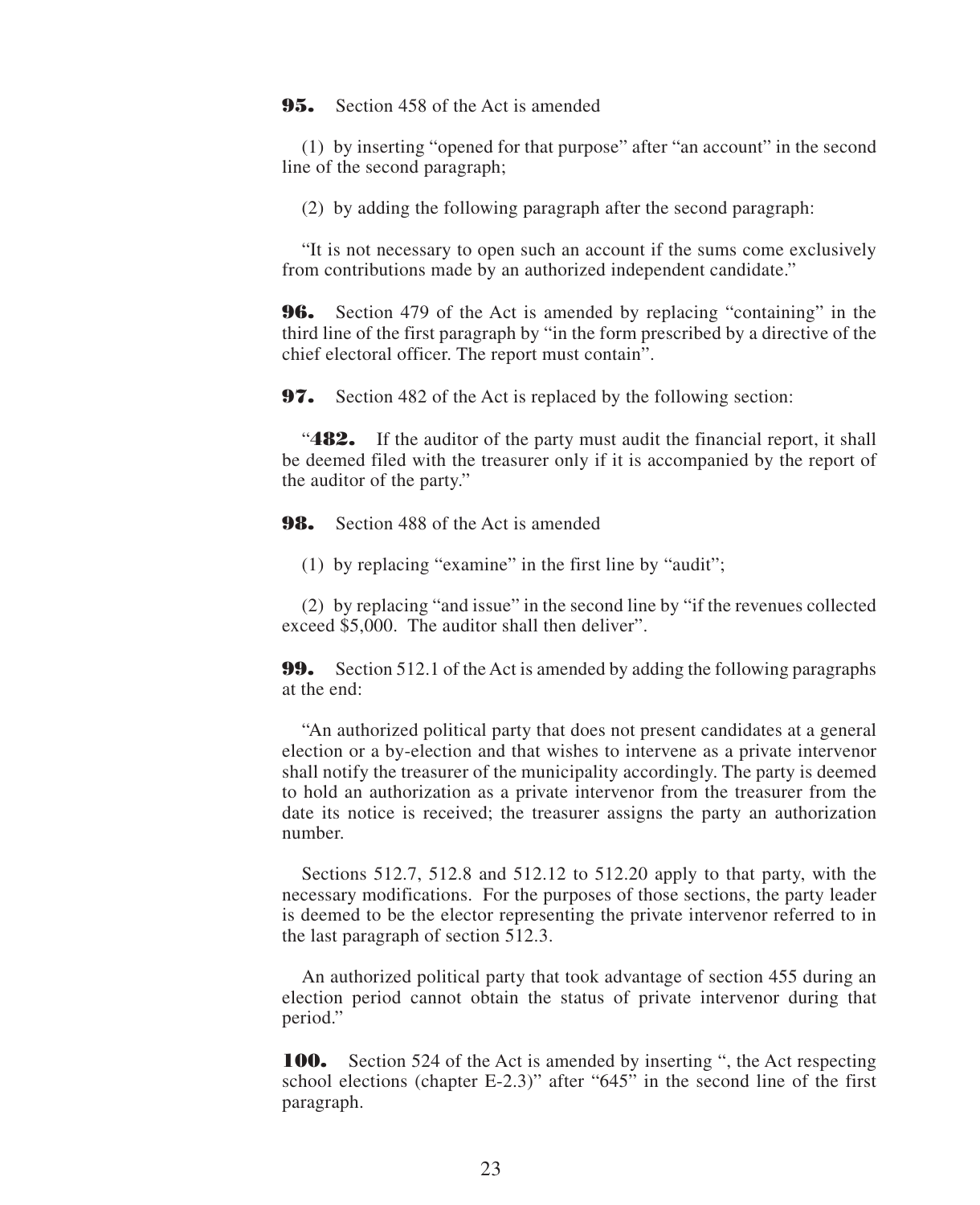**101.** The Act is amended by inserting the following section after section 533:

**533.1.** A qualified voter who attests under oath to not being able to enter the personal particulars required or sign the register, may be assisted by the person in charge of the register.

The qualified voter may also be assisted

(1) by the qualified voter's spouse or relative within the meaning of section 131; or

(2) by another person, in the presence of the person in charge of the register.

The person referred in subparagraph 2 of the second paragraph shall attest under oath to not having assisted another elector who is not that person's spouse or relative within the meaning of section 131, during the registration procedure."

**102.** Section 550 of the Act is amended

(1) by inserting the following paragraph after the first paragraph:

"The person in charge of the register may have any prohibited publicity stopped or removed.";

(2) by striking out "waiting in line" in the second and third lines of the second paragraph.

**103.** The Act is amended by inserting the following section after section 550:

"**550.1.** Section 86 applies, with the necessary modifications, to a person who exercises a function under this chapter."

**104.** Section 567 of the Act is amended by adding the following subparagraph after subparagraph 5 of the first paragraph:

"(6) the provisions of Chapter VII.1 respecting election posters and billboards."

**105.** Section 594 of the Act is amended by inserting the following paragraph after paragraph 1:

 $(1.1)$  every person other than an officer or employee who exercises a function under Chapter IV of Title II and who engages in partisan work after taking the oath of office;".

**106.** Section 601 of the Act is amended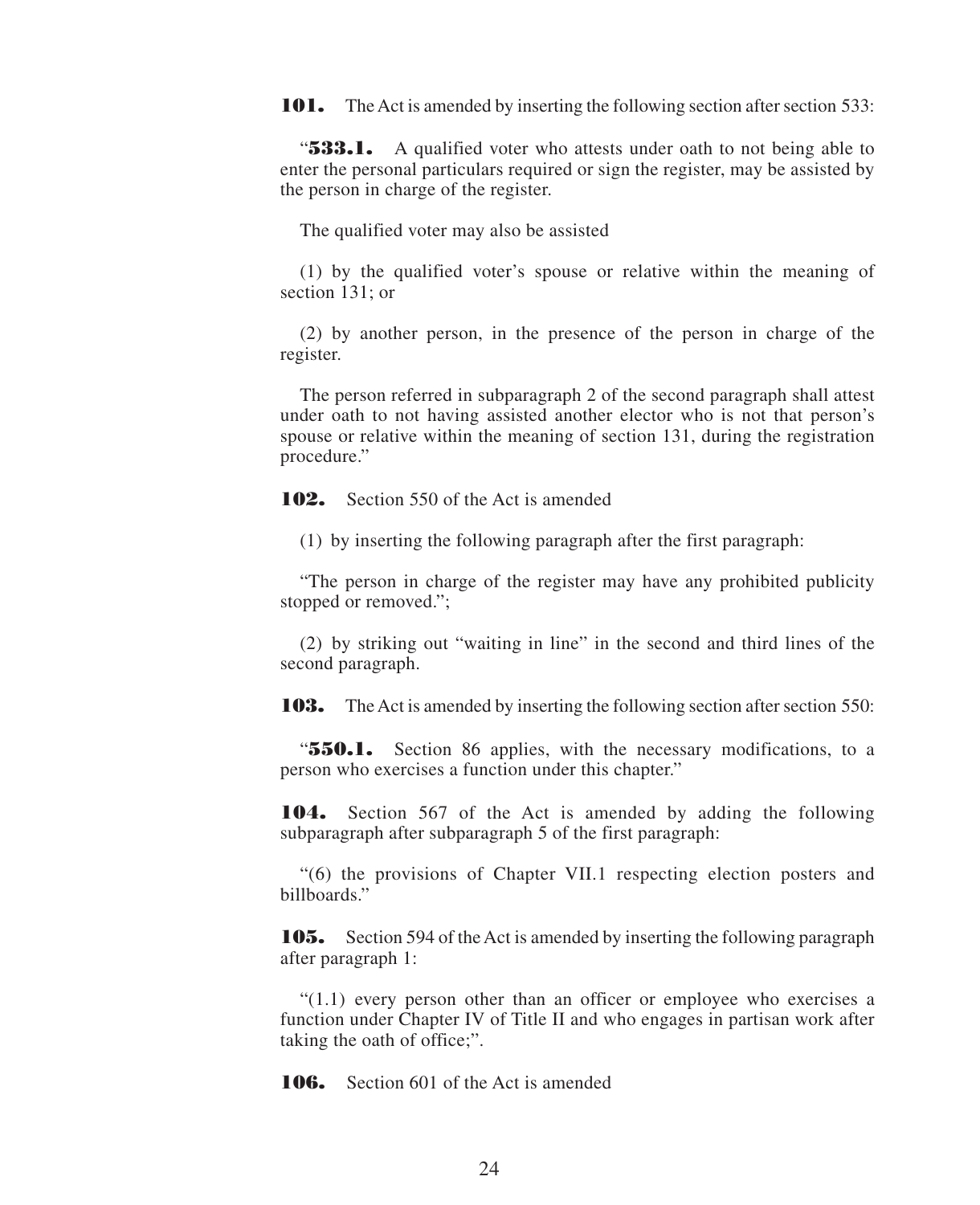(1) by striking out "or sympathiser" in the second line of paragraph 1;

(2) by replacing "of the electoral district mentioned" in the third line of paragraph 1 by "of the municipality mentioned".

**107.** Section 602 of the Act is amended by replacing "of the electoral district mentioned" in the third line by "of the municipality mentioned".

**108.** Section 636.1 of the Act is amended

(1) by inserting "or referendum" after "election" in the first line of paragraph 1;

(2) by inserting "or referendum" after "election" in the first line of paragraph 2.

**109.** Section 659.2 of the Act is amended by replacing the second paragraph by the following paragraph:

"The agreement must

- (1) describe the new methods of voting;
- (2) mention the provisions of this Act it amends or replaces; and

(3) specify that it applies to a poll held to elect a warden in the territory of the municipality if the territory is comprised in that of the regional county municipality whose warden is elected in accordance with section 210.29.2 of the Act respecting municipal territorial organization (chapter O-9)."

#### ACT TO SECURE HANDICAPPED PERSONS IN THE EXERCISE OF THEIR RIGHTS WITH A VIEW TO ACHIEVING SOCIAL, SCHOOL AND WORKPLACE INTEGRATION

**110.** Section 61.1 of the Act to secure handicapped persons in the exercise of their rights with a view to achieving social, school and workplace integration (R.S.Q., chapter E-20.1), enacted by section 39 of chapter 31 of the statutes of 2004, is amended by inserting "local" before "municipality" in the second line.

#### ACT RESPECTING MUNICIPAL TAXATION

**111.** Section 231.2 of the Act respecting municipal taxation (R.S.Q., chapter F-2.1), amended by section 166 of chapter 20 of the statutes of 2004, is again amended by replacing "\$15 000" in the fourth line by "\$26,000".

**112.** Section 244.42 of the Act is amended by replacing "were all or part of the rate specific to the category of industrial immovables not applicable to the unit" in the eighth and ninth lines of the second paragraph by "if that rate were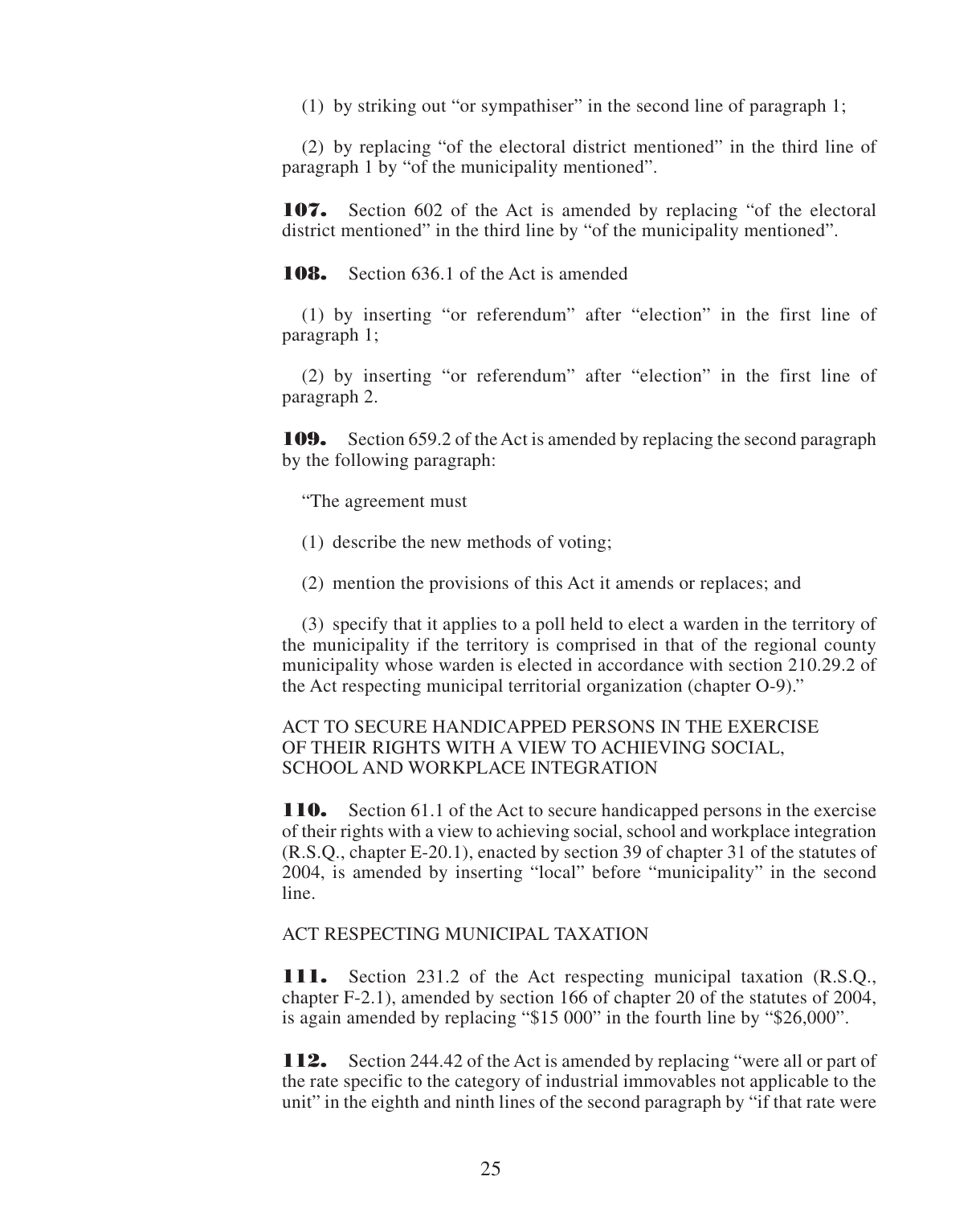fixed and if no rate specific to the category of industrial immovables were fixed".

**113.** Section 244.47 of the Act is amended by replacing "has not fixed a rate specific to the category of immovables consisting of six or more dwellings" by "did not fix a rate specific to the category of immovables consisting of six or more dwellings or fixed a rate equal to the basic rate" in the second and third lines of the third paragraph.

**114.** Section 244.53 of the Act is amended by replacing the third paragraph by the following paragraph:

"Even if no rate specific to the category of non-residential immovables has been fixed, the first or second paragraph applies to a unit of assessment referred to in that paragraph belonging to the category of immovables consisting of six or more dwellings, if a rate specific to that category and higher than the basic rate has been fixed; for the purposes of that paragraph, a rate specific to the category of non-residential immovables, equal to the basic rate, is then deemed to have been fixed. If the unit of assessment belonging to the category of immovables consisting of six or more dwellings is referred to in the first paragraph, a reference to the basic rate in that paragraph is deemed to be a reference to the rate specific to that category."

**115.** Section 255 of the Act, replaced by section 187 of chapter 20 of the statutes of 2004, is amended by adding the following subparagraph after subparagraph 4 of the second paragraph:

"(5) an immovable whose owner is a religious institution and

(*a*) that a person referred to in subparagraph 2 uses for one of the person's ordinary activities;

(*b*) that a person referred to in subparagraph 3 uses for purposes mentioned in that subparagraph; or

(*c*) that a person referred to in subparagraph 4 uses for purposes specific to an institution mentioned in that subparagraph, other than preschool, elementary or secondary education."

**116.** Section 261.5 of the Act is amended by replacing "were all or part of the rate specific to the category of industrial immovables not applicable to the unit" at the end of the second paragraph by "if that rate were fixed and if no rate specific to the category of industrial immovables were fixed".

ACT RESPECTING THE MINISTÈRE DE L'ÉDUCATION

**117.** Section 1.1 of the Act respecting the Ministère de l'Éducation (R.S.Q., chapter M-15) is amended by replacing "and in the fields of university education and university research, except a field of education within the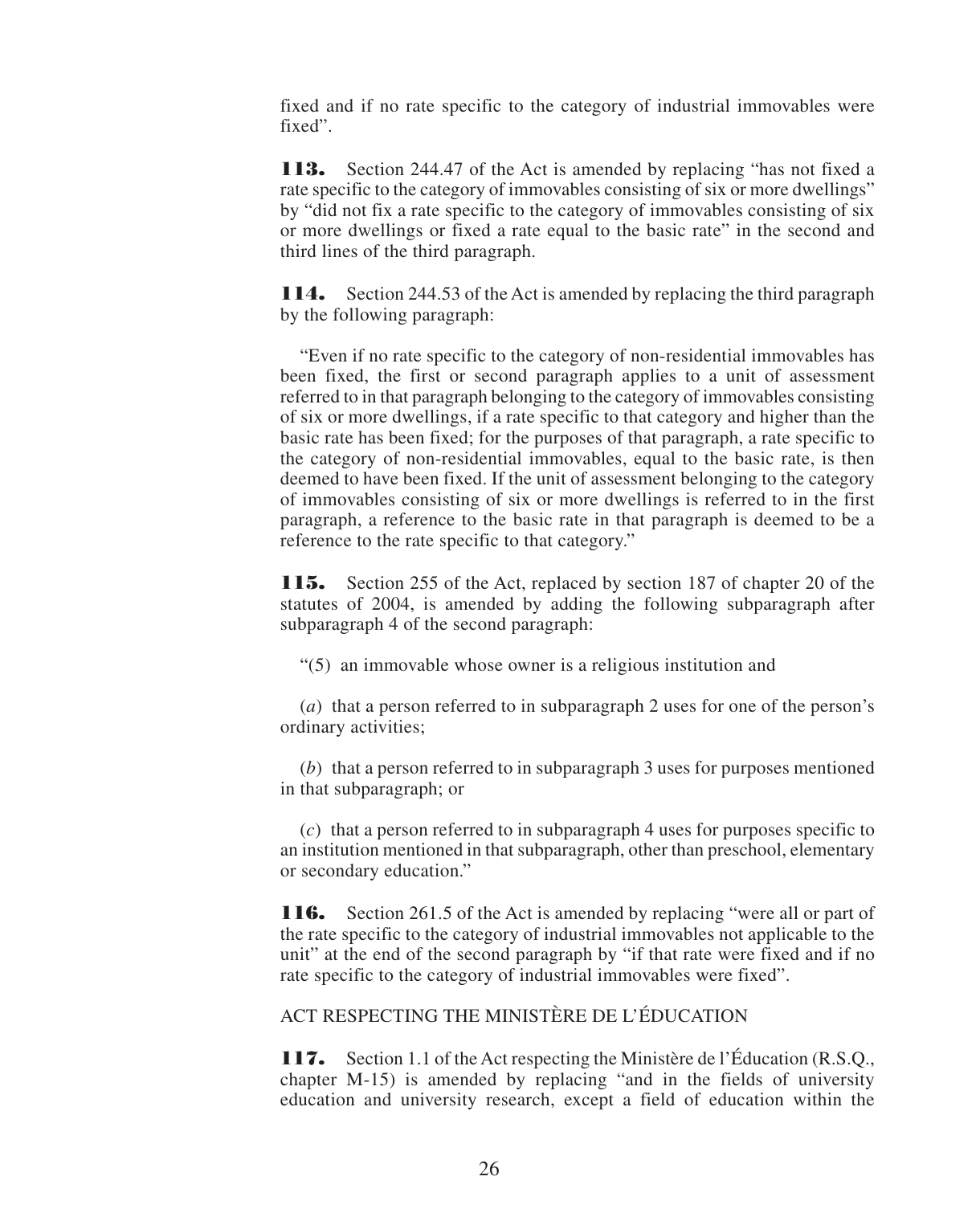competence of another minister" in the second, third and fourth lines by "and university education and research, except where another minister is responsible, and in the fields of recreation and sports".

**118.** Section 1.2 of the Act is amended

(1) by inserting ", recreation and sports" after "education" in subparagraph 1 of the first paragraph;

(2) by inserting "as well as the level of participation in recreation and sports activities" after "professional achievement" in the second line of subparagraph 2 of the first paragraph.

**119.** Section 5 of the Act is amended by replacing "for such purpose," in the first line of the second paragraph by "for the purposes of this Act".

#### ACT RESPECTING THE MINISTÈRE DES AFFAIRES MUNICIPALES, DU SPORT ET DU LOISIR

**120.** Section 7.1 of the Act respecting the Ministère des Affaires municipales, du Sport et du Loisir (R.S.Q., chapter M-22.1) is repealed.

#### ACT RESPECTING MUNICIPAL TERRITORIAL ORGANIZATION

**121.** Section 210.29.2 of the Act respecting municipal territorial organization (R.S.Q., chapter O-9) is amended by replacing the second paragraph by the following paragraphs:

"The provisions of the Act respecting elections and referendums in municipalities (chapter E-2.2) that relate to the election of the mayor, except the provisions of Chapters III and IV of Title I, apply to the election of the warden to the extent that they are consistent with such an election, with the necessary modifications and the specific modifications mentioned in Schedule I.

The purpose of the specific modifications is to distribute the functions related to the election of the warden between the returning officer of the regional county municipality and the returning officer of each local municipality whose territory is comprised in that of the regional county municipality. The modifications shall establish in particular that the returning officer of the regional county municipality must draw up the list of electors, issue the notice of election, receive nomination papers, and declare elected the candidate who obtained the greatest number of votes, and that the returning officer of each local municipality must revise the part of the list of electors of the regional county municipality that concerns the territory of the local municipality and hold the vote in that territory."

**122.** The Act is amended by adding the following schedule at the end: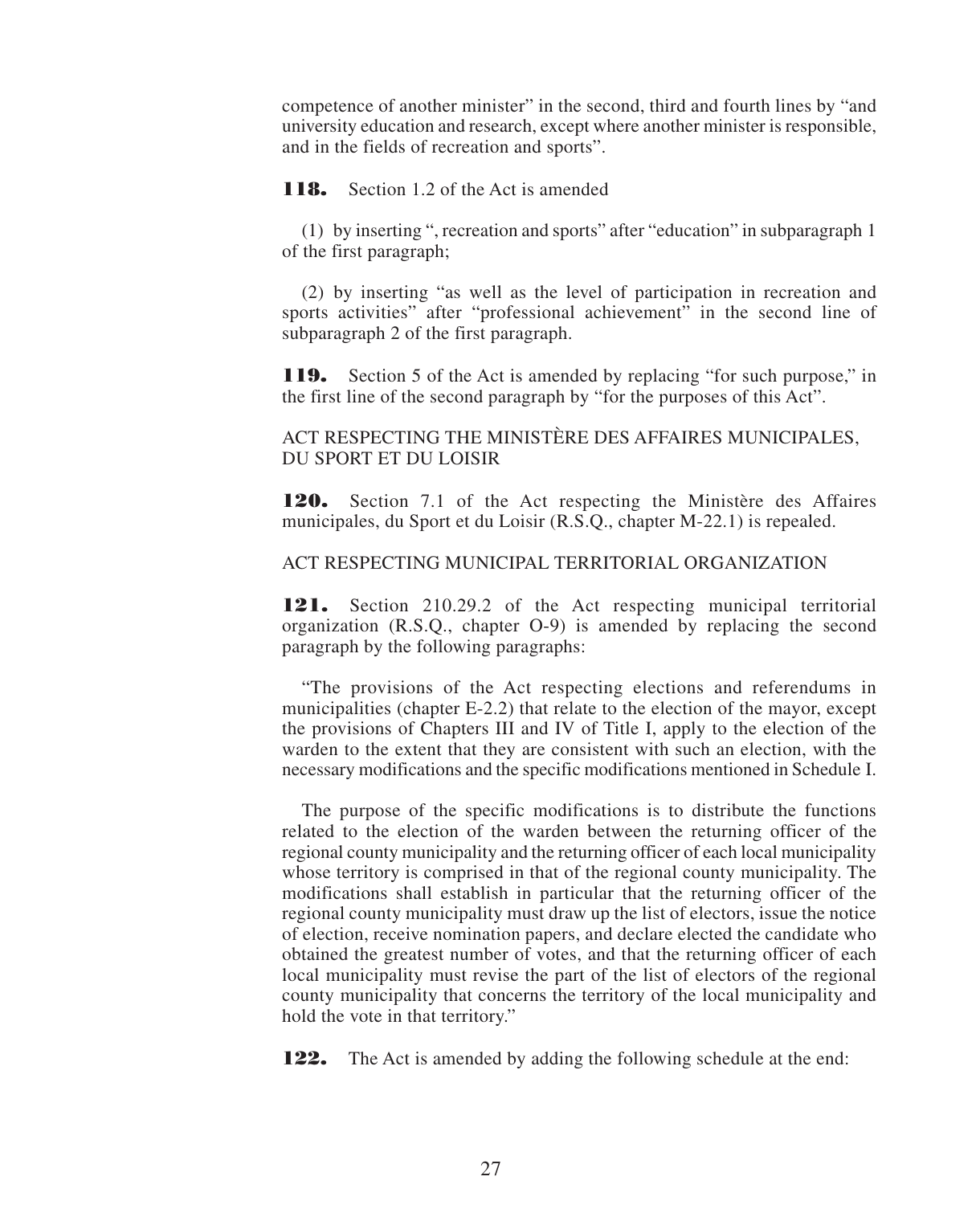"SCHEDULE I (*Section 210.29.2*)

#### "SPECIFIC MODIFICATIONS OF CERTAIN PROVISIONS OF THE ACT RESPECTING ELECTIONS AND REFERENDUMS IN MUNICIPALITIES (CHAPTER E-2.2) FOR THE PURPOSES OF THE ELECTION OF THE WARDEN

"**1.** Section 55.1 is amended by adding ", except if that board was established by the returning officer of a local municipality, in which case that returning officer shall transmit the application" at the end.

"**2.** Section 63 is amended by replacing paragraph 3 by the following paragraph:

"(3) the election officers of the regional county municipality and of each local municipality whose territory is comprised in that of the regional county municipality;".

"**3.** Section 67 is replaced by the following section:

"**67.** A person is ineligible for office as warden if he is a candidate for office as member of the council of a local municipality or was declared elected to that office in the past 30 days."

"**4.** Section 68 is amended by adding the following paragraph at the end:

"The election officers of a regional county municipality include the returning officer, the election clerk and any other person whose services are temporarily required by the returning officer. If the territory of the regional county municipality comprises an unorganized territory, the election officers of the regional county municipality may also include any other member mentioned in the first paragraph, for an election to the office of warden in the unorganized territory."

"**5.** Section 87 is amended by replacing the first paragraph by the following paragraph:

"**87.** As soon as practicable after taking the oath, each election officer of the regional county municipality and of each local municipality whose territory is comprised in that of the regional county municipality shall be registered on a list posted in the office of the regional county municipality."

"**6.** Section 88.1 is amended by replacing the first paragraph by the following paragraph:

**88.1.** No penalty may be imposed by the regional county municipality on an officer or employee who is an election officer of the regional county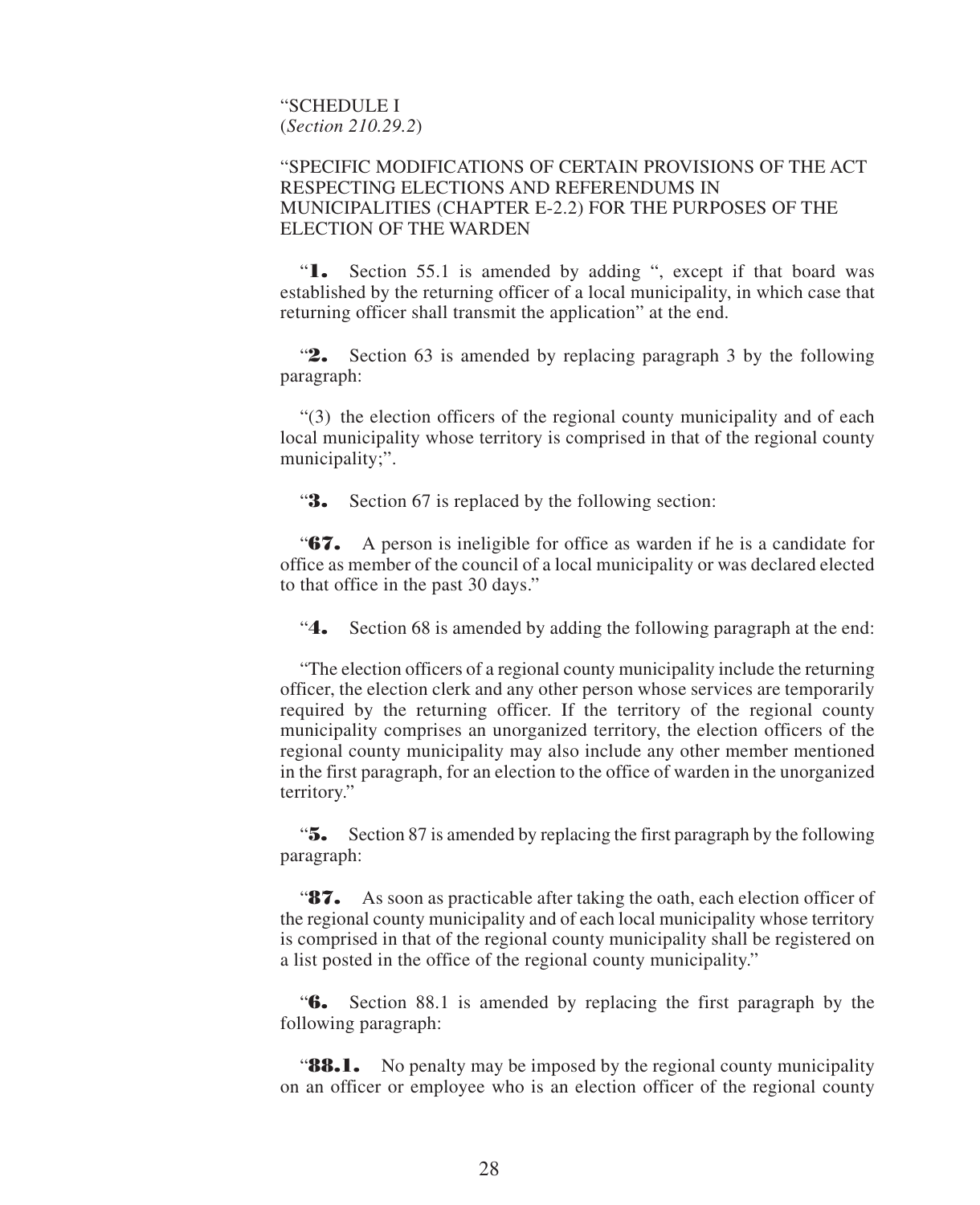municipality or of a local municipality whose territory is comprised in that of the regional county municipality for acts performed in good faith by the election officer in the performance of his duties, even outside the election period within the meaning of section 364."

"**7.** Section 101.1 is replaced by the following section:

"**101.1.** The list of electors is prepared by local municipal territory and, where applicable, by unorganized territory. The list of electors of all those territories constitutes the list of electors of the regional county municipality."

"**8.** The Act is amended by inserting the following section after section 103:

"**103.1.** After completing the list, the returning officer of the regional county municipality shall transmit a copy of the list that concerns the territory of each local municipality whose territory is comprised in that of the regional county municipality to the returning officer of that local municipality. The returning officer of the regional county municipality shall also transmit the information received from the chief electoral officer under section 100.1 that concerns the territory of each local municipality."

"**9.** Sections 104 and 105 are replaced by the following sections:

"**104.** The returning officer of each local municipality shall divide the list of electors of which he received a copy into polling subdivisions, which, as far as practicable, must comprise close to 300 electors. If applicable, the returning officer of the regional county municipality shall divide the list he prepared for the unorganized territory in the same manner.

As soon as practicable after dividing the list of electors into polling subdivisions, the returning officer of the local municipality shall transmit a copy of the divided list to the returning officer of the regional county municipality.

"**105.** The returning officer of the regional county municipality shall deposit all the divided lists in the office of the regional county municipality."

"**10.** Section 111 is amended by replacing the first paragraph by the following paragraph:

"**111.** The returning officer of each local municipality whose territory is comprised in that of the regional county municipality shall establish a board of revisors to revise the list of which he received a copy under section 103.1. If applicable, the returning officer of the regional county municipality shall establish a board of revisors to revise the list he prepared for the unorganized territory."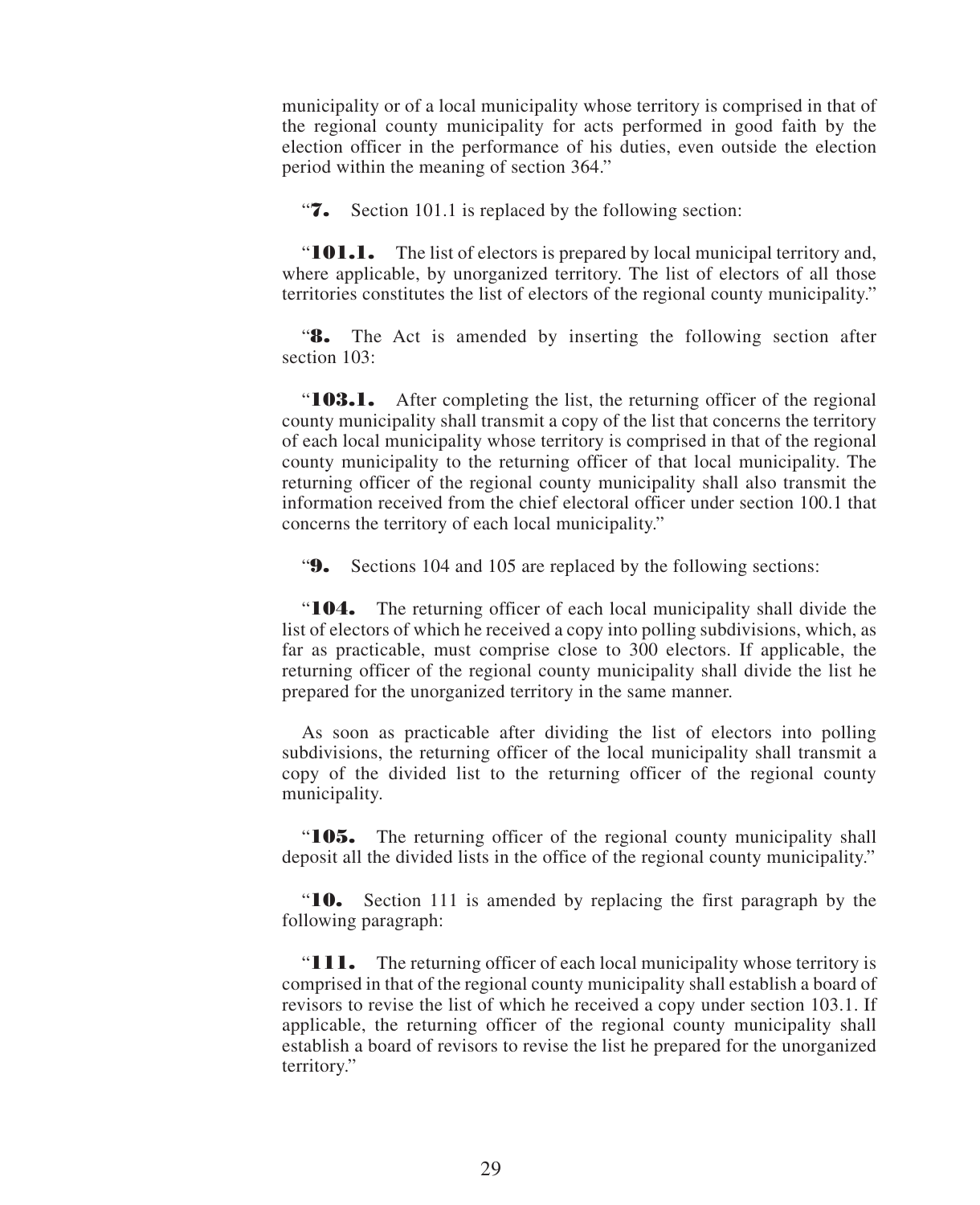"**11.** Section 112 is amended by replacing the first paragraph by the following paragraph:

"**112.** Not later than 22 days before polling day, the returning officer shall determine the place where any board of revisors he established will sit. The returning officer of a local municipality shall notify the returning officer of the regional county municipality of his decision within the same time limit."

"**12.** Section 113 is replaced by the following section:

"**113.** Not later than 22 days before polling day, the returning officer of the regional county municipality shall inform each candidate for the office of warden of any decision made under section 112."

"**13.** "Returning officer" in sections 114 and 118 to 121 means the returning officer who established the board of revisors.

"**14.** Section 122 is amended by replacing the second and third paragraphs by the following paragraphs:

"The returning officer of the regional county municipality shall notify the returning officer of each local municipality whose territory is comprised in that of the regional county municipality of his decision as soon as practicable, and each candidate for the office of warden not later than 22 days before polling day.

After consulting with the returning officer who established the board of revisors, the chairman of the board may extend the board's hours of sittings."

"**15.** Section 128 is amended by inserting "who established it" after "the returning officer" in the fourth line of the fifth paragraph and by replacing "the returning officer shall send the notice to the other board" at the end by "that returning officer shall send the notice to the other board, except if the other board was established by another returning officer, in which case the other returning officer shall send the notice to the competent board".

"**16.** Section 134.1 is amended by adding ", except if that board was established by the returning officer of a local municipality, in which case that returning officer shall transmit the applications and documents" at the end of the second paragraph.

"**17.** Section 136 is amended by replacing "who shall transmit the notice to the competent board" at the end of the third paragraph by "who established it, who shall transmit the notice to the competent board, except if the board was established by another returning officer, in which case the other returning officer shall transmit the notice to the competent board".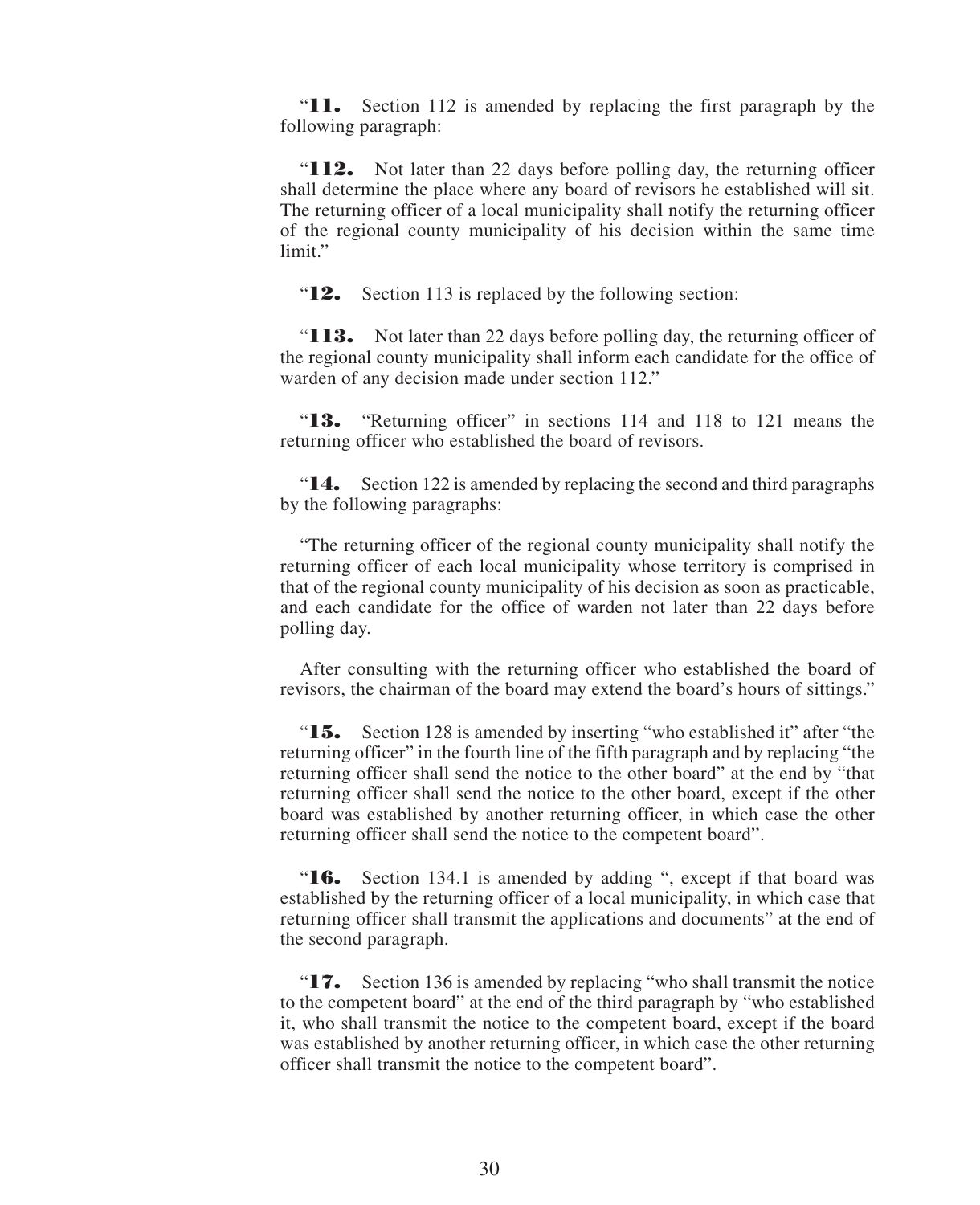"**18.** Section 138 is replaced by the following section:

"**138.** The board of revisors shall transmit its decisions to the returning officer who established it, in accordance with the returning officer's directives.

The returning officer of each local municipality shall transmit to the returning officer of the regional county municipality a copy of the decisions he received.

The returning officer of the regional county municipality shall incorporate the changes into the list or prepare an abstract of changes."

"**19.** Section 175 is amended by replacing "each authorized party or recognized ticket and to each independent candidate concerned" at the end of the third paragraph by "the returning officer of each local municipality and to each candidate for the office of warden".

"**20.** Section 177 is amended

(1) by adding the following sentence at the end of the first paragraph: "The returning officer referred to is the returning officer of the local municipality or, for the purposes of an election held in an unorganized territory, the returning officer of the regional county municipality.";

(2) by replacing the third paragraph by the following paragraph:

"The returning officer of the local municipality shall notify the returning officer of the regional county municipality of his decision as soon as practicable. The returning officer of the regional county municipality shall notify each candidate for the office of warden of the decision made by another returning officer or by himself as soon as practicable."

"**21.** Section 182 is amended by adding the following sentence at the end of the fourth paragraph: "The returning officer referred to is the returning officer of the local municipality or, for the purposes of the election held in an unorganized territory, the returning officer of the regional county municipality."

"**22.** Section 184 is replaced by the following section:

"**184.** The poll clerk shall prepare the list of the electors who voted in advance at his polling station and transmit it, as soon as practicable, to the returning officer or the person designated by the returning officer. The returning officer referred to is the returning officer of the local municipality or, for the purposes of an election held in an unorganized territory, the returning officer of the regional county municipality.

Not later than four days before polling day, the returning officer of the local municipality shall transmit a copy of the list to the returning officer of the regional county municipality.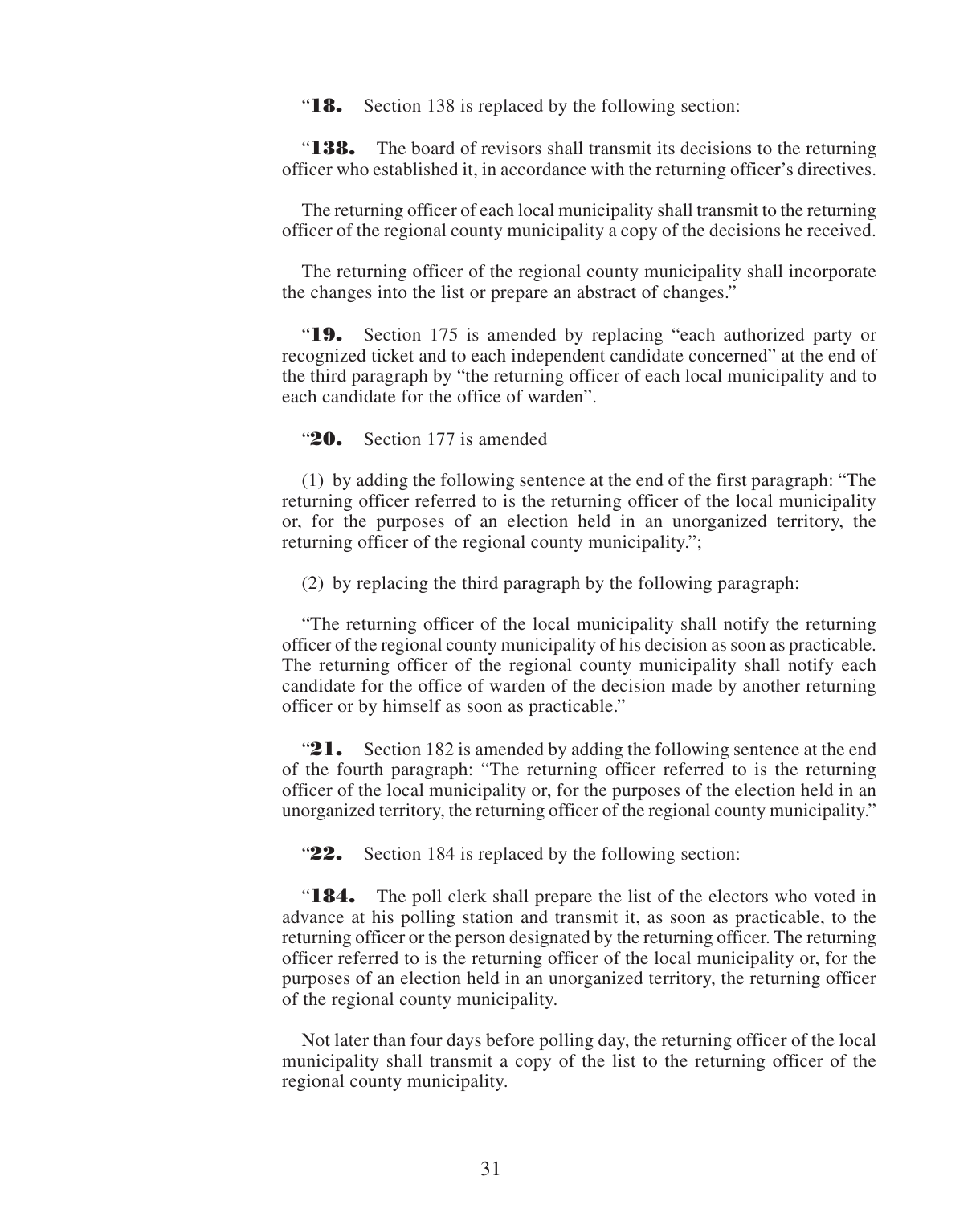The returning officer of the regional county municipality shall transmit a copy of all the lists prepared by the poll clerks to each candidate for the office of warden not later than three days before polling day."

"**23.** Section 185 is amended by replacing the second and third paragraphs by the following paragraphs:

"The counting shall be effected at the place determined by the returning officer, in accordance with the rules applicable to the counting of the votes cast on polling day, adapted as required. If the deputy returning officer or poll clerk who acted in the advance polling station is unable to act, the returning officer shall appoint a substitute for the purposes of this section.

The returning officer referred to is the returning officer of the local municipality or, for the purposes of an election held in an unorganized territory, the returning officer of the regional county municipality."

"**24.** Section 186 is replaced by the following section:

"**186.** The returning officer shall establish a polling station for each polling subdivision. The returning officer may, however, establish several polling stations for the same subdivision and determine which electors of the subdivision are entitled to vote at each polling station.

The returning officer referred to is the returning officer of the local municipality or, for the purposes of an election held in an unorganized territory, the returning officer of the regional county municipality.

The returning officer of the local municipality shall notify the returning officer of the regional county municipality of his decision as soon as practicable. The returning officer of the regional county municipality shall notify each candidate for the office of warden of the decision made by another returning officer or by himself as soon as practicable."

**25.** "Returning officer" in sections 187, 190, 192, 196, 198, 200, 203 to 205, 211, 213.1, 214, 231, 238 and 240 means the returning officer of the local municipality or, for the purposes of an election held in an unorganized territory, the returning officer of the regional county municipality.

"**26.** Section 244 is replaced by the following section:

"**244.** The deputy returning officer shall deliver the ballot box and a copy of the statement of votes to the returning officer or to the person the returning officer designates to receive them. The returning officer referred to is the returning officer of the local municipality or, for the purposes of an election held in an unorganized territory, the returning officer of the regional county municipality.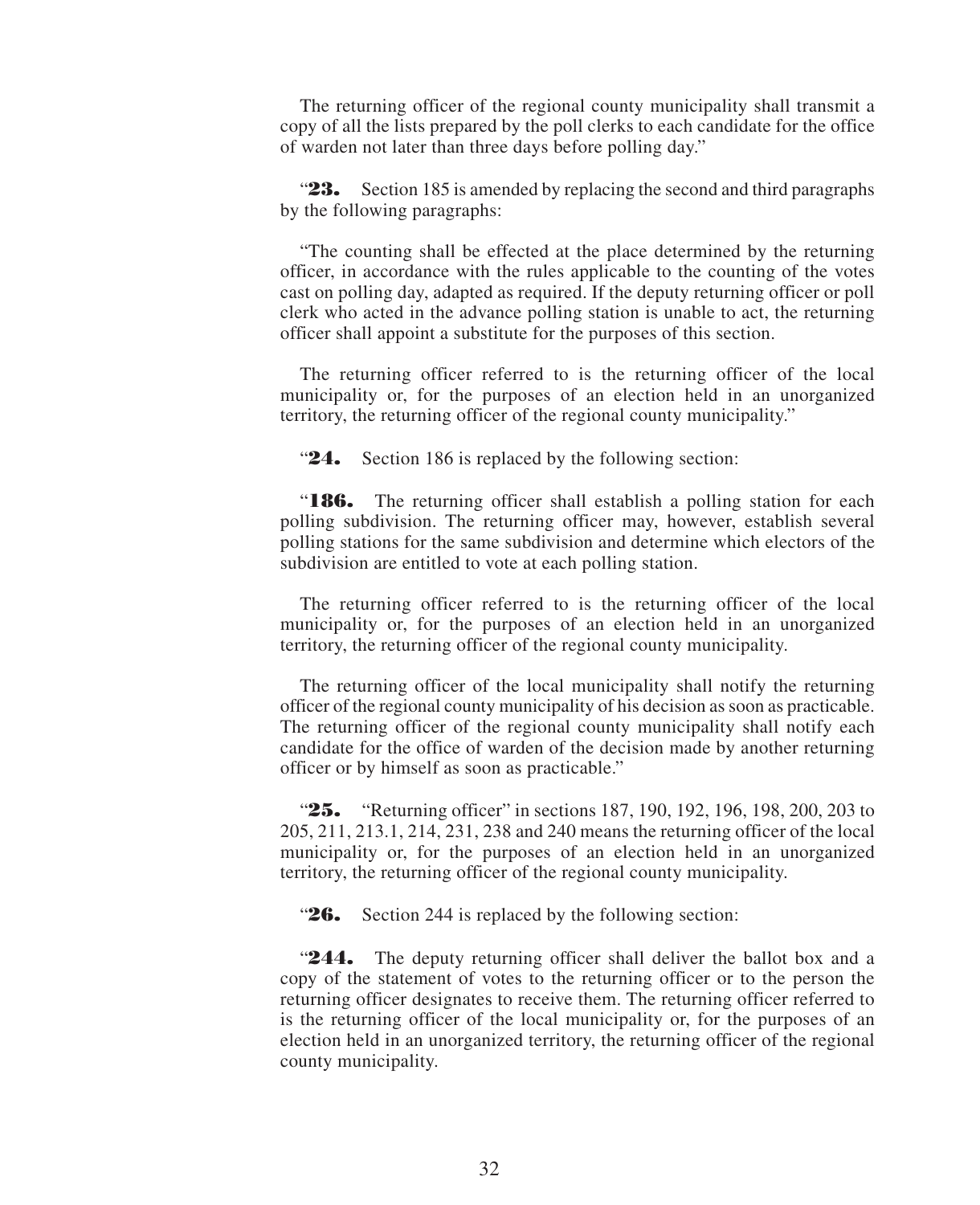The returning officer of the local municipality shall then transmit the ballot box and the copy of the statement of votes to the returning officer of the regional county municipality or to the person that returning officer designates to receive them."

"**27.** Section 250 is amended by adding the following sentence at the end of the first paragraph: "The returning officer shall communicate with the deputy returning officer and the poll clerk through the returning officer of the local municipality, unless he himself established the polling station."

"**28.** Section 260 is amended by replacing the second paragraph by the following paragraph:

"The returning officer shall transmit a copy of the notice to the chief electoral officer and to each local municipality whose territory is comprised in that of the regional county municipality."

"**29.** Section 511 is amended by replacing "the regional county municipality, the metropolitan community" in the third line of the first paragraph by "the local municipalities whose territory is comprised in that of the regional county municipality".

"**30.** Section 659.2 is amended by replacing the first and second paragraphs by the following paragraphs:

"**659.2.** A regional county municipality may, in accordance with an agreement made with the Minister of Municipal Affairs and Regions and the chief electoral officer, test new methods of voting during a poll held in an unorganized territory. The agreement may provide that it also applies to polling held after the poll for which the agreement was entered into; in such case, the agreement shall provide for its period of application.

The agreement must describe the new methods of voting and mention the provisions of this Act it amends or replaces."

"**31.** When an election for the office of member of the council of the local municipality and another election for the office of warden are held simultaneously in the territory of a local municipality, the returning officer of the local municipality must ensure that the acts under his authority for the election for the office of warden are performed by the same election officers, on the same days and hours and at the same places as for the other election.

An election officer other than the returning officer, the election clerk or any returning officer's assistant who would thus be entitled to two remunerations or expense allowances for the same duties performed during the two elections is entitled to a single remuneration or expense allowance. Returning officers, election clerks and returning officers' assistants are entitled, in addition to the remuneration or expense allowance for the duties performed during the election for the office of member of the council of the local municipality, to a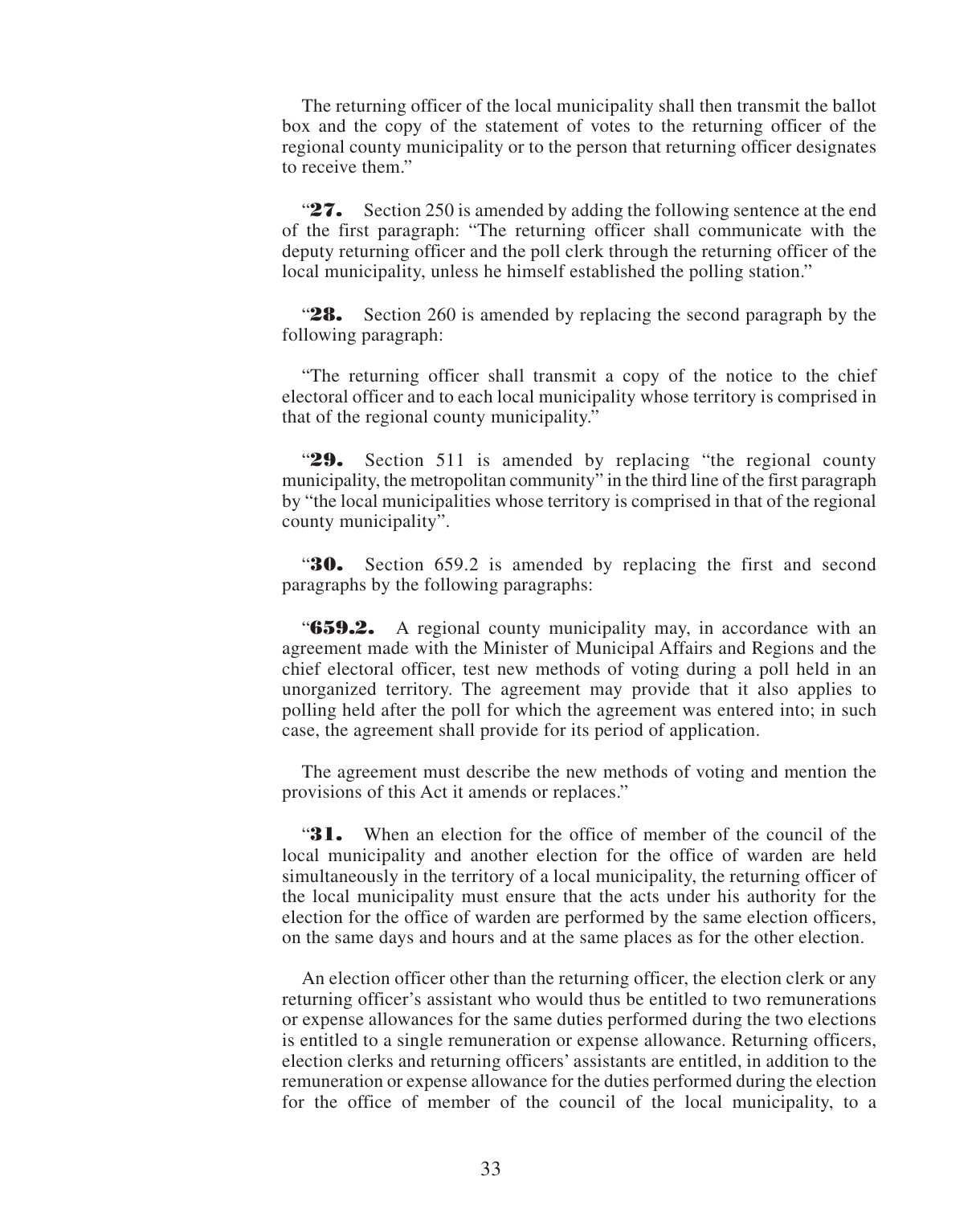remuneration or an expense allowance equal to half the remuneration or allowance they would be entitled to receive if they were performing their duties only for the election for the office of warden."

ACT RESPECTING THE PENSION PLAN OF ELECTED MUNICIPAL **OFFICERS** 

**123.** Section 54.1 of the Act respecting the Pension Plan of Elected Municipal Officers (R.S.Q., chapter R-9.3) is amended by adding the following paragraph after the second paragraph:

"However, a regulation provided for in the second paragraph may fix a different rate of interest than the rate fixed under that paragraph with respect to the period beginning on the day following the date an application for a refund is received at the Commission and ending on the date of the refund. If the event giving entitlement to a refund is the death of the member, the period begins on the day following the date of death. If the event is the death of the beneficiary or the surviving spouse, the period begins on the first day of the month following the date of death."

**124.** The Act is amended by inserting the following after section 63.0.10:

#### "**CHAPTER VI.0.3**

#### "REDEMPTION OF YEARS OF SERVICE FOR MEMBERS OF THE COUNCIL OF MUNICIPALITÉ DE BAIE-JAMES

"**63.0.11.** A person referred to in the first paragraph of section 36 of the James Bay Region Development and Municipal Organization Act (chapter D-8.2) who participates in this plan may choose to obtain pension credit equivalent to that granted under the plan in respect of the pensionable salary paid to the person as a member of the council of Municipalité de Baie-James during any period after 19 December 2001 the person specifies. The first paragraph of section 58 applies, with the necessary modifications, to the determination of the pensionable salary paid by the municipality with regard to the period redeemed in accordance with this section.

However, the period redeemed by a person referred to in subparagraph 1 of the first paragraph of section 36 of the James Bay Region Development and Municipal Organization Act may not be before the date the person began to participate in the pension plan as a member of the council of the local municipality of which the person is the mayor.

"**63.0.12.** To exercise the right provided for in section 63.0.11, a person must send a written application to the Commission. A copy of the application must be sent to Municipalité de Baie-James. The application must indicate, among other things, the period for which it is being made. Subject to the second paragraph, a later application may be made for all or part of a year of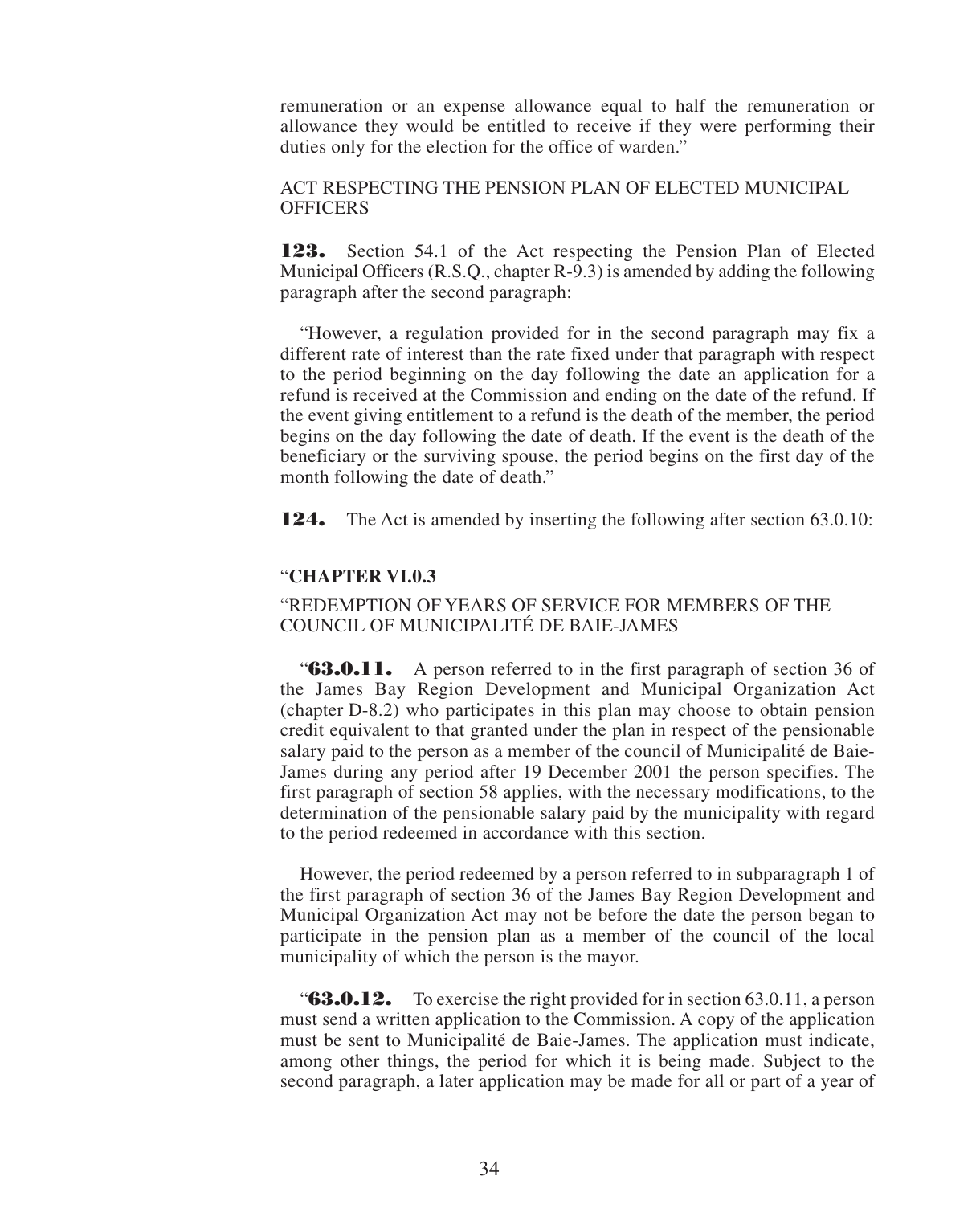past service referred to in section 63.0.11, provided an application for redemption has not already been made for that period.

An application for redemption made under this chapter must reach the Commission not later than the ninetieth day following the date on which the person ceases to be a member of the council of the municipality.

"**63.0.13.** A person who exercises the right provided for in section 63.0.11 must pay the Commission the amount corresponding to the contributions payable by a participant, under this pension plan, to obtain the pension credits. The amount is established according to the terms and conditions determined by regulation of the Government.

Section 61 applies with regard to the payment of the amount referred to in the first paragraph.

The municipality must pay the Commission the difference between that amount and the amount required to provide for the payment of the pension attributable to the years of service credited in accordance with the redemption made.

"**63.0.14.** A person who exercises the right provided for in section 63.0.11 is deemed, for every purpose other than the payment of surpluses, to have participated in this plan in respect of the years of service thus credited."

**125.** Section 70.4 of the Act is amended by replacing ", where applicable, the vice-chairman of the Commission" in the first and second lines of the second paragraph by "any vice-chairmen of the Commission,".

**126.** Section 70.10 of the Act is amended by replacing "its vice-chairman" in the first line by "any vice-chairmen" and "the vice-chairman" in the second line by "a vice-chairman".

**127.** Section 75 of the Act is amended by adding the following paragraph after the second paragraph:

"A regulation provided for in subparagraph 4.4 of the first paragraph may determine periods relating to interest payable and determine a separate rate of interest for each period."

ACT RESPECTING RETIREMENT PLANS FOR THE MAYORS AND COUNCILLORS OF MUNICIPALITIES

**128.** Section 42 of the Act respecting retirement plans for the mayors and councillors of municipalities (R.S.Q., chapter R-16) is amended by inserting the following paragraph after the first paragraph: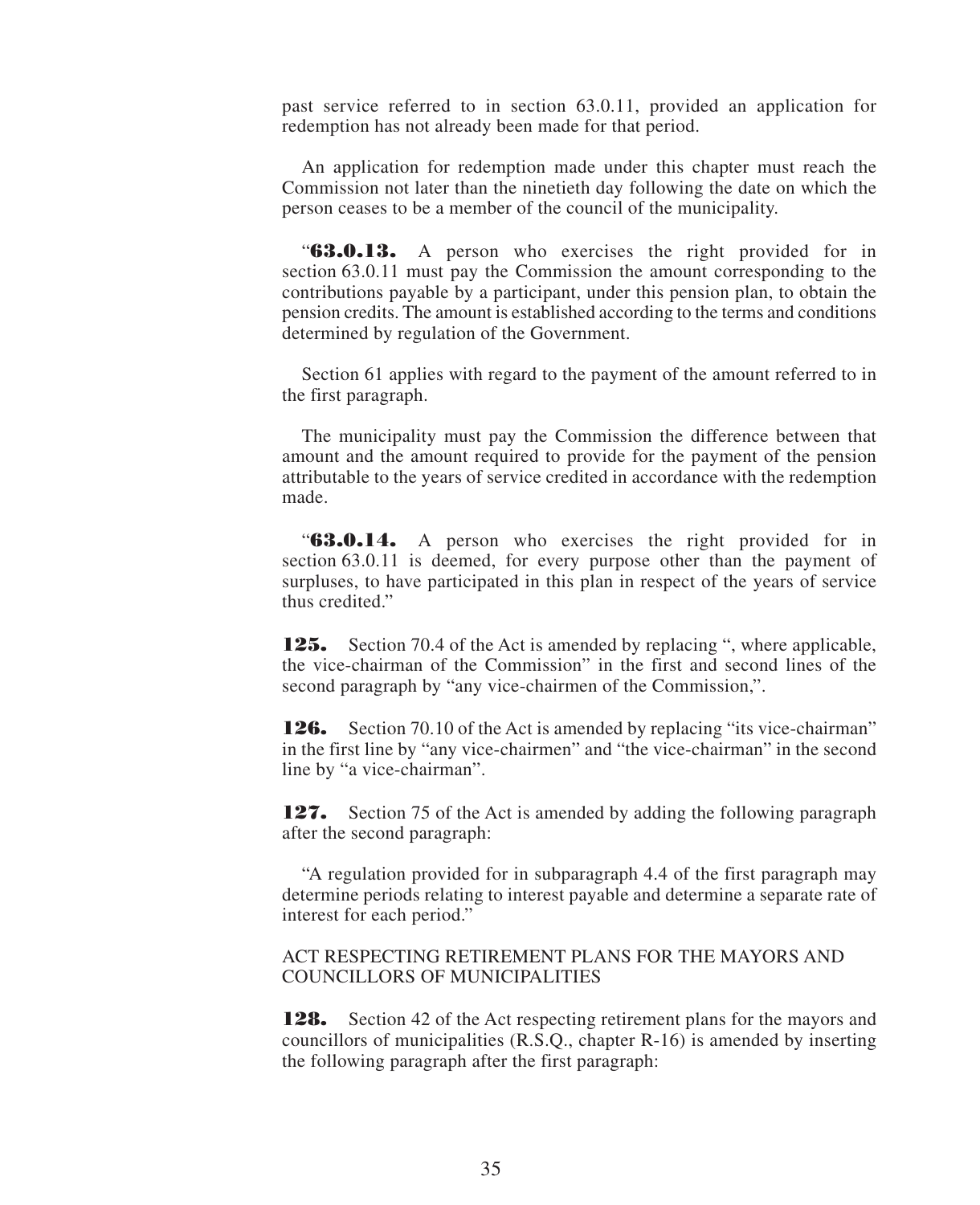"A regulation under subparagraph *a* or *k* of the first paragraph may determine periods relating to interest payable and determine a separate rate of interest for each period."

#### ACT RESPECTING THE SOCIÉTÉ D'HABITATION DU QUÉBEC

**129.** The Act respecting the Société d'habitation du Québec (R.S.Q., chapter S-8) is amended by inserting the following section after section 3.3:

**3.3.1.** With the authorization of the Government, the Société may acquire or establish any subsidiary that may be useful in the pursuit of its mission.

A legal person all of whose common shares are held directly or indirectly by the Société is a subsidiary of the Société. A subsidiary of the Société is a mandatary of the State.

The provisions of this Act, with the exception of sections 2, 3.1 to 3.3, 3.5, 6 to 22, 51 to 86.1, except subparagraph *l* of the first paragraph of section 86, sections 87 and 88.1, the second paragraph of section 89 and sections 90 to 94.5 apply to a subsidiary of the Société, with the necessary modifications.

The Act respecting Access to documents held by public bodies and the Protection of personal information (chapter A-2.1) applies to a subsidiary of the Société."

**130.** Section 89.1 of the Act is replaced by the following section:

"**89.1.** Subject to the applicable legislative provisions, the Société may enter into an agreement with a government other than the Gouvernement du Québec, with a department or body of that government or with an international organization or one of its agencies.

The Société may enter into an agreement with a department or body of the Gouvernement du Québec, with a municipality or with a person or body.

Within the framework of an agreement under the first or second paragraph relating to the administration of a program consistent with the objects of the Société, the Société may, to the extent it indicates, authorize the signatory to transfer part of the administration to a third person."

**131.** Section 90 of the Act is amended

(1) by replacing the first and second paragraphs by the following paragraph:

"**90.** If an agreement under the first paragraph of section 89.1 with the Government of Canada or a body of the Government of Canada could affect the economic, financial or fiscal policies of the Gouvernement du Québec, the agreement must be negotiated after consultation with the Minister of Finance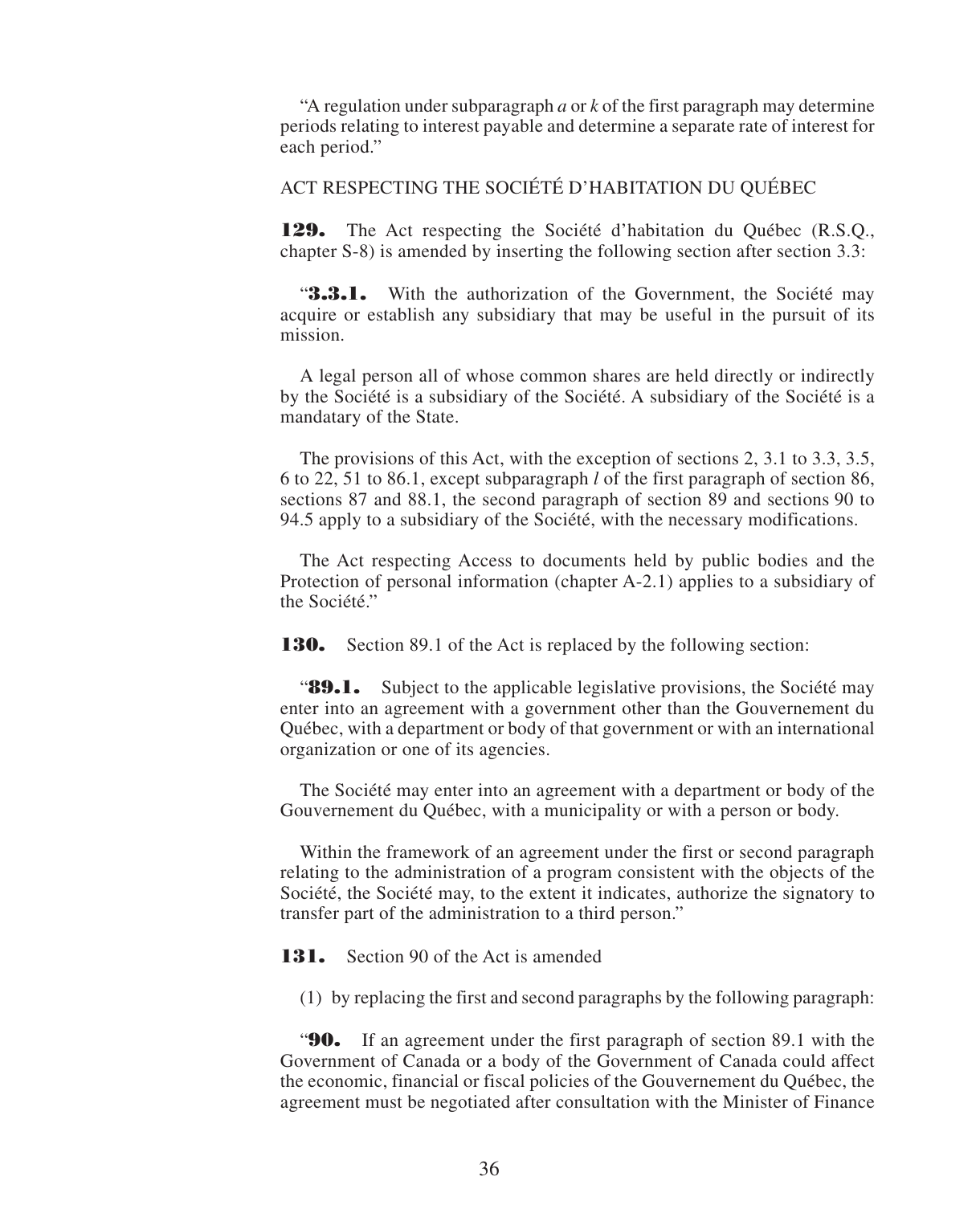and with the Minister's authorization, and must be made on the basis of a proposal that has received the Minister's prior approval.";

(2) by inserting "referred to in the first paragraph" after "agreement" in the first line of the third paragraph;

(3) by replacing "such an agreement" in the first line of the fourth paragraph by "an agreement referred to in the first paragraph".

**132.** Section 90.0.1 of the Act is amended by replacing "accord visé" in the second line of the first paragraph of the French text by "entente visée".

ACT RESPECTING PUBLIC TRANSIT AUTHORITIES

**133.** Section 124 of the Act respecting public transit authorities (R.S.Q., chapter S-30.01) is amended by striking out the second sentence.

#### ACT RESPECTING MUNICIPAL AND PRIVATE ELECTRIC POWER **SYSTEMS**

**134.** Section 8 of the Act respecting municipal and private electric power systems (R.S.Q., chapter S-41) is amended by replacing "section 7" in the first and second lines of the first paragraph by "the Act respecting municipal taxation (chapter F-2.1)".

#### ACT RESPECTING THE REMUNERATION OF ELECTED MUNICIPAL **OFFICERS**

**135.** Section 12 of the Act respecting the remuneration of elected municipal officers (R.S.Q., chapter T-11.001), replaced by section 199 of chapter 20 of the statutes of 2004, is amended by replacing "fixed by the government regulation provided for in section 31.6" in the second and third lines of the second paragraph by "established in accordance with Division VI".

**136.** Section 13 of the Act, amended by section 200 of chapter 20 of the statutes of 2004, is again amended by replacing "fixed by the government regulation provided for in section 31.6" in the third paragraph by "established in accordance with Division VI".

**137.** Section 16 of the Act, amended by section 201 of chapter 20 of the statutes of 2004, is again amended

(1) by replacing "fixed in respect of each of them by the government regulation provided for in section 31.6" in the first paragraph by "established in respect of each of them in accordance with Division VI";

(2) by replacing "fixed by the government regulation provided for in section 31.6" in the second paragraph by "established in accordance with Division VI".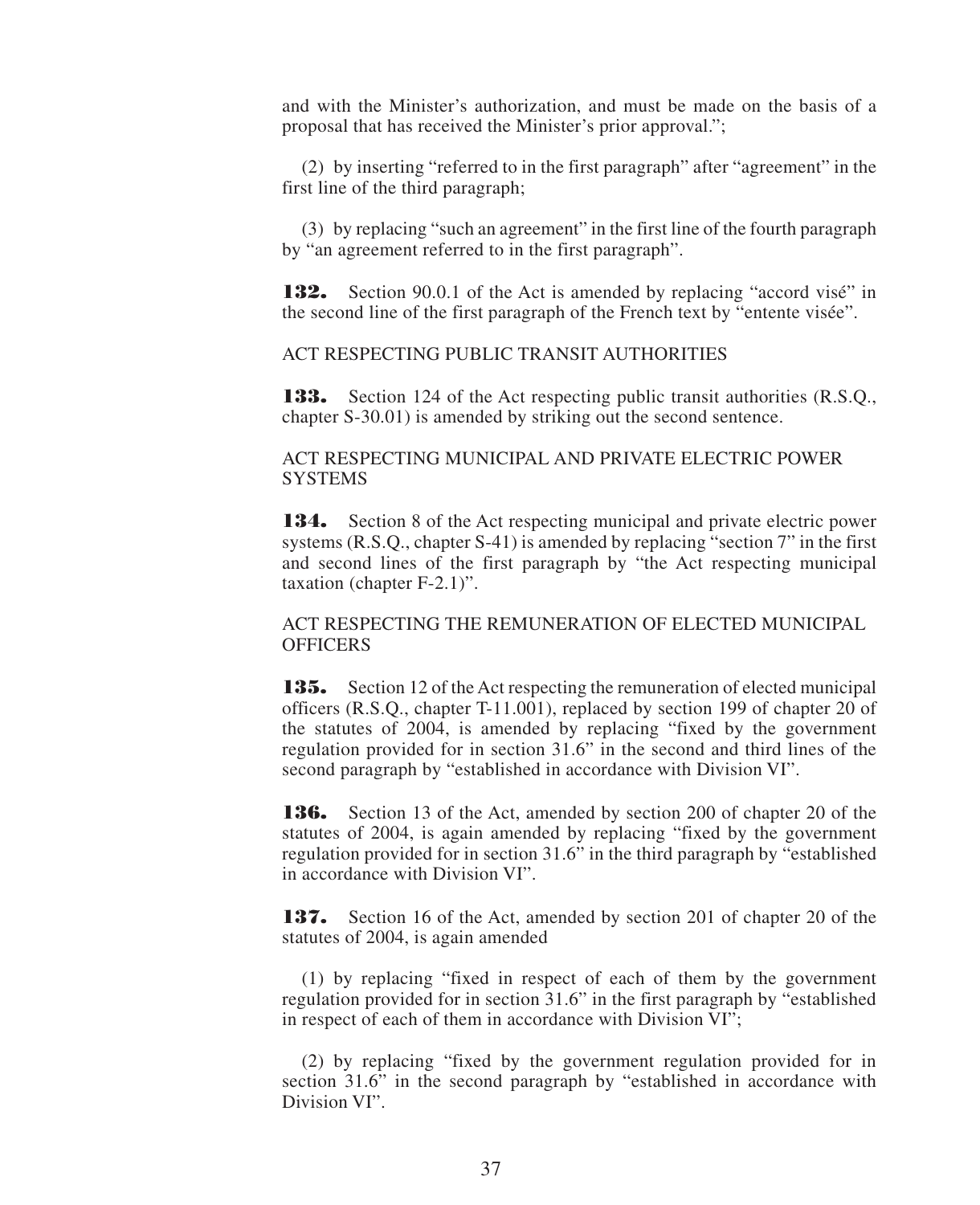**138.** Section 21 of the Act is amended

(1) by replacing "by government regulation under section 32" in the third line of the first paragraph by "under sections 21.1 to 21.3";

(2) by adding the following paragraph after the second paragraph:

"A member of a borough council who is not also a member of the council of the municipality whose territory includes the borough is considered a member of the council of that municipality."

**139.** The Act is amended by inserting the following sections after section 21:

**21.1.** Subject to sections 21.2 and 21.3, the total annual remuneration a member of the council of a municipality is entitled to receive for all duties performed within the municipality, a mandatary body of the municipality or a supramunicipal body may not exceed the amount established for the position the member holds among those referred to in the second paragraph. For each subparagraph of that paragraph, the amount is established in accordance with DivisionVI.

The following positions are subject to separate maximum annual remunerations:

- (1) the mayor of Ville de Montréal;
- (2) the mayor of a municipality with a population of 500,000 or more;
- (3) the mayor of a municipality with a population of 300,000 to 499,999;
- (4) the mayor of a municipality with a population of 100,000 to 299,999;
- (5) the mayor of a municipality with a population of 50,000 to 99,999;

(6) a member of the executive committee of a metropolitan community or the chair or vice-chair of a standing committee of a metropolitan community;

(7) the warden of a regional county municipality elected in accordance with section 210.29.2 of the Act respecting municipal territorial organization (chapter O-9);

(8) a member of the council of a municipality, other than a member referred to in subparagraphs 1 to 7 or section 21.2.

"**21.2.** The total annual remuneration referred to in section 21.1 to which a member of the executive committee of a municipality with a population of 50,000 or more, or the chair or vice-chair of a standing committee of that municipality may be entitled may not exceed 90% of the maximum applicable to the mayor of the municipality.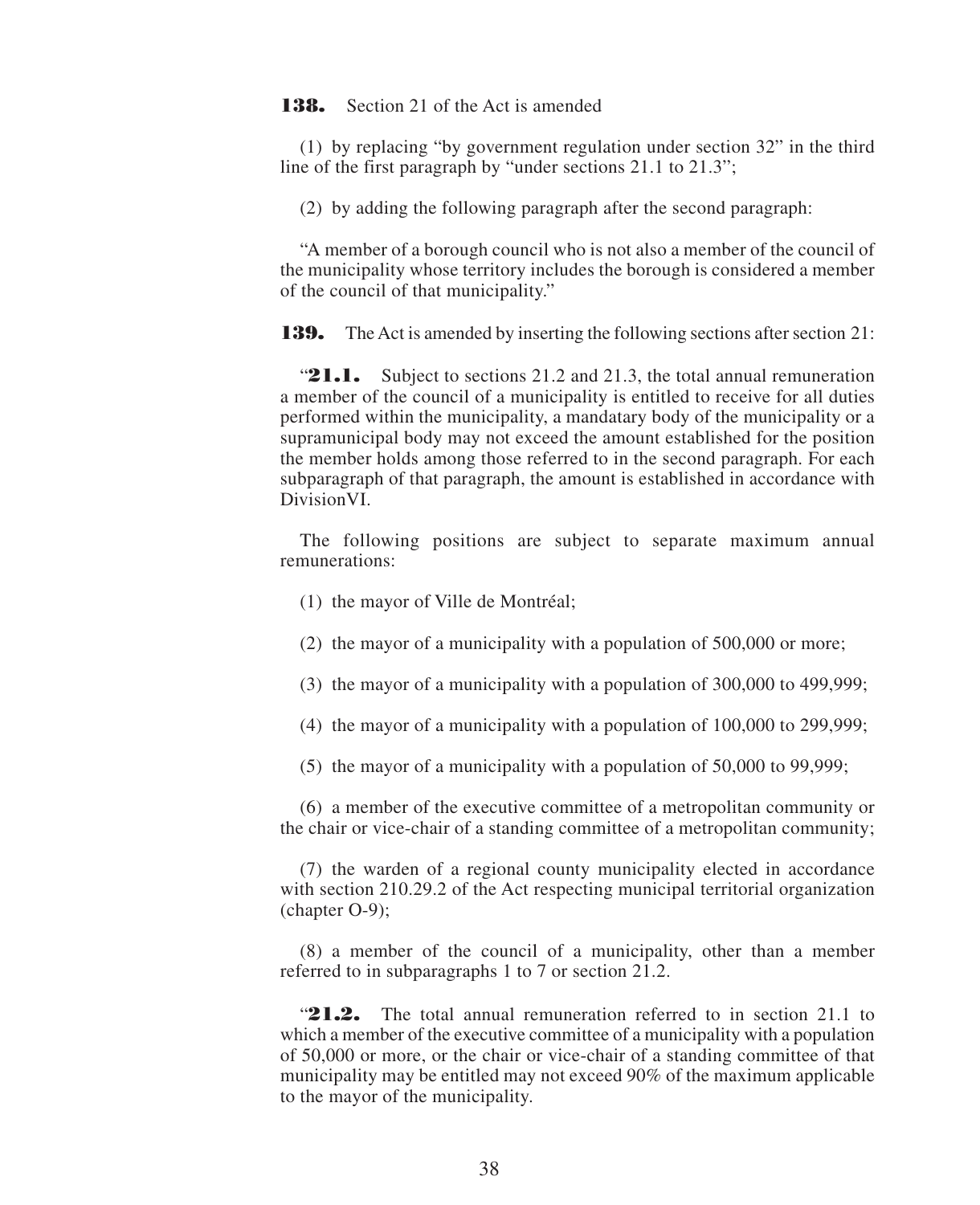"21.3. Where the maximums under two or more provisions included in the subparagraphs of the second paragraph of section 21.1 or in section 21.2 are likely to apply to the same person, the greater of those maximums applies."

**140.** Section 22 of the Act, amended by section 202 of chapter 20 of the statutes of 2004, is again amended by replacing "fixed by the government regulation provided for in section 32.1" in the first paragraph by "established in accordance with Division VI".

**141.** The Act is amended by inserting the following after section 24:

#### "**DIVISION VI**

#### "INDEXATION

"**24.1.** Sections 24.2 to 24.4 apply in respect of any amount under section 12, 13, 16, 21.1 or 22.

"**24.2.** Subject to section 24.3, the amount applicable for a fiscal year, referred to as "the fiscal year concerned", is the result obtained by indexing upward the amount applicable for the preceding fiscal year.

The indexation consists in increasing the amount applicable for the preceding fiscal year by a percentage corresponding to the rate of increase, according to Statistics Canada, of the Consumer Price Index for Canada.

That rate is established by

(1) subtracting the index established for the third month of December preceding the fiscal year concerned from the index established for the second month of December preceding that fiscal year; and

(2) dividing the difference obtained under subparagraph 1 by the index established for the third month of December preceding the fiscal year concerned.

If the indexation results in a mixed number,

(1) for an amount under section 12, only the first three decimal places are considered;

(2) for another amount, only the integer is used and it is rounded up if the first decimal is greater than 4.

"**24.3.** If an increase is impossible for the fiscal year concerned, the amount applicable for that fiscal year is equal to the amount applicable for the preceding fiscal year.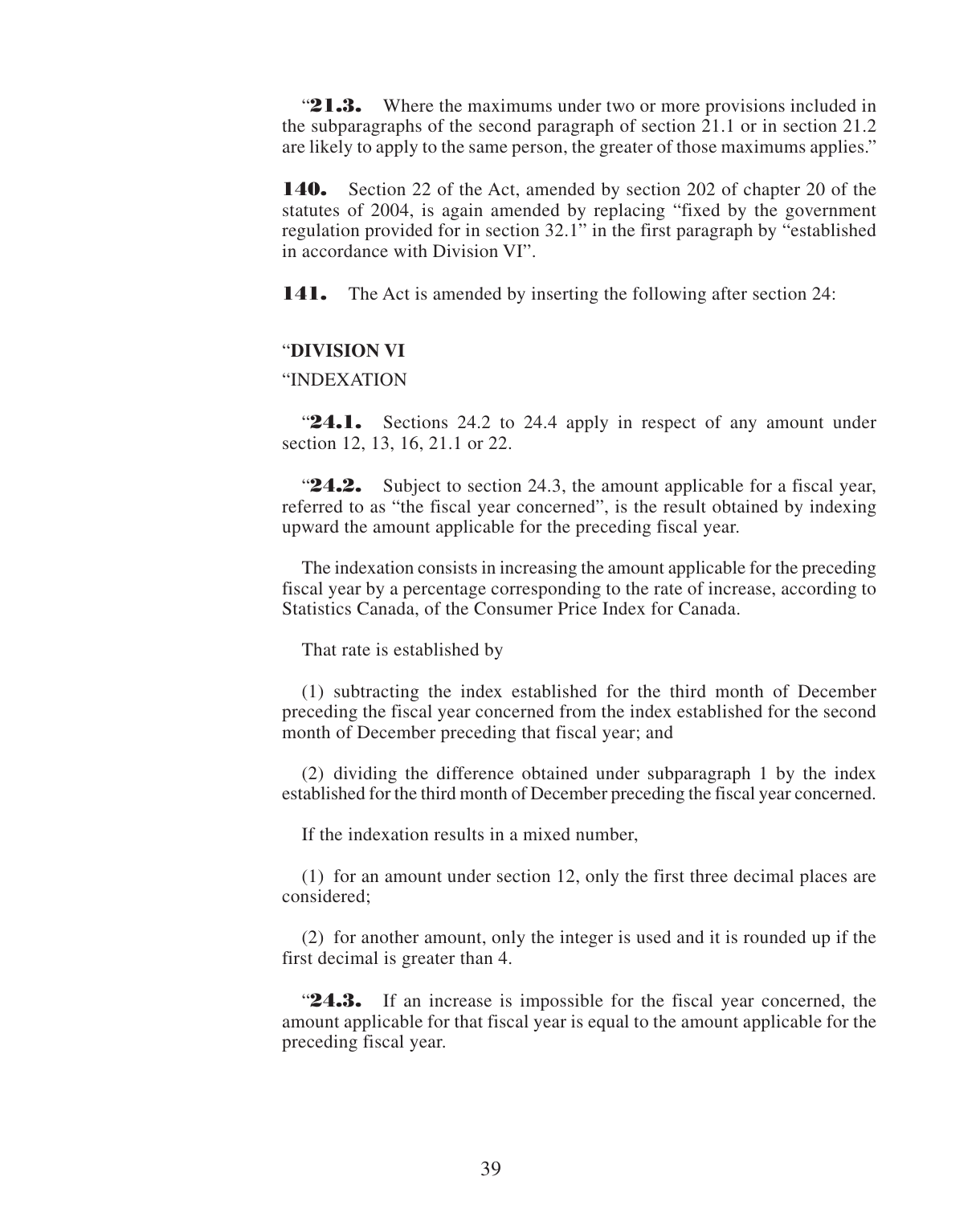**24.4.** Before the beginning of the fiscal year concerned, the Minister of Municipal Affairs and Regions shall publish a notice in the *Gazette officielle du Québec*

(1) stating the percentage corresponding to the rate of increase used to establish any amount applicable for that fiscal year or, as the case may be, indicating that an increase is impossible for that fiscal year;

(2) stating any amount applicable for that fiscal year."

**142.** Chapter V of the Act, amended by sections 204 to 207 of chapter 20 of the statutes of 2004, is repealed.

CHARTER OF THE CITY OF DE LAVAL

**143.** The Charter of the City of Laval (1965, 1st session, chapter 89) is amended by inserting the following sections after section 32:

**32.1.** The council may, by by-law, establish an arts council.

"**32.2.** The arts council has the following functions:

(1) to draw up and keep a permanent list of the associations, societies, organizations, groups or persons engaged in artistic and cultural activities in the territory of the city;

(2) to align, co-ordinate and promote artistic or cultural initiatives in the territory of the city; and

(3) within the limits of the funds available for that purpose, to designate the associations, societies, organizations, groups or persons and the artistic or cultural events worthy of receiving grants, determine the amount of any grant and recommend payment by the city.

The city council may, by by-law, confer any other power on the arts council or impose on it any other duty it believes could enable it to more fully attain its objects.

"**32.3.** The council shall determine, by the by-law referred to in section 32.1, the number of members composing the arts council, the qualifications they must have, the duration of their terms and the time and method of their appointment and replacement, as well as the rules of internal management and operation of the arts council, and the rules of procedure for its meetings.

"**32.4.** The members of the arts council must be Canadian citizens and be domiciled in the territory of the city.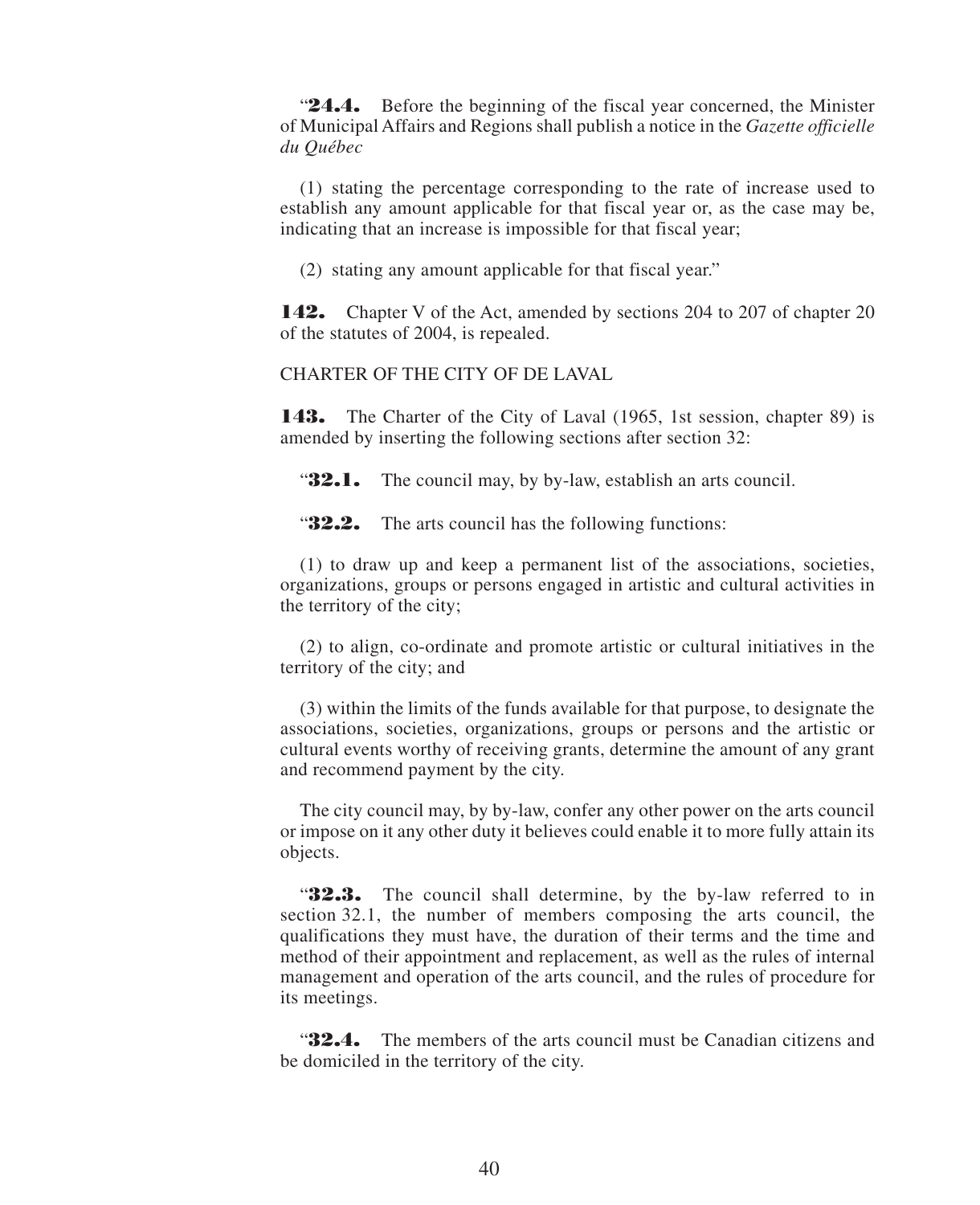The members are appointed by the city council, which shall designate a chair and two vice-chairs from among those members.

"**32.5.** The members of the arts council are not remunerated. However, they are entitled to reimbursement by the arts council for all expenses authorized by the arts council that they incur in the exercise of their functions.

"**32.6.** The members of the arts council may retain the services of the personnel they require, including a secretary, and determine their remuneration.

The employees of the arts council are not by that sole fact officers or employees of the city.

The treasurer of the city or an assistant designated by the treasurer is by virtue of office the treasurer of the arts council.

**32.7.** The fiscal year of the arts council coincides with that of the city, and the city's auditor shall audit the financial statements of the arts council and, within 120 days following the expiry of the fiscal year, make a report of that audit to the city.

"**32.8.** The arts council is provided with a special fund of which the treasurer of the arts council has custody.

**32.9.** The fund is constituted of

(1) the gifts, legacies and grants made to the arts council;

(2) the sums voted annually for that purpose out of the city's budget; and

(3) the sums put at the disposal of the arts council every year that have not been used at the end of the fiscal year.

The city council may, by by-law, prescribe the minimum amount that must be allocated every year for the purposes of subparagraph 2 of the first paragraph. As long as the by-law remains in force, the treasurer of the city must include the amount prescribed in the certificate prepared in accordance with section 474 of the Cities and Towns Act (R.S.Q, chapter C-19).

"**32.10.** The fund is used exclusively to pay grants, on the recommendation of the arts council, and to defray the administrative costs of the arts council.

At the end of each fiscal year, the treasurer of the arts council shall render account to it of the sums paid under the first paragraph.

**32.11.** The jurisdiction of the arts council extends to every municipality whose territory is situated in whole or in part within a 50-kilometre radius of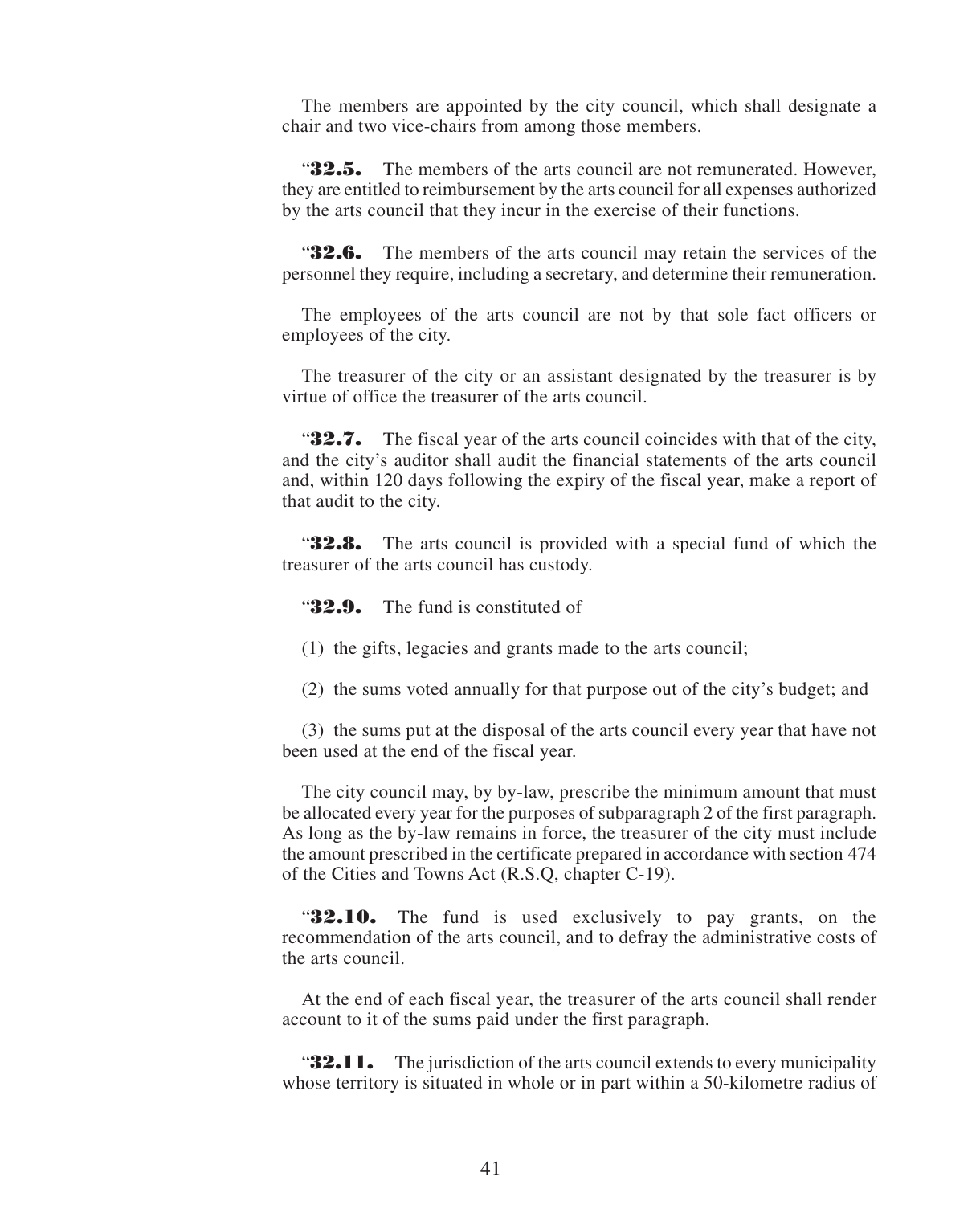the territory of the city and which has expressed such a desire by a resolution of its council transmitted to the clerk of the city.

The council of such a municipality is empowered to pass the resolution provided for in the first paragraph.

The resolution remains in force for a period of three years; it is thereafter tacitly renewed every three years for a new three-year period unless the municipality has given the clerk of the city a notice to the opposite effect at least six months before the date of expiry of the three-year period then in effect.

The arts council has jurisdiction with regard to the municipality as long as the resolution remains in force.

"**32.12.** The city shall determine the annual contribution that must be paid into the fund by a municipality with regard to which the arts council has jurisdiction under section 32.11; it shall also determine the conditions and the time of payment of the contribution.

A municipality may require the city to determine for the municipality, for a period of three years, the contribution, and the conditions and time of payment referred to in the first paragraph before it transmits its resolution to the clerk of the city in accordance with the first paragraph of section 32.11 or, where applicable, at least one month before the expiry of the time allowed it to give a notice in accordance with the third paragraph of that section.

"**32.13.** A municipality with regard to which the arts council has jurisdiction under section 32.11 is authorized and required to pay into the fund the annual contribution determined for the municipality in accordance with section 32.12.

**32.14.** For the purposes of sections 32.1 to 32.13, "territory of the city" includes the territory of a municipality with regard to which the arts council has jurisdiction under section 32.11."

144. The Charter is amended by inserting the following section after section 33:

**33.1.** The council may, by by-law, adopt beautification programs and, with the consent of the owner, make improvements on private property.

The cost of the improvements may be assumed in full by the city or charged to the owner, according to the conditions set for the program by the executive committee."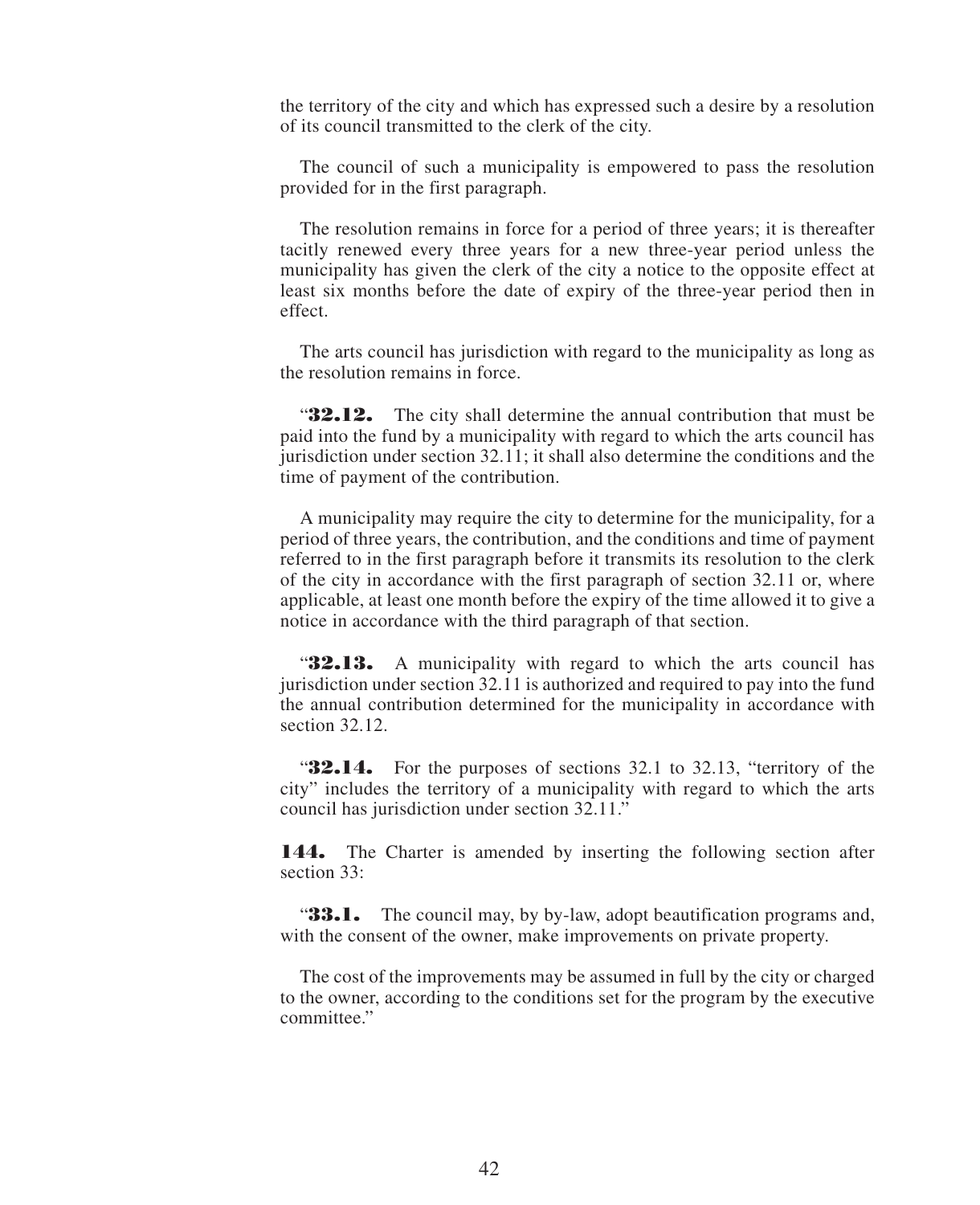#### ACT RESPECTING VILLE DE CHAPAIS

145. Section 2 of the Act respecting Ville de Chapais (1999, chapter 98), amended by section 94 of chapter 77 of the statutes of 2002 and by section 235 of chapter 19 of the statutes of 2003, is again amended by replacing "2004" in the second paragraph by "2005".

#### ACT TO AMEND VARIOUS LEGISLATIVE PROVISIONS CONCERNING MUNICIPAL AFFAIRS

146. Section 13 of the Act to amend various legislative provisions concerning municipal affairs (2003, chapter 3), amended by section 242 of chapter 19 of the statutes of 2003 and by section 216 of chapter 20 of the statutes of 2004, is replaced by the following sections:

"**13.** Section 12 does not apply in respect of a pension plan or a document ancillary to a pension plan that is the subject of an agreement, entered into after 6 June 2003 between a municipality or a body and a certified association or an association representing the majority of the executive officers of the municipality or body party to the pension plan, that expressly mentions that the agreement applies despite section 12.

"**13.1.** If a bond was remitted to the pension fund of the pension plan for the purposes of section 255 of the Act to amend various legislative provisions concerning municipal affairs (2004, chapter 20), any actuarial gain determined by an actuarial valuation of the whole plan that was not appropriated for the purposes of section 12 must, subject to the second sentence of the second paragraph of that section, be appropriated for the redemption of the bond, except insofar as it corresponds to surplus assets for which the municipality or the body may not determine the appropriation.

"**13.2.** A municipality or a body may reduce the amount of the bond it could issue under section 255 of the Act to amend various legislative provisions concerning municipal affairs (2004, chapter 20) by appropriating to that purpose the actuarial gain referred to in the second paragraph of section 12 or in section 13.1. Such an appropriation of the actuarial gain is considered the payment of a contribution for the purposes of the first paragraph of section 255 of that Act or the redemption of a bond for the purposes of the second paragraph of section 12 or of section 13.1."

#### ACT RESPECTING THE CONSULTATION OF CITIZENS WITH RESPECT TO THE TERRITORIAL REORGANIZATION OF CERTAIN MUNICIPALITIES

147. The Act respecting the consultation of citizens with respect to the territorial reorganization of certain municipalities (2003, chapter 14) is amended by inserting the following sections after section 76: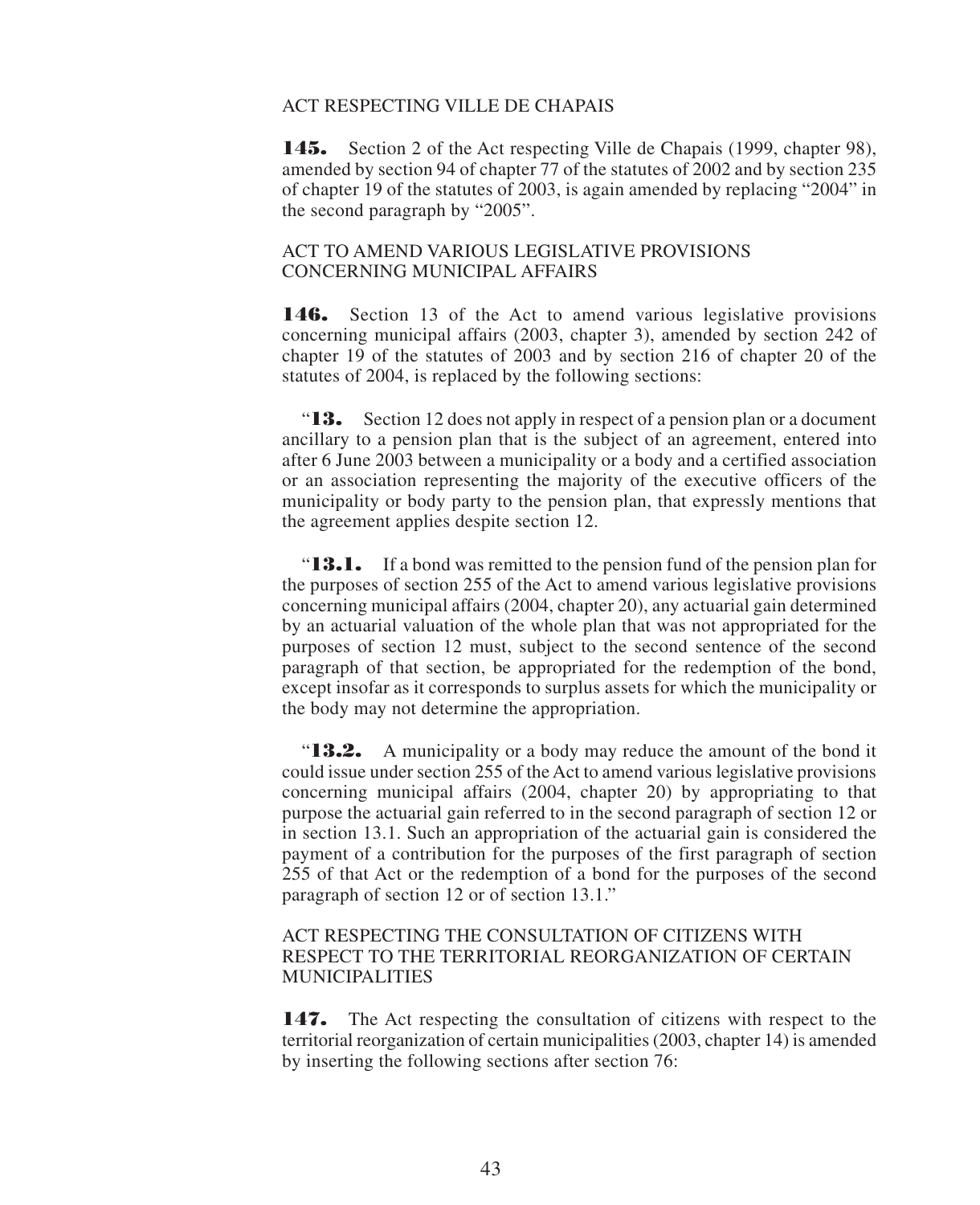**76.1.** The transition committee may or must, depending on what is provided for in the second paragraph, enter into a contract of employment on behalf of a reconstituted municipality, under which the holder of either of the senior officer positions of the reconstituted municipality is hired for a period ending before the second anniversary of the reorganization of the city.

Entering into such a contract is mandatory in the case of the position of clerk or secretary-treasurer and optional in the case of the position of director general or treasurer, as well as any other position for which the Minister authorizes the committee to hire someone.

"**76.2.** The transition committee, on behalf of a reconstituted municipality, may enter into a supply or services contract, within the meaning of section 573 of the Cities and Towns Act (R.S.Q., chapter C-19) or article 935 of the Municipal Code of Québec (R.S.Q., chapter C-27.1), under which the reconstituted municipality receives goods or services.

If the committee considers it appropriate that the supply of goods or services under a contract it intends to enter into on behalf of the reconstituted municipality also apply, in respect of the territory of the reconstituted municipality, before the reorganization of the city, it may enter into the contract on behalf of the city and the reconstituted municipality for a period beginning before and ending after the reorganization. However, the city may, at the request of the committee, enter into the contract on its own behalf and on behalf of the reconstituted municipality. The city acts through its deliberative body or officer that would have jurisdiction if the contract were entered into only on behalf of the city. No decision of the city relating to the contract requires the approval provided for in section 88.

For the period before the reorganization, the city may not enter into a contract in respect of which the committee may exercise the powers provided for in the second paragraph, or begin the process for awarding such a contract, unless the committee decides not to enter into a contract for the same purpose on behalf of the city and the reconstituted municipality for a period beginning before and ending after the reorganization and not to request the city to do so.

The rules provided by the Cities and Towns Act or the Municipal Code of Québec for awarding contracts apply in respect of the contract provided for in the first or second paragraph. Any call for tenders for the contract, as well as any document referred to in the call for tenders, must be approved by the Minister before being published or delivered.

"**76.3.** A contract entered into under section 76.1 or 76.2 binds the reconstituted municipality as if it were a party to it. It also binds the city, for the period in which the city has jurisdiction over the territory concerned, if the transition committee enters into the contract on behalf of the city under the second paragraph of section 76.2.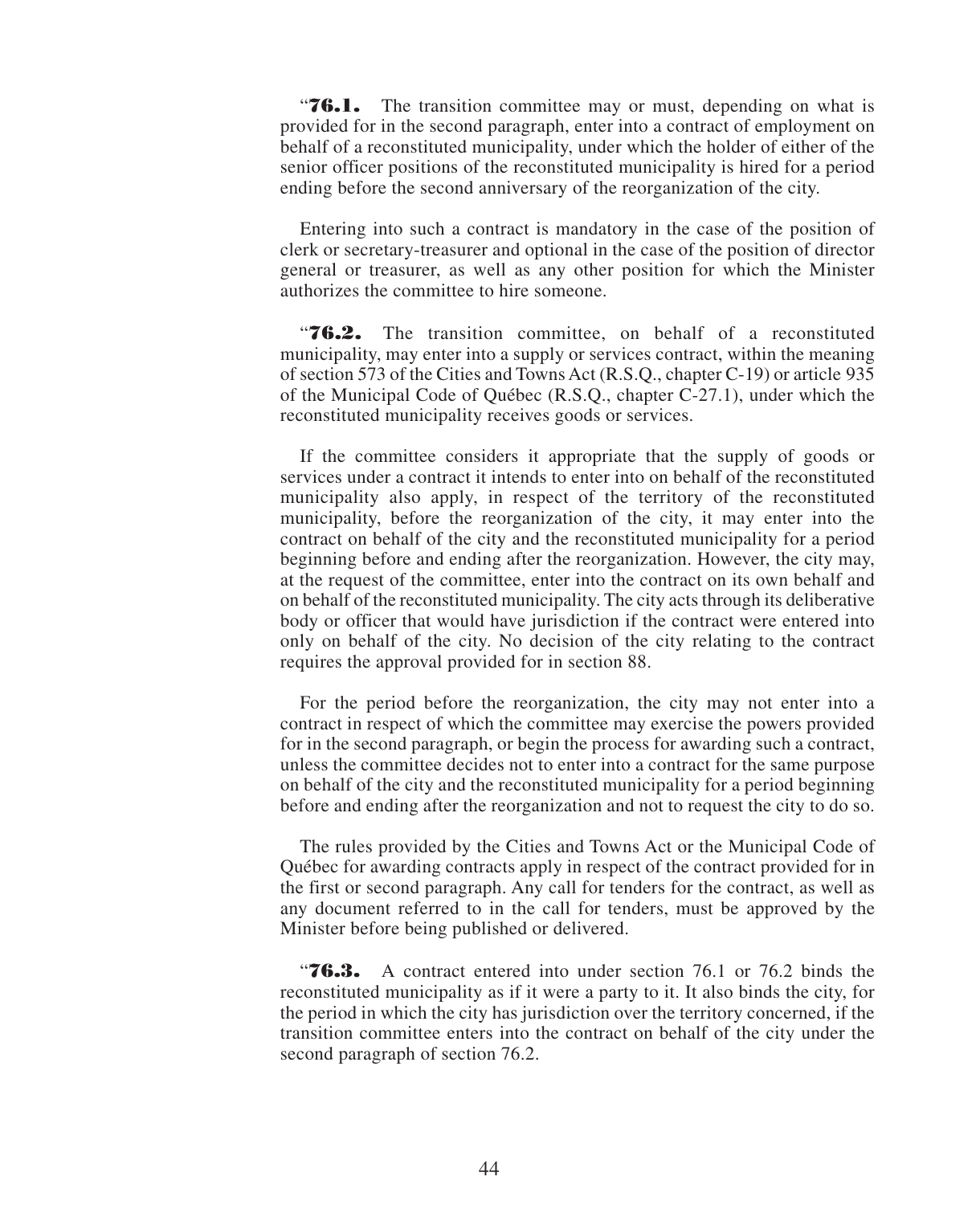In addition to the case referred to in the second paragraph of section 76.2, the contract may, if it so provides, apply in anticipation of the reorganization of the city.

"**76.4.** No contract may be entered into under section 76.1 or 76.2 as of the time when the majority of the candidates elected as members of the council of the reconstituted municipality, in an election held under section 48, have taken the oath provided for in section 313 of the Act respecting elections and referendums in municipalities (R.S.Q., chapter E-2.2).

For the purpose of entering into a supply or services contract, the reconstituted municipality may continue the awarding process begun by the transition committee or the city under section 76.2."

**148.** Section 78.1 of the Act, enacted by section 156 of chapter 29 of the statutes of 2004, is amended by replacing "77," in the second line of the second paragraph by "76.1 to".

**149.** Section 79 of the Act is amended

(1) by adding the following sentence at the end of the first paragraph: "However, the expenses relating to the remuneration and expense allowances payable to a person who performs duties in the course of that process under Chapter IV of Title II of the Act respecting elections and referendums in municipalities (R.S.Q., chapter E-2.2) are reimbursed according to the tariff established in the regulation under section 150.";

(2) by replacing "to those expenses" in the third line of the second paragraph by "to the amount that would have been reimbursed under the first paragraph."

**150.** Section 84 of the Act, amended by section 157 of chapter 29 of the statutes of 2004, is again amended by replacing "the sums referred to in the first paragraph shall be apportioned between those municipalities" in the third and fourth lines of the second paragraph by "and it is not reasonably possible to break down the expenses by municipality, the sums referred to in the first paragraph shall be apportioned among them".

**151.** The Act is amended by inserting the following section after section 84:

**84.1.** On borrowing money, the reconstituted municipality may, among other things, impose a special tax based on taxable value on all the taxable immovables situated in its territory, annually or for several years, for the purpose of financing the reimbursement provided for in sections 81 and 84.

For the purpose of financing the expenses referred to in section 82 or the reimbursement provided for in section 83, the city may, among other things, impose such a tax on all the taxable immovables situated in the sector concerned from which, under section 82, the revenues intended for the financing must be derived exclusively.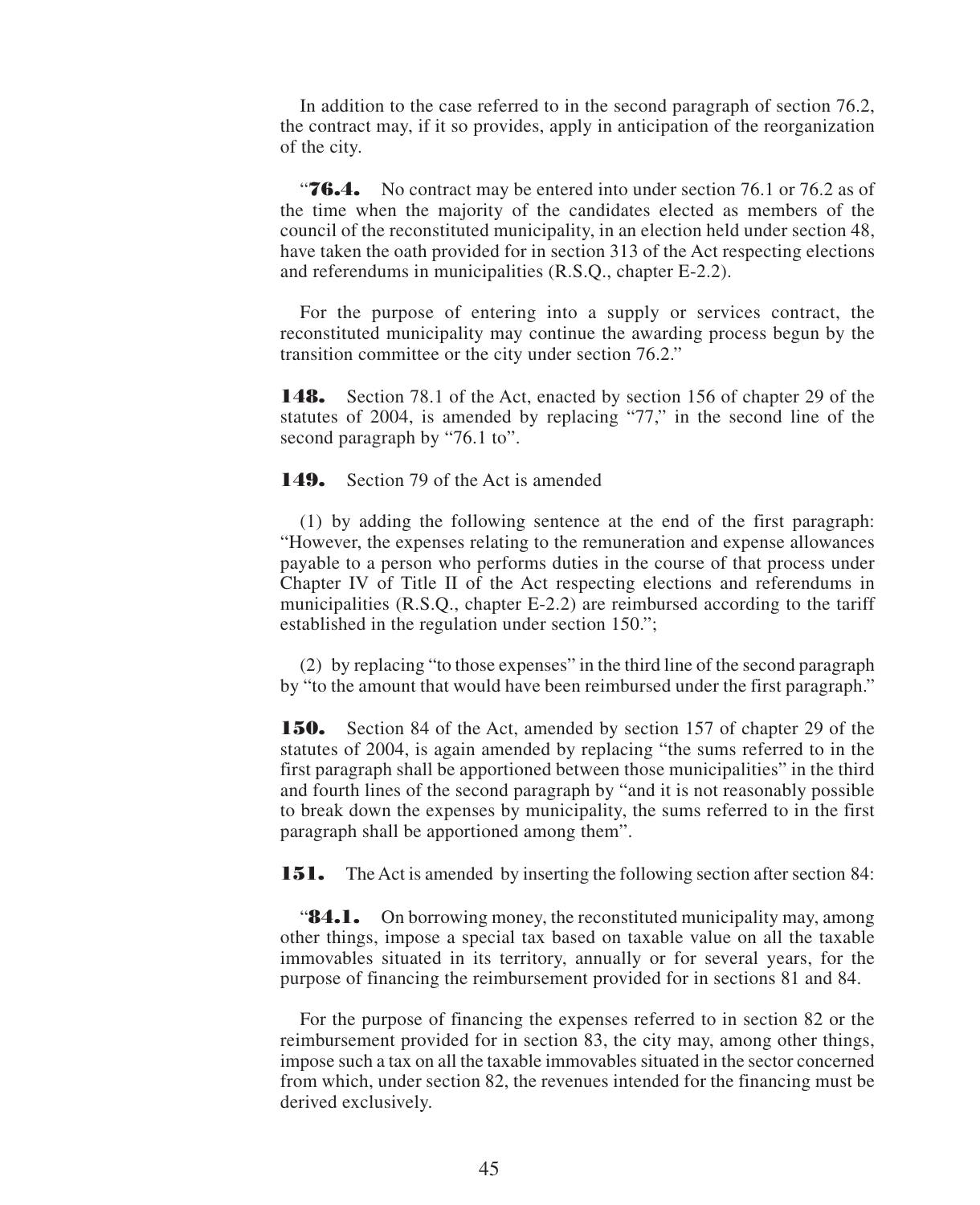Such a tax imposed by the city is considered to be the tax provided for in section 487.2 of the Cities and Towns Act (R.S.Q., chapter C-19) or article 979.2 of the Municipal Code of Québec (R.S.Q., chapter C-27.1), as the case may be."

#### ACT TO AMEND VARIOUS LEGISLATIVE PROVISIONS CONCERNING MUNICIPAL AFFAIRS

**152.** Section 237 of the Act to amend various legislative provisions concerning municipal affairs (2004, chapter 20) is replaced by the following section:

"**237.** A local municipality may not, with respect to hog farms, take advantage of subparagraph 4.1 of the second paragraph of section 113 of the Act respecting land use planning and development (R.S.Q., chapter A-19.1), amended by section 7, until one of the following documents, which must be in conformity with aims complementary to this Act and related to the objectives referred to in subparagraph 2.1 of the first paragraph of section 5 of the Act respecting land use planning and development, comes into force in its territory:

(1) an amended land use planning and development plan;

(2) a revised land use planning and development plan; or

(3) an interim control by-law including standards deriving from the exercise of the powers provided for in subparagraph 4.1 of the second paragraph of section 113 of the Act respecting land use planning and development."

#### ACT RESPECTING THE EXERCISE OF CERTAIN MUNICIPAL POWERS IN CERTAIN URBAN AGGLOMERATIONS

**153.** Section 4 of the Act respecting the exercise of certain municipal powers in certain urban agglomerations (2004, chapter 29) is amended

(1) by replacing "Baie-d'Urfé" in the second line by "Baie-D'Urfé";

(2) by replacing "Dollard-des-Ormeaux" in the third line by "Dollard-Des Ormeaux".

**154.** Section 9 of the Act is amended by striking out ", Village de Cap-aux-Meules".

**155.** Section 19 of the Act is amended

(1) by striking out paragraph 4;

(2) by replacing "residual materials disposal and reclamation, and" in the first line of paragraph 6 by "the disposal and reclamation of residual materials and any other aspect of their management if they are dangerous, as well as";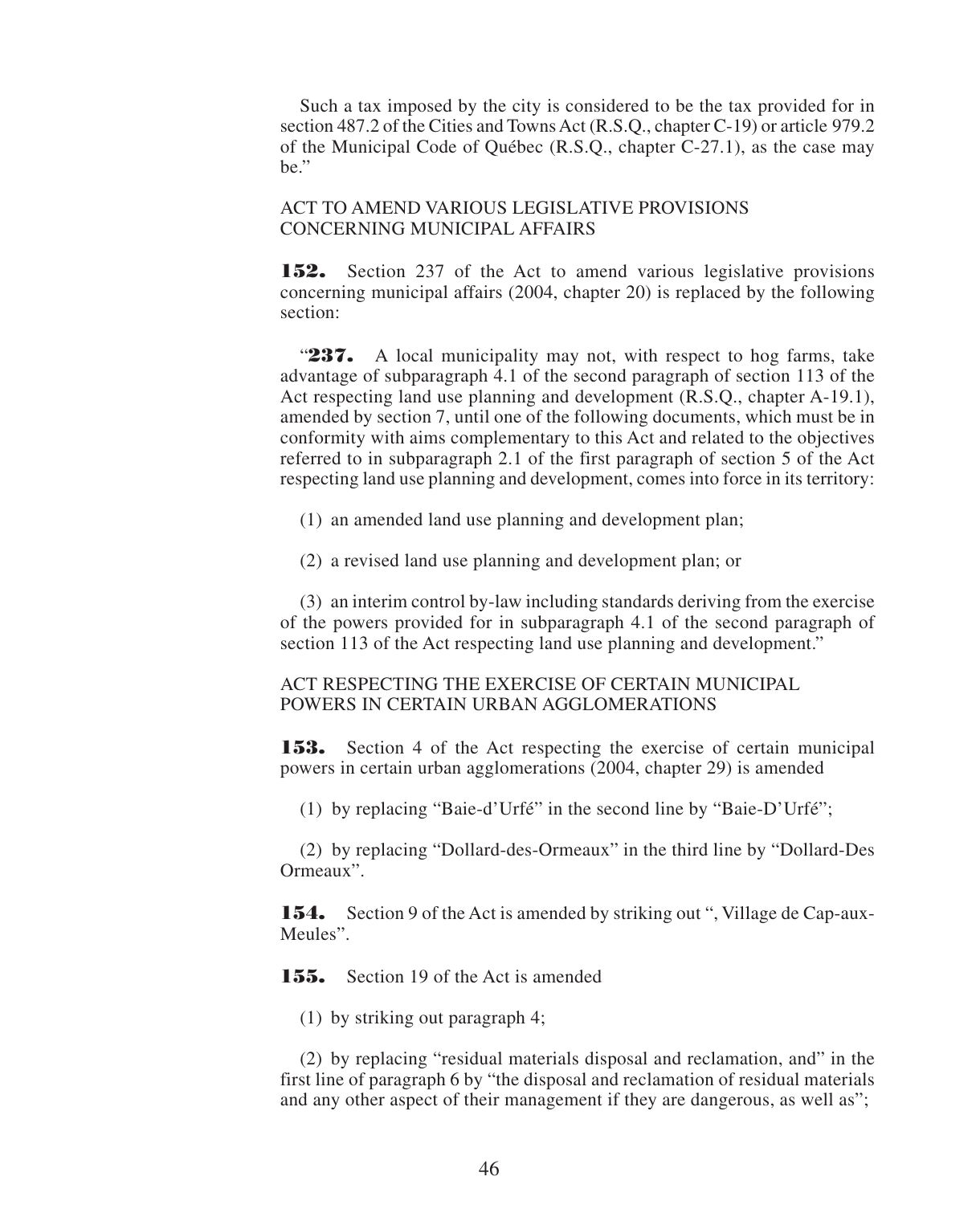(3) by replacing "and fire protection" in subparagraph *a* of paragraph 8 by ", fire protection and first aid".

**156.** Section 22 of the Act is amended

(1) by replacing the first paragraph by the following paragraphs:

"**22.** The urban agglomeration council identifies the thoroughfares forming the arterial road system in the urban agglomeration by a by-law that is subject to the right of objection under section 115.

It does so by listing the names and numbers of the thoroughfares or by identifying them on a map, plan or other illustration.";

(2) by inserting "if the document specified in the order is of the same nature as those referred to in the second paragraph," after "case, " in the third line of the third paragraph.

**157.** The Act is amended by inserting the following section after section 24:

**24.1.** The central municipality is the owner of the thoroughfares forming the arterial road system of the urban agglomeration including those located in the territory of a reconstituted municipality, despite section 6 of the Act respecting roads (R.S.Q., chapter V-9).

A thoroughfare located in the territory of a reconstituted municipality that is no longer part of the arterial road system following a decision to that effect by the urban agglomeration council becomes the property of that municipality.

For the purposes of this Act, a thoroughfare is a public road within the meaning of section 66 of the Municipal Powers Act (2005, chapter 6)."

**158.** The Act is amended by inserting the following section after section 27:

**27.1.** The central municipality is the owner of the water or sewer mains that are not purely local.

A main located in the territory of a reconstituted municipality that becomes purely local as a result of a decision to that effect by the urban agglomeration council becomes the property of that municipality."

**159.** Section 124 of the Act is amended by striking out subparagraph 6 of the first paragraph.

**160.** Section 125 of the Act is repealed.

**161.** Section 142 of the Act is replaced by the following section: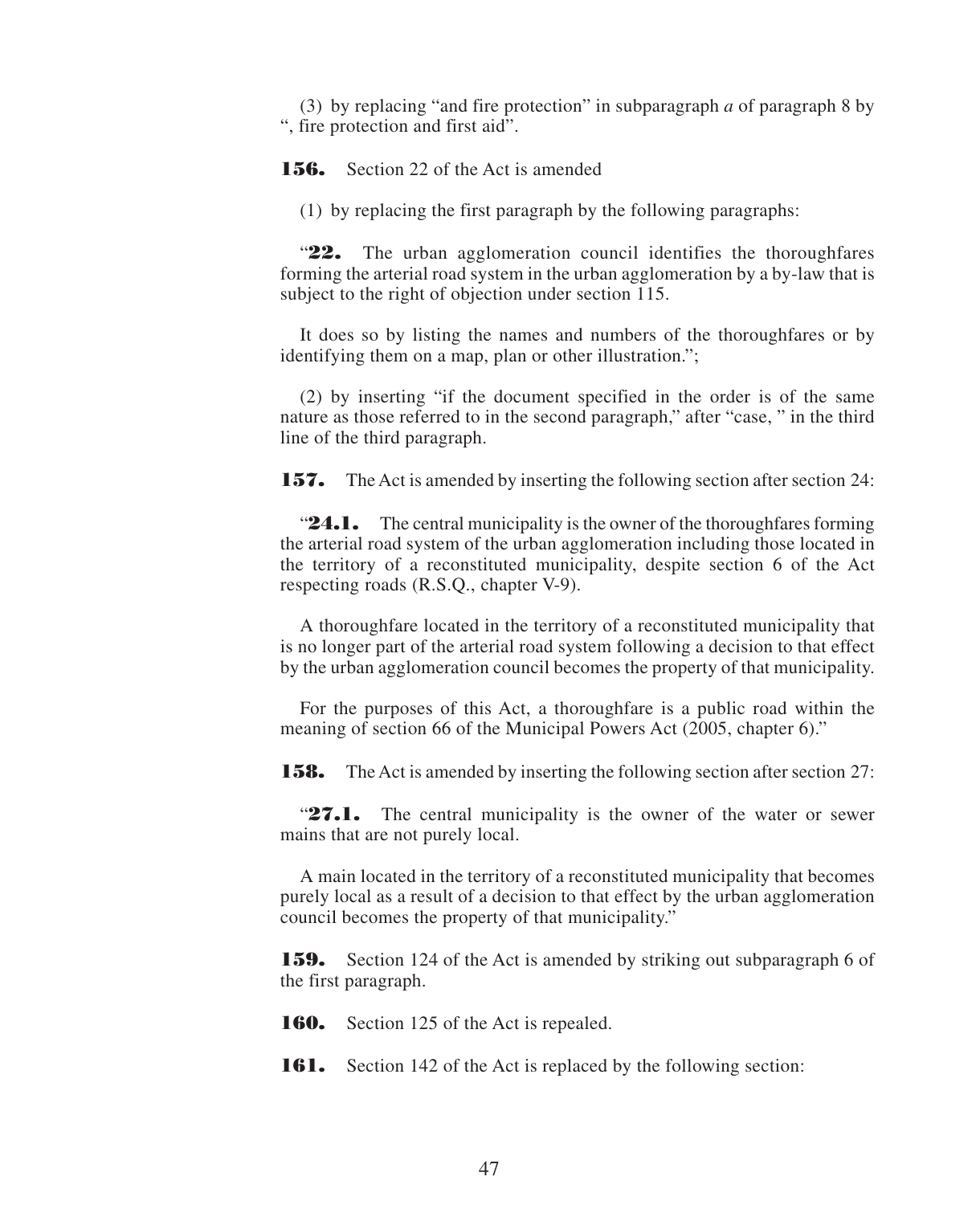"**142.** An urban agglomeration order may identify the thoroughfares forming the arterial road system of the urban agglomeration.

To that end, it may either list the names and numbers of the thoroughfares or identify them on a map, plan or other illustration, or refer to a document containing such a list or identification."

**162.** Section 145 of the Act is amended by replacing the second paragraph by the following paragraph:

"An urban agglomeration order may assign any power or obligation to a related municipality as regards an asset or liability that remains with the central municipality or is transferred to a reconstituted municipality."

**163.** The Act is amended by inserting the following sections after section 147:

"**147.1.** For the sole purpose of facilitating decision making and the implementation of decisions in anticipation of the reorganization of the city, an urban agglomeration order may

(1) prescribe that paragraphs 1 and 2 of section 61 and section 62 do not apply as regards matters it specifies;

(2) reduce the period prescribed in the second paragraph of section 115 or prescribe any case in which the by-law referred to in the third paragraph of that section may be published before the prescribed period has expired or before the approval required under that paragraph is given;

(3) prescribe the rules for managing the resolutory effects of a refusal if publication of the by-law referred to in the third paragraph of section 115 was permitted before the approval required under that paragraph was granted or refused; and

(4) eliminate or amend any element of the process leading to the adoption or coming into force of a by-law of a related municipality, in particular, the requirement to give a notice of motion.

"**147.2.** To facilitate the transition, an urban agglomeration order may prescribe that, as regards any subject and for the period it specifies, the situation existing immediately before the reorganization of the city is to be maintained after that reorganization, despite the sharing of powers provided for in this Act.

"**147.3.** For the purposes of any of the provisions mentioned in the second paragraph, an urban agglomeration order may prescribe a rule under which a document is considered to be the budget of a reconstituted municipality or one of the parts of the budget of the central municipality referred to in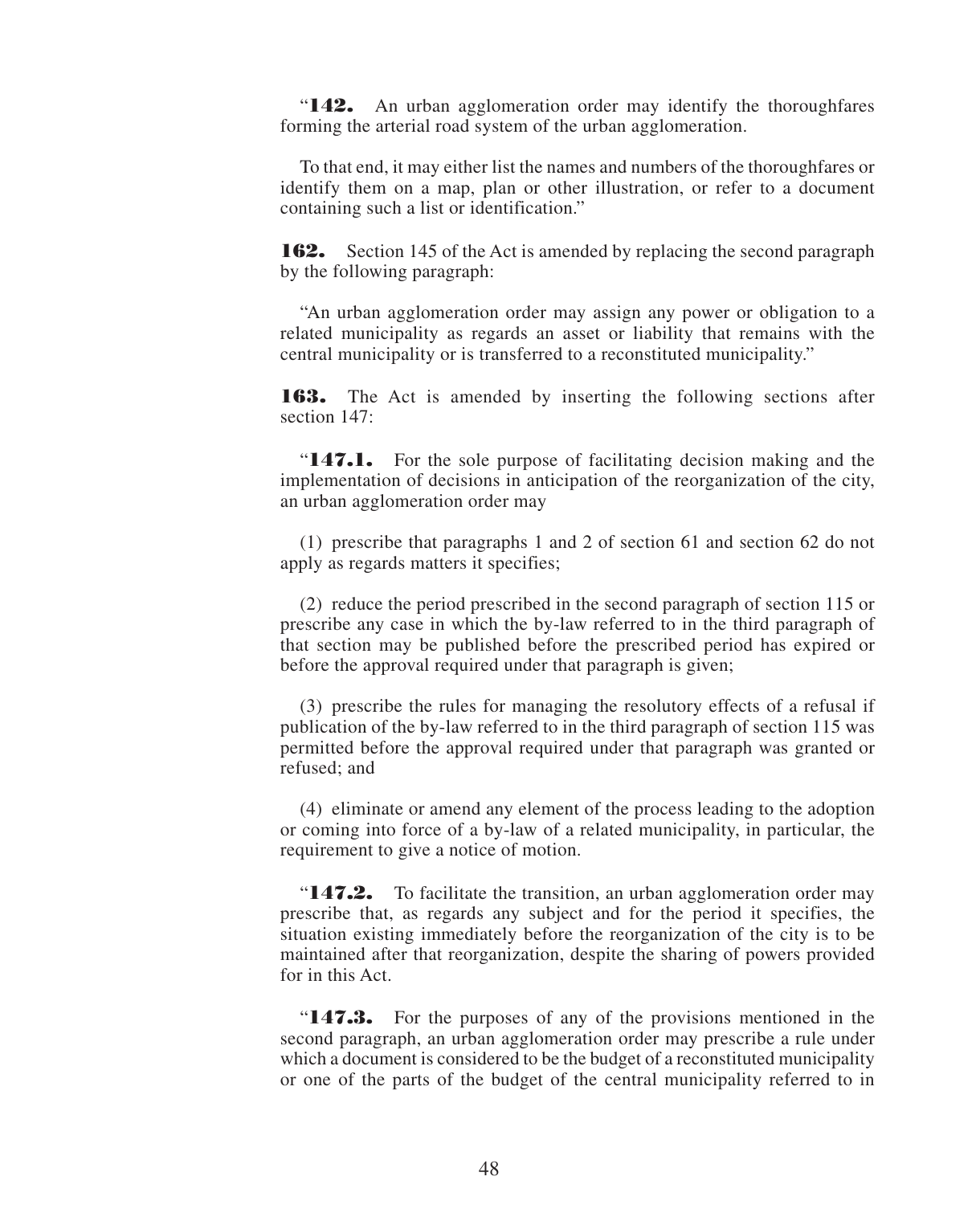section 117 for the fiscal year preceding the fiscal year that begins when the city is reorganized.

Under the first paragraph, the order may prescribe a rule for the application of the following provisions: the fifth paragraph of subsection 3 of section 474 of the Cities and Towns Act (R.S.Q., chapter C-19), the fifth paragraph of subsection 3 of article 954 of the Municipal Code of Québec (R.S.Q., chapter C-27.1), section 148.1 of the Charter of Ville de Montréal (R.S.Q., chapter C-11.4) and section 128.1 of the Charter of Ville de Québec (R.S.Q., chapter  $C-11.5$ )."

**164.** Section 165 of the Act is amended by replacing "is considered to be an urban agglomeration power, to the extent that all or part of that jurisdiction" in the second and third lines by "or the regulation of discharges into a water purification works or watercourse is considered to be an urban agglomeration power to the extent that all or part of that jurisdiction".

**165.** The Act is amended by inserting the following section after section 165:

"**165.1.** Only the central municipality, to the exclusion of the other related municipalities, may enter into an agreement with the Minister of Agriculture, Fisheries and Food respecting food inspection under section 29.2 of the Cities and Towns Act (R.S.Q., chapter C-19) or article 10.9 of the Municipal Code of Québec (R.S.Q., chapter C-27.1).

The power to enter into and implement the agreement is an urban agglomeration power.

The same is true for the jurisdiction to exercise a power or carry out an obligation deriving from participation in an agreement, in particular, the power provided for in section 29.2.1 of the Cities and Towns Act or article 10.10 of the Municipal Code of Québec. For the purposes of this section, the urban agglomeration is considered to be the territory of the central municipality that is a party to the agreement."

**166.** Section 167 of the Act is amended

(1) by replacing "La Tuque, Sainte-Agathe-des-Monts" in the first and second lines of subparagraph 1 of the first paragraph by "Longueuil, La Tuque";

(2) by replacing "and Mont-Laurier" in the first and second lines of subparagraph 2 of the first paragraph by ", Mont-Laurier and Sainte-Agathedes-Monts";

(3) by striking out the second paragraph.

**167.** Section 168 of the Act is amended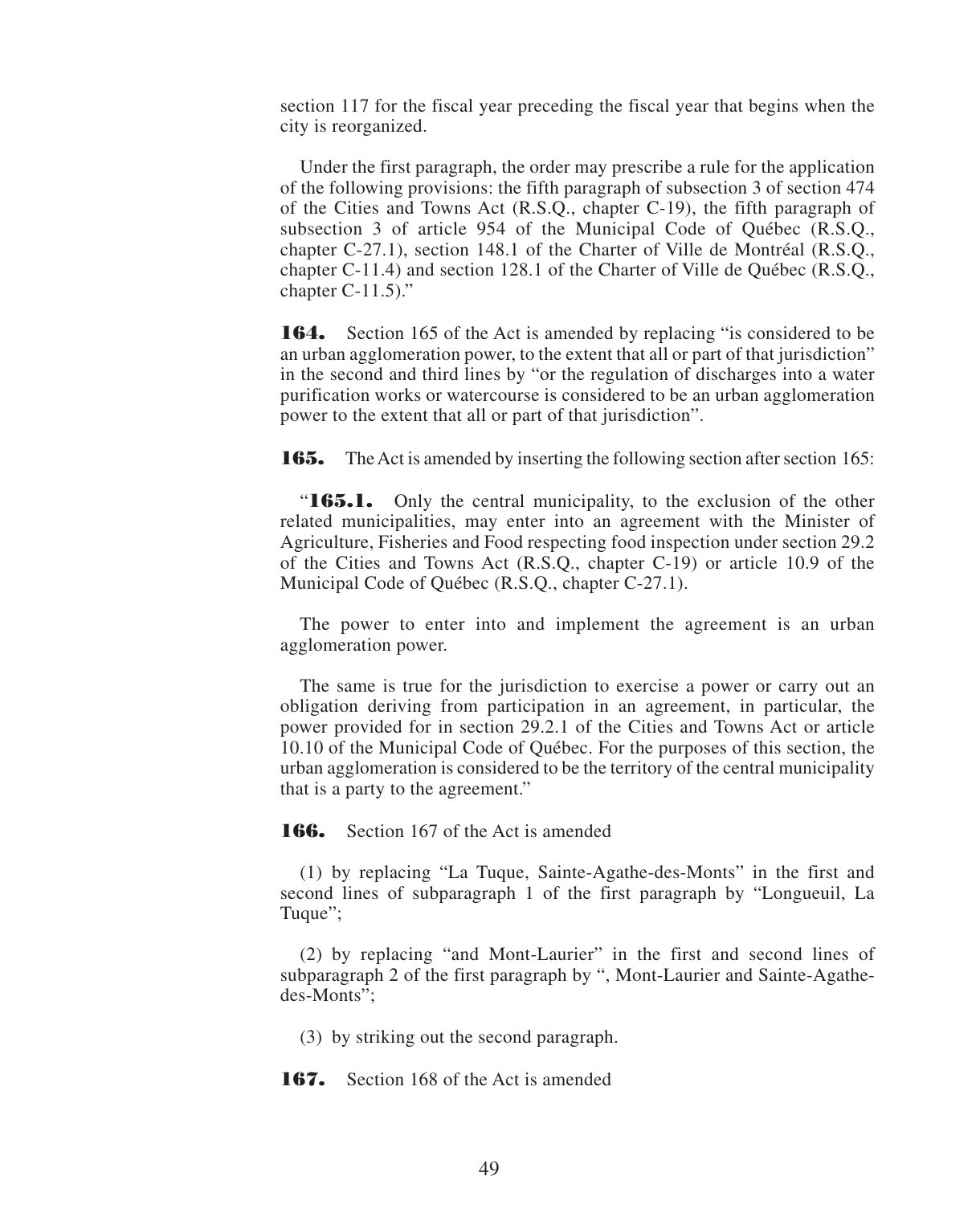(1) by replacing "subparagraph 2 or 3 of the first paragraph" in the second line of the first paragraph by "paragraph 2 or 3";

(2) by replacing "subparagraph 2 of the first paragraph" in the second line of the second paragraph by "paragraph 2";

(3) by replacing "subparagraph 3 of that paragraph" in the fourth line of the second paragraph by "paragraph 3 of that section".

**168.** Section 171 of the Act is amended

(1) by replacing "subparagraph 1 of the first paragraph of section 167 or in the second paragraph of that section" in the first and second lines of subparagraph 1 of the second paragraph by "paragraph 1 of section 167";

(2) by replacing "subparagraph 2 or 3 of the first paragraph" in the first and second lines of subparagraph 2 of the second paragraph by "paragraph 2 or 3";

(3) by replacing "subparagraph 1 of the first paragraph of section 167 or in the second paragraph of that section" in the first and second lines of subparagraph *a* of subparagraph 1 of the third paragraph by "paragraph 1 of section 167":

(4) by replacing "subparagraph 2 or 3 of the first paragraph" in the first and second lines of subparagraph *b* of subparagraph 1 of the third paragraph by "paragraph 2 or 3";

(5) by replacing "subparagraph 1 of the first paragraph of section 167 or in the second paragraph of that section" in the first and second lines of subparagraph *a* of subparagraph 1 of the fourth paragraph by "paragraph 1 of section 167";

(6) by replacing "subparagraph 2 or 3 of the first paragraph" in the first and second lines of subparagraph *b* of subparagraph 1 of the fourth paragraph by "paragraph 2 or 3".

**169.** Section 172 of the Act is amended by replacing "subparagraph 1 of the first paragraph" in the second line by "paragraph 1".

**170.** Section 173 of the Act is amended by replacing "subparagraph 1 of the first paragraph" in the first and second lines by "paragraph 1".

**171.** Section 174 of the Act is amended by replacing "subparagraph 1 of the first paragraph" in the first and second lines by "paragraph 1".

**172.** Section 178 of the Act is amended

(1) by striking out "the council exists" in the first line of the third paragraph;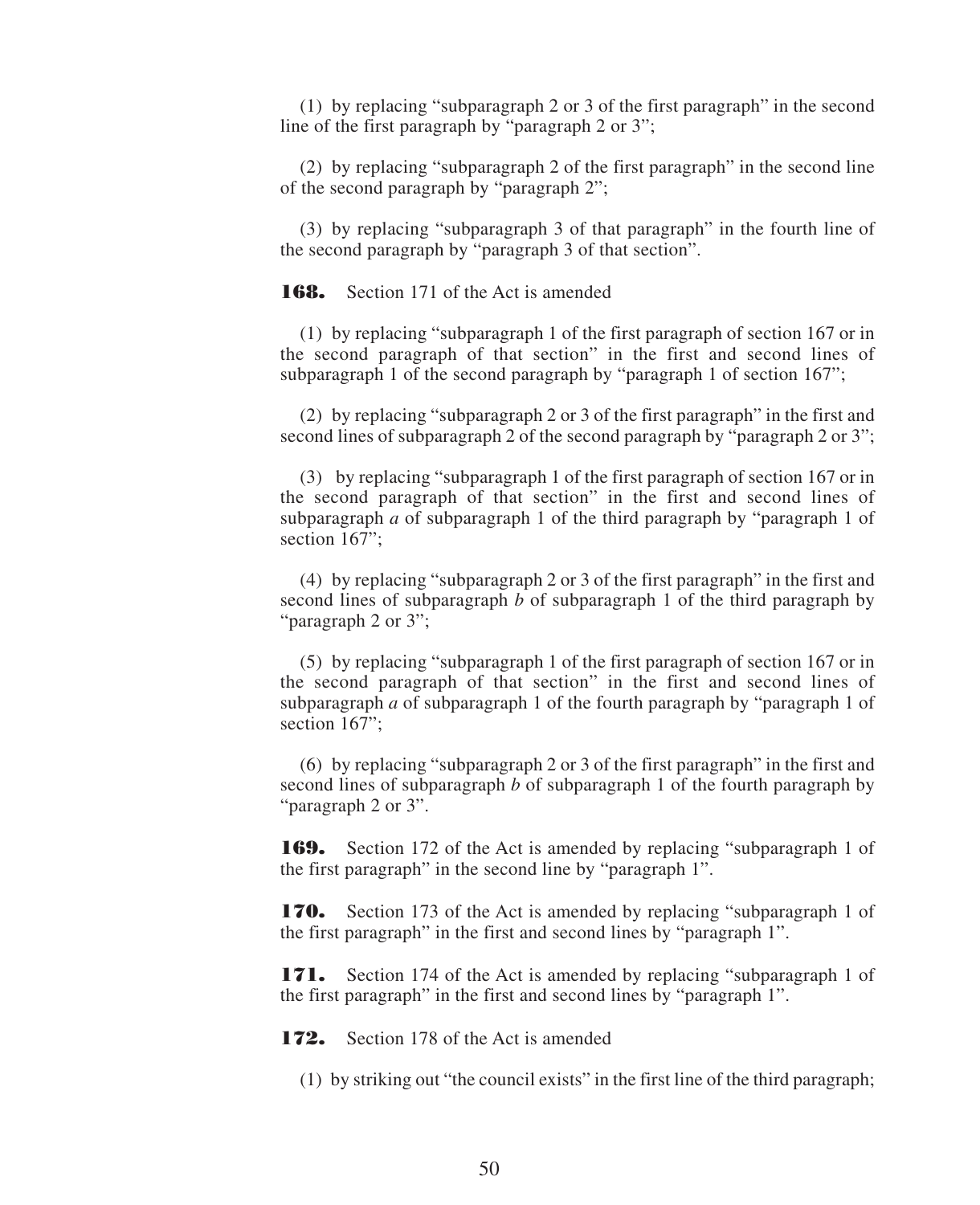(2) by inserting "and those provided for in section 178.1; the council exists and the officers and employees act" after "acts" in the second line of the third paragraph.

**173.** The Act is amended by inserting the following sections after section 178:

"**178.1.** If, during the period mentioned in the third paragraph of section 178, the council of the reconstituted municipality, on behalf of the municipality, intends to enter into a supply or services contract, within the meaning of section 573 of the Cities and Towns Act (R.S.Q., chapter C-19) or article 935 of the Municipal Code of Québec (R.S.Q., chapter C-27.1), and if the council considers it appropriate that the supply of goods or services also apply, in respect of the territory of the reconstituted municipality, before the reorganization of the city, it may enter into the contract on behalf of the city and the reconstituted municipality for a period beginning before and ending after the reorganization.

However, the city may, at the request of the council of the reconstituted municipality, enter into the contract on its own behalf and on behalf of the reconstituted municipality. The city acts through its deliberative body or officer that would have jurisdiction if the contract were entered into only on behalf of the city. No decision of the city relating to the contract requires the approval provided for in section 88 of the Act respecting the consultation of citizens with respect to the territorial reorganization of certain municipalities (2003, chapter 14).

For the period before the reorganization, the city may not enter into a contract in respect of which the council of the reconstituted municipality may exercise the powers provided for in the first two paragraphs, or begin the process for awarding such a contract, unless the council decides not to enter into a contract for the same purpose on behalf of the city and the reconstituted municipality for a period beginning before and ending after the reorganization and not to request the city to do so.

Any call for tenders for the contract provided for in the first or second paragraph, as well as any document referred to in the call for tenders, must be approved by the Minister before being published or delivered.

A contract entered into by one municipality on behalf of another binds the latter for the period in which the latter has jurisdiction over the territory concerned, as if that other municipality were a party to the contract.

"**178.2.** In the case of the central municipality, the first three paragraphs of section 178.1 apply, with the necessary modifications, if the council composed of persons elected in the election referred to in section 121 intends to enter into a contract referred to in the first paragraph of section 178.1 during the period mentioned in the third paragraph of section 178, and if the council considers it appropriate that the planned supply of goods or services also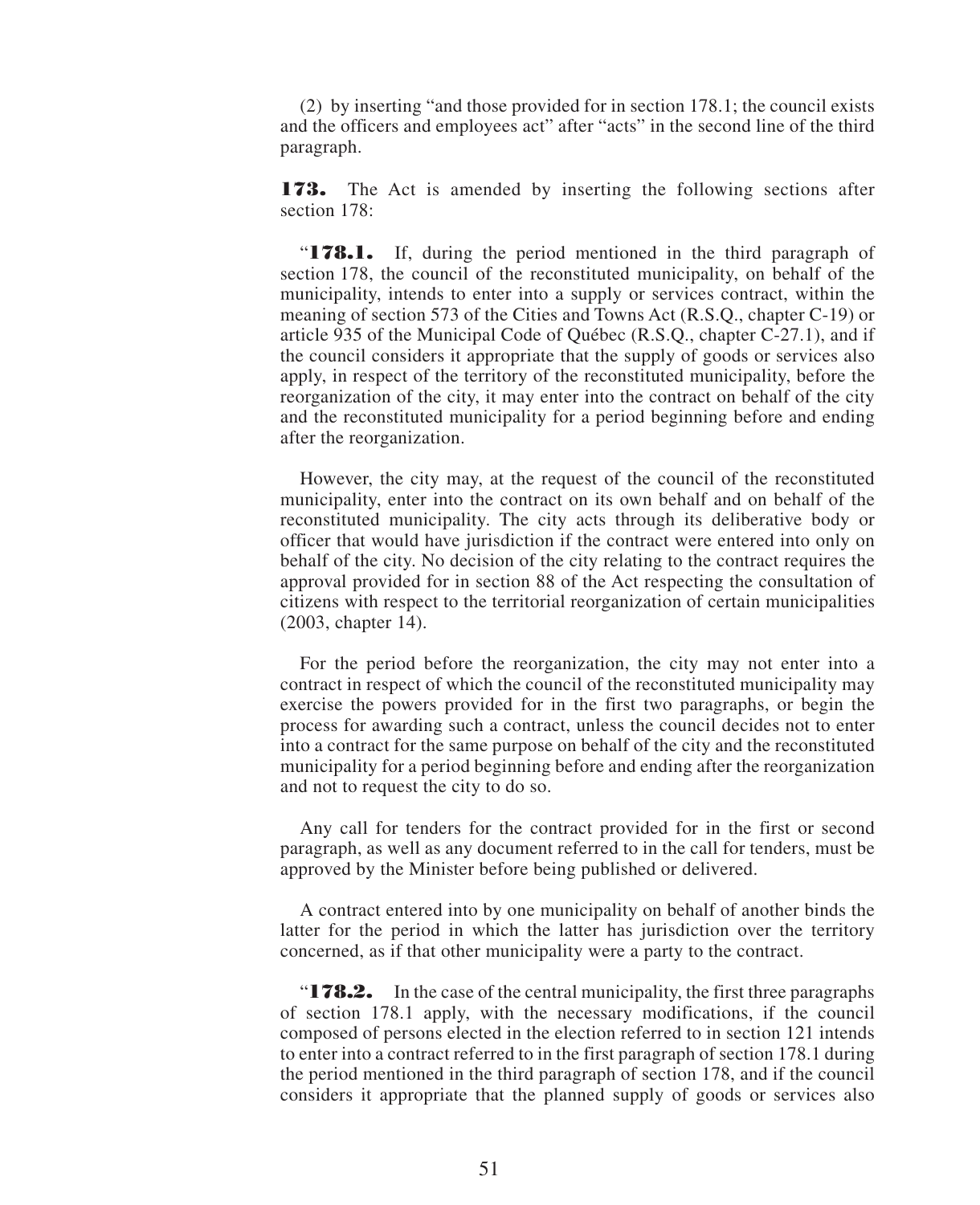apply, in respect of the territory under its jurisdiction, before the reorganization of the city.

For the purposes of the first paragraph, the council concerned is the regular council or, if applicable, a borough council. However, a borough council does not have the power to make a request under the second paragraph of section 178.1 if the borough under its jurisdiction does not correspond to the borough before the reorganization.

If the contract concerned falls within the jurisdiction of the executive committee of the central municipality, the powers granted under the first paragraph to the regular council composed of persons elected in the election referred to in section 121 belong to the committee composed of such persons."

**174.** Section 179 of the Act is amended by inserting "and section 179.1" after "178" in the second line of the second paragraph.

**175.** The Act is amended by inserting the following section after section 179:

"**179.1.** The first three paragraphs of section 178.1 apply, with the necessary modifications, if the urban agglomeration council constituted before the reorganization of the city intends to enter into a contract referred to in the first paragraph of section 178.1 during the period mentioned in the second paragraph of section 179, and if the council considers it appropriate that the planned supply of goods or services also apply, in respect of the urban agglomeration, before the reorganization of the city.

If the contract concerned falls within the jurisdiction of the executive committee of the central municipality, given the order made under section 135, the powers granted to the urban agglomeration council under the first paragraph belong to the committee composed of persons elected in the election referred to in section 121."

**176.** Section 182 of the Act is amended by replacing "165" in the second paragraph by "165.1".

MUNICIPAL POWERS ACT

**177.** Section 4 of the Municipal Powers Act (2005, chapter 6) is amended by replacing "set out in this Act" in the third line of the second paragraph by "provided by law".

#### OTHER AMENDING PROVISIONS

**178.** Section 28 of Order in Council 736-2001 dated 20 June 2001, concerning Ville de Terrebonne, is amended by striking out "and until the second general election" in the first and second lines of the first paragraph.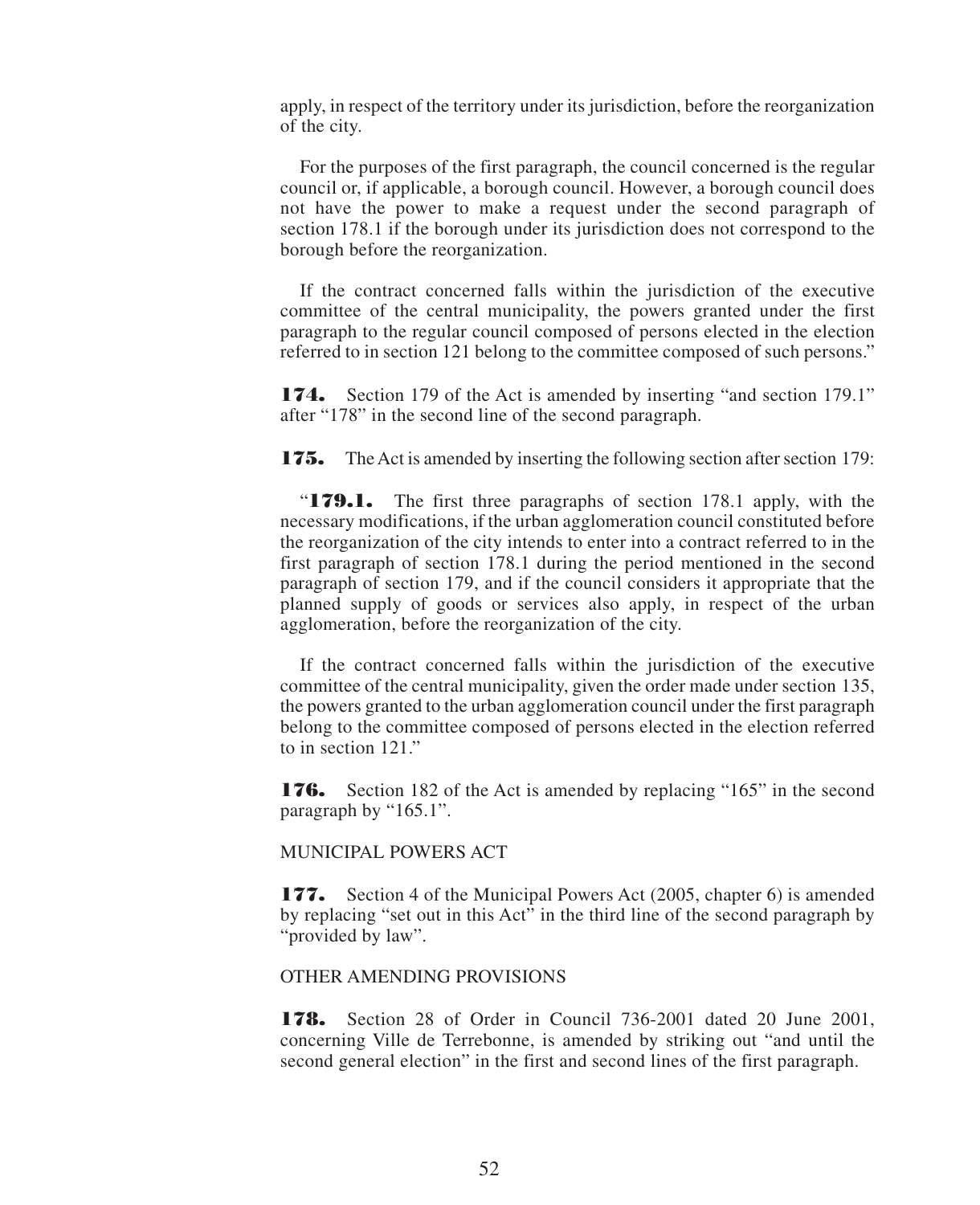**179.** Section 9 of Order in Council 841-2001 dated 27 June 2001, concerning Ville de Saguenay, is repealed.

**180.** Section 10 of the Order in Council is amended by striking out the first sentence.

**181.** Section 30 of the Order in Council is repealed.

**182.** Section 31 of the Order in Council is replaced by the following section:

"31. The division of the territory of the city into electoral districts must be done in such a way that the resulting number of councillors per borough corresponds to that provided for in Schedule C."

**183.** Sections 32, 33 and 34 of the Order in Council are repealed.

**184.** Section 68 of the Order in Council, amended by section 276 of chapter 37 of the statutes of 2002, is again amended

(1) by adding the following sentence at the end of the second paragraph: "To that end, if a power is attributed to or an obligation imposed on the council of a municipality with a certain population, the population of the city is taken into consideration rather than the population of the borough.";

(2) by replacing "five" in the last line of the third paragraph by "25".

**185.** Section 10 of Order in Council 850-2001 dated 4 July 2001, concerning Ville de Sherbrooke, is repealed.

**186.** Section 11 of the Order in Council is amended by striking out the first sentence.

**187.** Section 14 of the Order in Council is replaced by the following section:

"14. For each of boroughs 1 and 3, two borough councillors must be elected to sit exclusively on the borough council."

**188.** Section 34 of the Order in Council is repealed.

**189.** Section 35 of the Order in Council is replaced by the following section:

"35. The division of the territory of the city into electoral districts must be done in such a way that the resulting number of councillors per borough corresponds to that provided for in section 13, except for boroughs 1 and 3 where only the two borough councillor positions provided for in section 14 must be counted.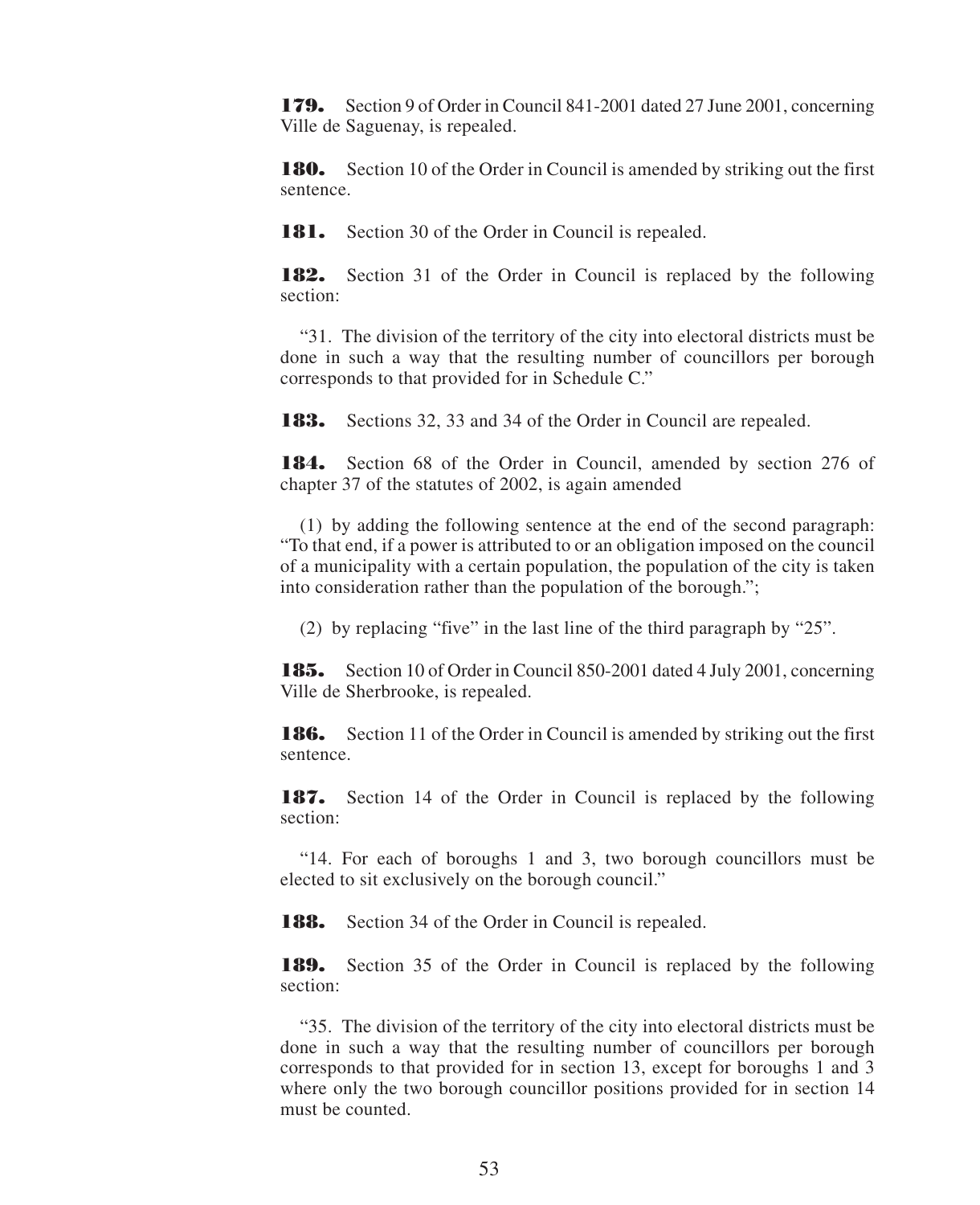In each of those boroughs, the two districts serve for the purposes of the election of the two borough councillors, in accordance with the Act respecting elections and referendums in municipalities (R.S.Q., chapter E-2.2), which applies as if they were city councillors; the districts are deemed to constitute only one district for the purposes of the election of the city councillor."

**190.** Sections 36, 37 and 38 of the Order in Council are repealed.

**191.** Section 63 of the Order in Council, amended by section 278 of chapter 37 of the statutes of 2002, is again amended

(1) by adding the following sentence at the end of the second paragraph: "To that end, if a power is attributed to or an obligation imposed on the council of a municipality with a certain population, the population of the city is taken into consideration rather than the population of the borough.";

(2) by replacing "five" in the last line of the third paragraph by "25".

**192.** Sections 14 and 16 of Order in Council 1043-2001 dated 12 September 2001, concerning Municipalité des Îles-de-la-Madeleine, are repealed.

**193.** Order in Council 110-2002 dated 13 February 2002 concerning Ville de Sainte-Agathe-des-Monts is amended by inserting the following section after section 41:

"41.1. For the purposes set out in section 117.1 of the Act respecting land use planning and development, the new town may prescribe, in any zoning or subdivision by-law, as a condition for the approval of a plan relating to a cadastral operation or for the issuing of a building permit, that the owner of an immovable referred to in a plan or permit undertake to establish, at no charge and in favour of the town, a servitude of right of way in respect of that immovable.

A condition prescribed under the first paragraph replaces any condition referred to in section 117.2 of the Act respecting land use planning and development."

**194.** Section 11 of Order in Council 858-2002 dated 10 July 2002, concerning Ville de Cookshire-Eaton, is repealed.

**195.** In any Act, "Minister of Education", "Deputy Minister of Education" and "Ministère de l'Éducation", wherever they appear, are replaced by "Minister of Education, Recreation and Sports", "Deputy Minister of Education, Recreation and Sports", and "Ministère de l'Éducation, du Loisir et du Sport" respectively, with the necessary modifications.

In any other document, unless the context indicates otherwise,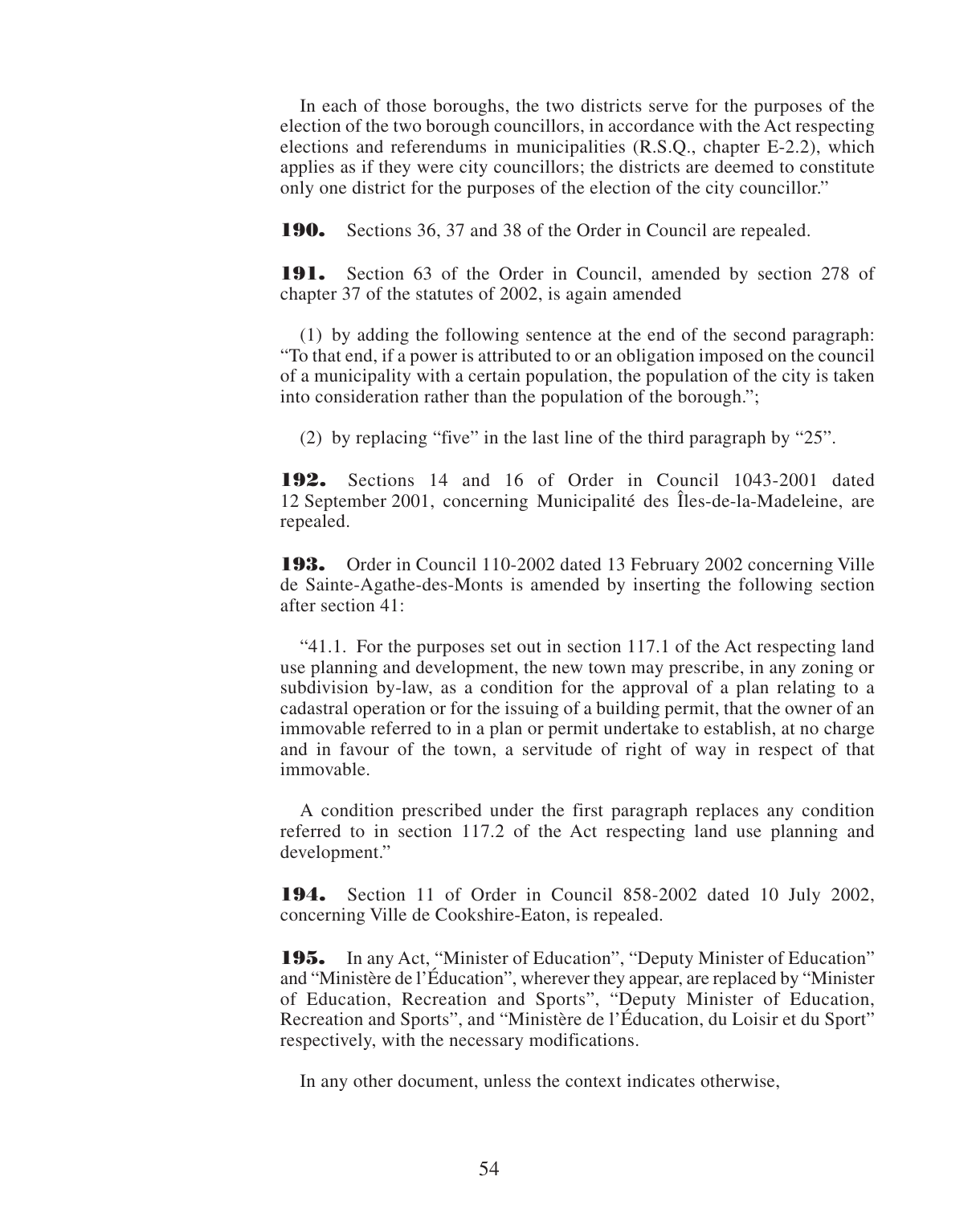(1) a reference to the Minister or Deputy Minister of Education or the Ministère de l'Éducation is a reference to the Minister or Deputy Minister of Education, Recreation and Sports or the Ministère de l'Éducation, du Loisir et du Sport;

(2) a reference to the Act respecting the Ministère de l'Éducation or one of its provisions is a reference to the Act respecting the Ministère de l'Éducation, du Loisir et du Sport or the corresponding provision of that Act.

**196.** Subject to the second paragraph, in any Act, ", Sports and Recreation", and "du Sport et du Loisir", wherever they appear, are replaced by "and Regions" and "et des Régions" respectively, with the necessary modifications.

In section 422 of the Highway Safety Code (R.S.Q., chapter C-24.2), sections 20 and 73 of the Act respecting safety in sports (R.S.Q., chapter S-3.1) and section 1 of the Act respecting off-highway vehicles (R.S.Q., chapter V-1.2), "of Municipal Affairs, Sports and Recreation", wherever they appear, are replaced by "of Municipal Affairs and Regions", with the necessary modifications.

In any other document, unless the context indicates otherwise,

(1) a reference to the Minister or Deputy Minister of Municipal Affairs, Sports and Recreation or the Ministère des Affaires municipales, du Sport et du Loisir is, depending on the subject matter, a reference to the Minister or Deputy Minister of Municipal Affairs and Regions or the Ministère des Affaires municipales et des Régions or to the Minister or Deputy Minister of Education, Recreation and Sports or the Ministère de l'Éducation, du Loisir et du Sport; and

(2) a reference to the Act respecting the Ministère des Affaires municipales, du Sport et du Loisir or to any of its provisions is, depending on the subject matter, a reference to the Act respecting the Ministère des Affaires municipales et des Régions, the Act respecting the Ministère de l'Éducation, du Loisir et du Sport or the corresponding provisions of either Act.

#### MISCELLANEOUS, TRANSITIONAL AND FINAL PROVISIONS

**197.** The governmental policy regarding the preservation and sustainable development of agricultural activities in agricultural zones, referred to in section 78 of the Act to amend the Act to preserve agricultural land and other legislative provisions in order to promote the preservation of agricultural activities (1996, chapter 26), is the governmental policy that is complementary to the Act to amend the Act respecting the preservation of agricultural land and agricultural activities and other legislative provisions (2001, chapter 35) and the Act to amend various legislative provisions concerning municipal affairs (2004, chapter 20) in the case of a regional county municipality whose land use planning and development plan has not been modified or revised to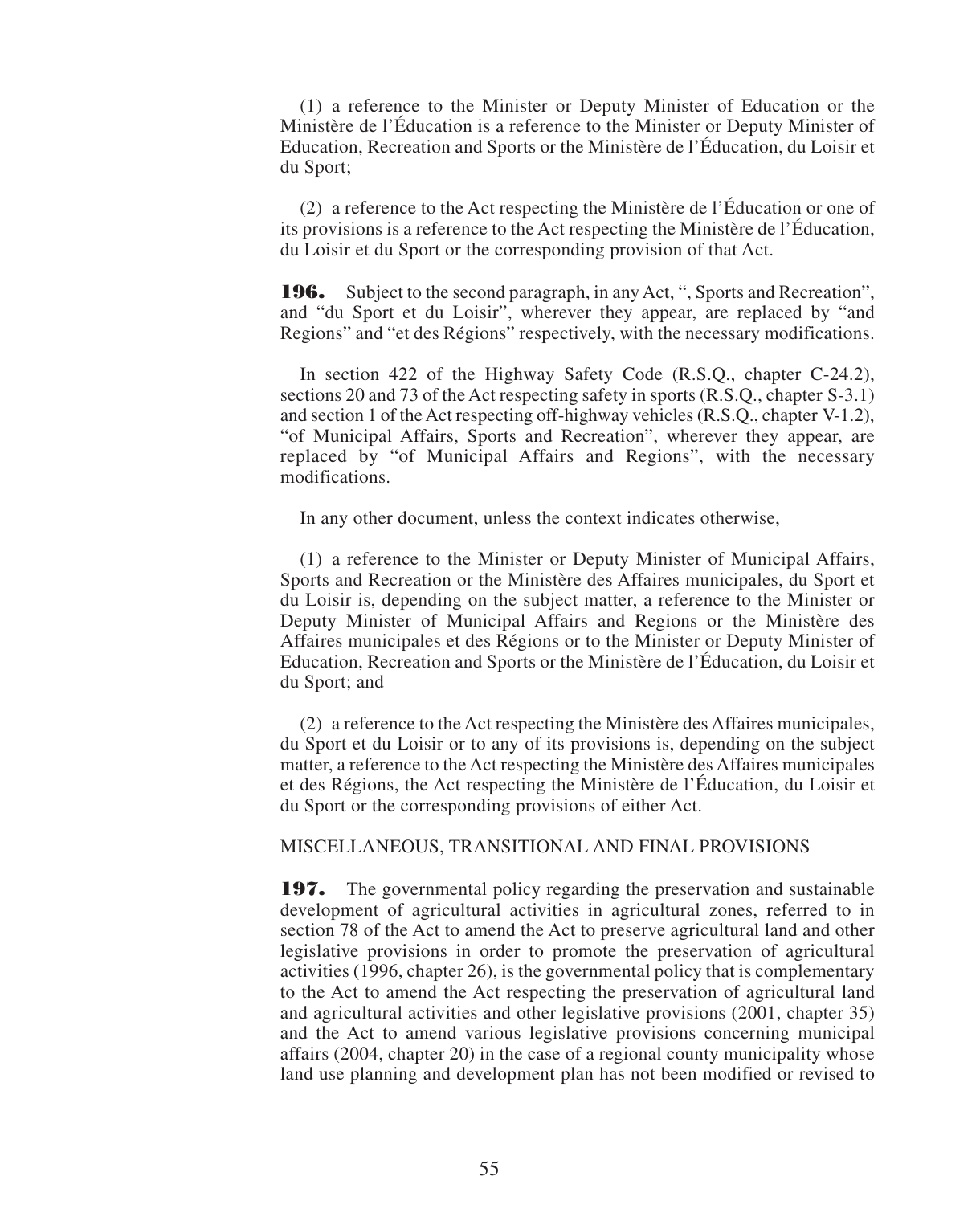take into account the governmental policy concerning those matters which is complementary to the second Act mentioned.

In the case of a regional county municipality whose land use planning and development plan has been modified or revised to take into account that governmental policy, that section 78 is applicable with respect to the governmental policy concerning those matters which is complementary to the Act to amend various legislative provisions concerning municipal affairs.

A decision rendered by a regional county municipality that takes into account the governmental policy concerning those matters which is complementary to the Act mentioned in the second paragraph may not be contested on the grounds that the policy was not referred to in that section 78.

**198.** The property assessment roll and the roll of rental values of Ville de Disraeli, in force since the beginning of the fiscal year 2004, remain in force until the end of the fiscal year 2005, which is considered as the third year of application of those rolls.

For the purpose of determining the fiscal years for which subsequent rolls must be drawn up in accordance with sections 14 and 14.1 of the Act respecting municipal taxation (R.S.Q., chapter F-2.1), the rolls referred to in the first paragraph are deemed to have been drawn up for the fiscal years 2003, 2004 and 2005.

**199.** For the purposes of the general election to be held in 2005, the date of 1 May mentioned in the second paragraph of section 210.29.1 of the Act respecting municipal territorial organization (R.S.Q., chapter O-9) is replaced by 1 August.

**200.** Despite sections 210.39 and 214.2 of the Act respecting municipal territorial organization (R.S.Q., chapter O-9), the Government may amend the constituting order of a regional county municipality in relation to any of the objects mentioned in that section 210.39, even if the municipality has not made a request to that effect, in order to take into account the reconstitution of certain local municipalities under the Act respecting the exercise of certain municipal powers in certain urban agglomerations (2004, chapter 29).

**201.** Sections 1 and 3 to 5, which shorten the periods prescribed in sections 59.7, 103, 110.7 and 137.11 of the Act respecting land use planning and development (R.S.Q., chapter A-19.1), do not apply to a period in progress on 17 June 2005.

**202.** Sections 36, 55, 62, 111 to 114 and 116 have effect for the purposes of every fiscal year from the fiscal year 2006.

If Ville de Montréal creates a reserve under section 569.7 of the Cities and Towns Act (R.S.Q., chapter C-19), enacted by section 55, the revenues available from the tax it imposed under section 102.1 of Schedule C to the Charter of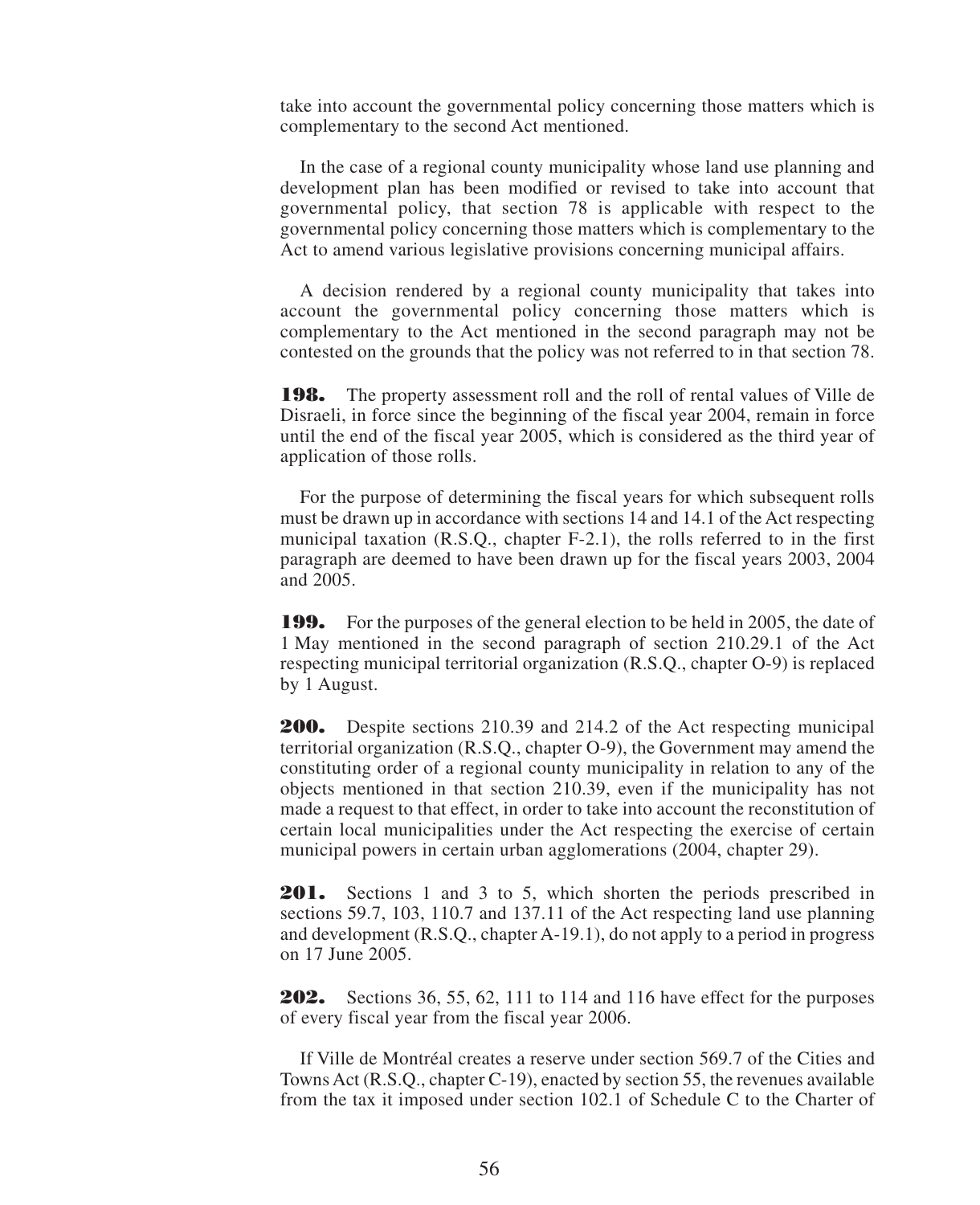Ville de Montréal (R.S.Q., chapter C-11.4) before that section was repealed by section 36 are allocated to the reserve as if they were tax revenues under section 569.11 of the Cities and Towns Act, enacted by section 55.

**203.** The extension of a term of office under section 63 or 64 does not apply to the term of a person who is a member of the council of Municipalité de Baie-James on 17 June 2005.

**204.** An agreement in force on 16 June 2005 and entered into under section 659.2 of the Act respecting elections and referendums in municipalities (R.S.Q., chapter E-2.2), as it read before being amended by section 109, by a local municipality whose territory is comprised in that of a regional county municipality whose warden is elected in accordance with section 210.29.2 of the Act respecting municipal territorial organization (R.S.Q., chapter O-9) is deemed to specify that it applies, with the necessary modifications, to a poll held to elect a warden in the territory of the local municipality.

Any such agreement entered into by a regional county municipality is without effect with regard to the election of a warden.

**205.** Section 115 has effect for the purposes of every fiscal year from the fiscal year 2005.

**206.** Sections 123, 127 and 128 have effect from 1 June 2005.

All or part of the first regulation the Government makes after 31 May 2005 under subparagraph 4 or 4.4 of the first paragraph of section 75 of the Act respecting the Pension Plan of Elected Municipal Officers (R.S.Q., chapter R-9.3), amended by section 127, or under subparagraph *a* or *k* of the first paragraph of section 42 of the Act respecting retirement plans for the mayors and councillors of municipalities (R.S.Q., chapter R-16), amended by section 128, may have effect from any date not earlier than 1 June 2005 set in the regulation.

**207.** Sections 24.2 to 24.4 of the Act respecting the remuneration of elected municipal officers (R.S.Q., chapter T-11.001) apply for the purpose of establishing the amounts under sections 12, 13, 16, 21.1 and 22 of that Act for every fiscal year from the fiscal year 2006.

Those provisions are the ones that exist after being amended by sections 135 to 137 and 140 or enacted by sections 139 and 141.

**208.** For the fiscal year 2005, the amounts under section 12 of the Act respecting the remuneration of elected municipal officers (R.S.Q., chapter T-11.001), amended by section 135, are the following for each inhabitant of a municipality in the population bracket concerned:

(1) 1 to 5,000 inhabitants: \$1.013;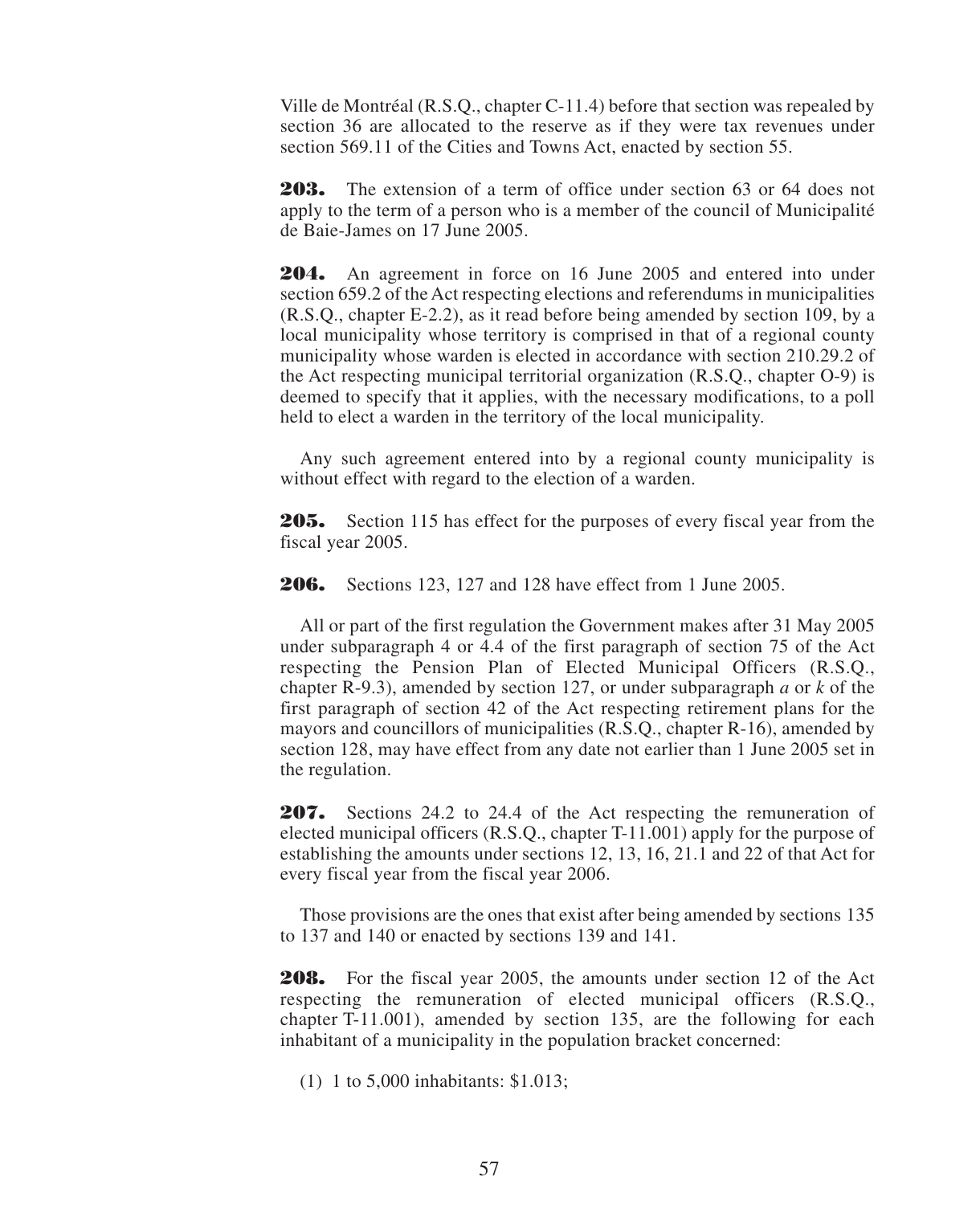- (2) 5,001 to 15,000 inhabitants: \$0.909;
- (3) 15,001 to 50,000 inhabitants: \$0.562;
- (4) 50,001 to 100,000 inhabitants: \$0.243;
- (5) 100,001 to 300,000 inhabitants: \$0.097;
- (6) 300,001 inhabitants or more: \$0.005.

**209.** For the fiscal year 2005, the excess amount referred to in the third paragraph of section 13 of the Act respecting the remuneration of elected municipal officers (R.S.Q., chapter T-11.001), amended by section 136, may not exceed \$2,173.

**210.** For the fiscal year 2005, the minimum amounts under the first paragraph of section 16 of the Act respecting the remuneration of elected municipal officers (R.S.Q., chapter T-11.001), amended by section 137, are \$2,840 for the annual remuneration of a mayor and \$946 for that of a councillor.

211. For the fiscal year 2005, the minimum amount under the second paragraph of section 16 of the Act respecting the remuneration of elected municipal officers (R.S.Q., chapter T-11.001), amended by section 137, is \$31,320 for the annual remuneration of a warden.

**212.** For the fiscal year 2005, the maximum amounts for the remuneration of a member of the council of a municipality in a position referred to in the second paragraph of section 21.1 of the Act respecting the remuneration of elected municipal officers (R.S.Q., chapter T-11.001), enacted by section 139, are the following:

(1) mayor of Ville de Montréal: \$137,000;

(2) mayor of a municipality with a population of 500,000 inhabitants or more: \$130,000:

(3) mayor of a municipality with a population of 300,000 to 499,999: \$125,500;

(4) mayor of a municipality with a population of 100,000 to 299,999: \$118,000;

(5) mayor of a municipality with a population of 50,000 to 99,999: \$97,000;

(6) member of the executive committee of a metropolitan community or chair or vice-chair of a standing committee of a metropolitan community: \$103,135;